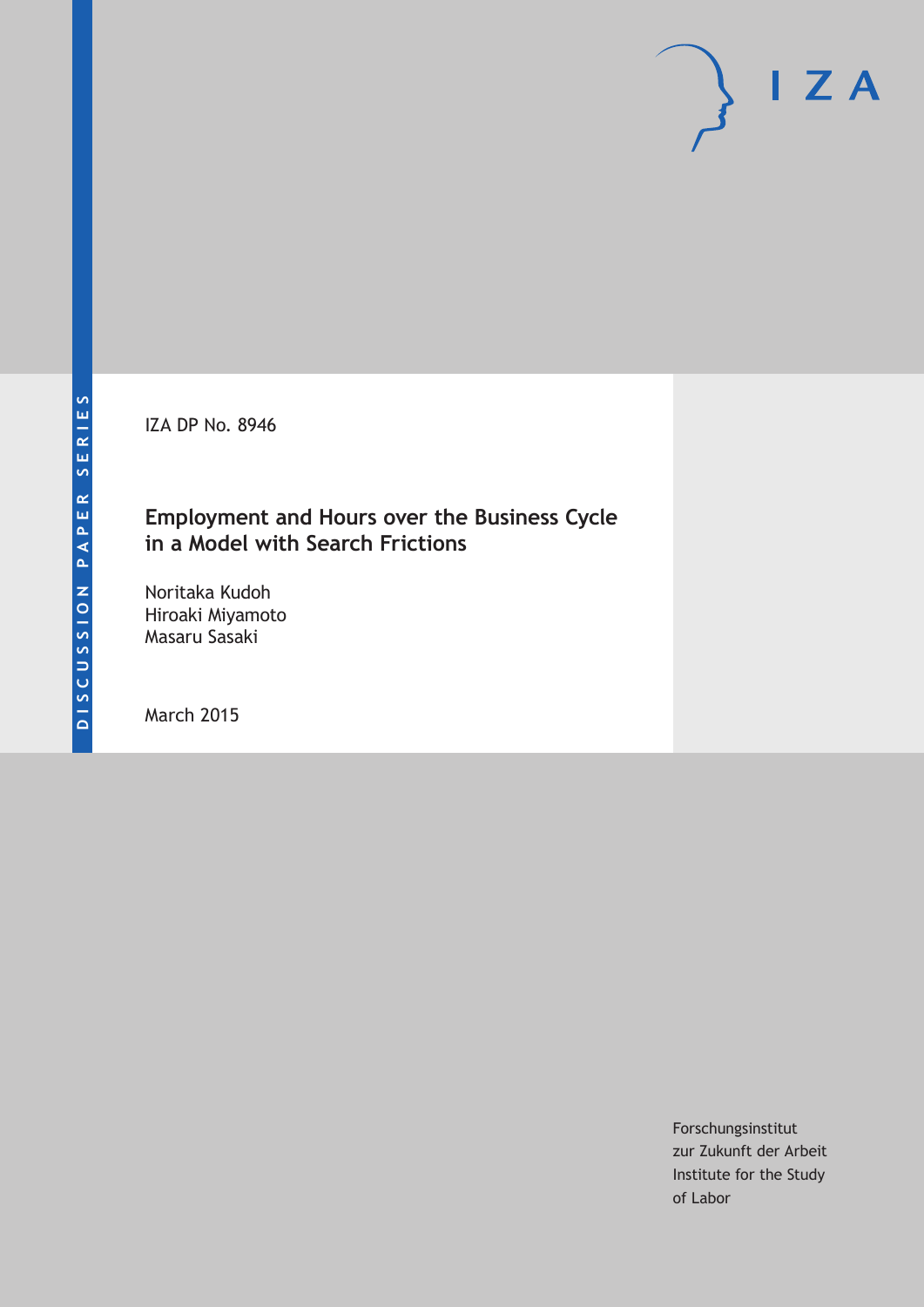# **Employment and Hours over the Business Cycle in a Model with Search Frictions**

## **Noritaka Kudoh**

*Hokkaido University*

## **Hiroaki Miyamoto**

*University of Tokyo*

## **Masaru Sasaki**

*Osaka University and IZA*

Discussion Paper No. 8946 March 2015

IZA

P.O. Box 7240 53072 Bonn Germany

Phone: +49-228-3894-0 Fax: +49-228-3894-180 E-mail: iza@iza.org

Any opinions expressed here are those of the author(s) and not those of IZA. Research published in this series may include views on policy, but the institute itself takes no institutional policy positions. The IZA research network is committed to the IZA Guiding Principles of Research Integrity.

The Institute for the Study of Labor (IZA) in Bonn is a local and virtual international research center and a place of communication between science, politics and business. IZA is an independent nonprofit organization supported by Deutsche Post Foundation. The center is associated with the University of Bonn and offers a stimulating research environment through its international network, workshops and conferences, data service, project support, research visits and doctoral program. IZA engages in (i) original and internationally competitive research in all fields of labor economics, (ii) development of policy concepts, and (iii) dissemination of research results and concepts to the interested public.

IZA Discussion Papers often represent preliminary work and are circulated to encourage discussion. Citation of such a paper should account for its provisional character. A revised version may be available directly from the author.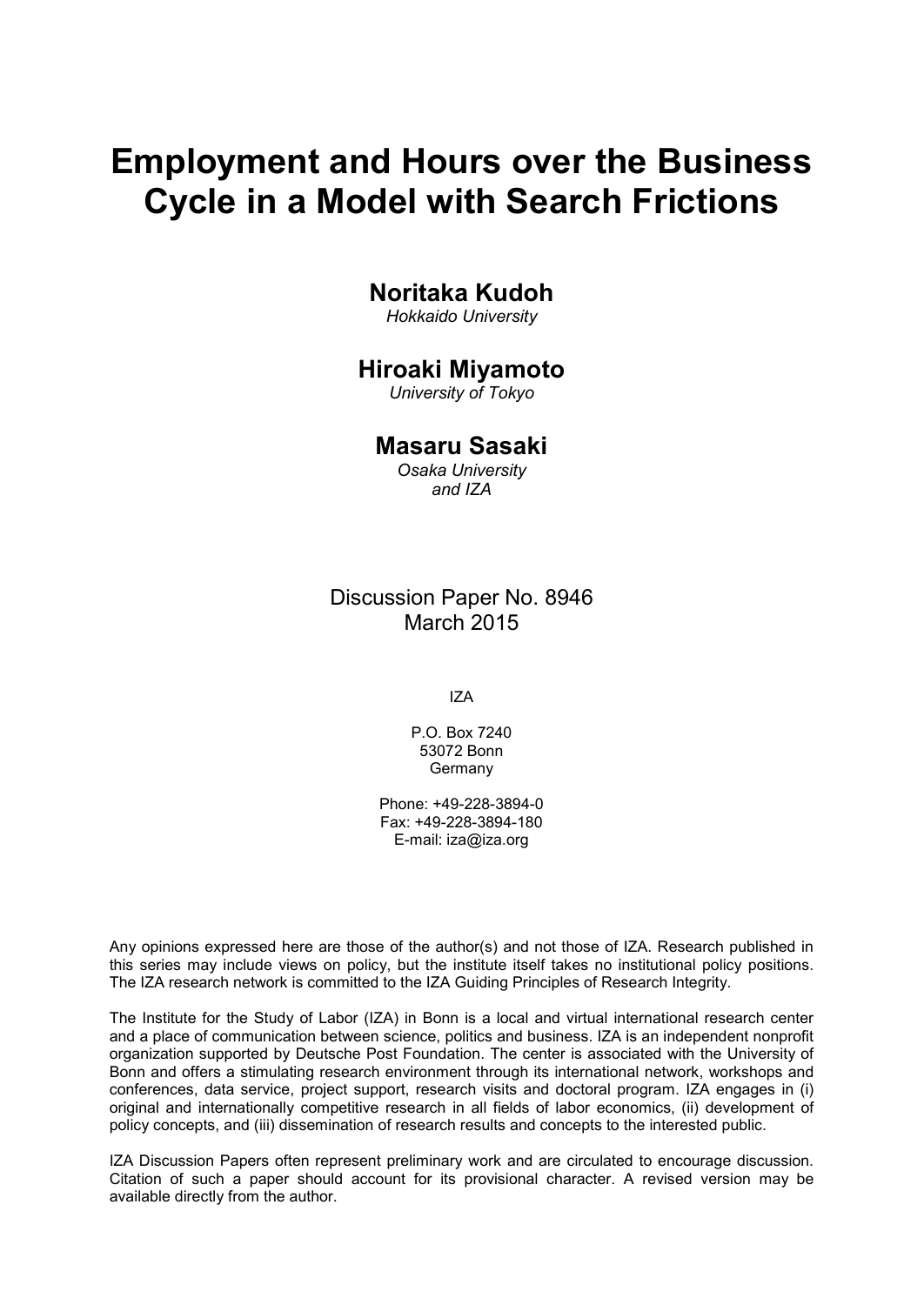IZA Discussion Paper No. 8946 March 2015

## **ABSTRACT**

## **Employment and Hours over the Business Cycle in a Model with Search Frictions[\\*](#page-2-0)**

This paper studies a labor market search-matching model with multi-worker firms to investigate how firms utilize the extensive and intensive margins over the business cycle. The earnings function derived from the Stole-Zwiebel bargaining acts as an adjustment cost function for employment and hours. We calibrate the model to match the Japanese labor market, in which the intensive margin accounts for 79% of the variations in total working hours. The model replicates the observed cyclical behavior of hours of work, but fails to generate employment volatility of realistic magnitude. Additional penalties for longer hours of work do not resolve this issue. Wage rigidity and persistent shocks are promising lines of further investigations.

JEL Classification: E32, J20, J64

Keywords: search, hours of work, business cycles, multi-worker firms

Corresponding author:

Noritaka Kudoh Department of Economics Hokkaido University Kita 9 Nishi 7, Kita‐ku Sapporo 060‐0809 Japan E-mail: [kudoh@econ.hokudai.ac.jp](mailto:kudoh@econ.hokudai.ac.jp)

<span id="page-2-0"></span>We thank Jim Albrecht, Junichi Fujimoto, Shigeru Fujita, Takatoshi Ito, Tokuo Iwaisako, Ryo Kambayashi, Daiji Kawaguchi, W. Bentley MacLeod, Daisuke Oyama, Hugh Patrick, Etsuro Shioji, Nori Tawara, David E. Weinstein, and seminar participants at Columbia University, Hitotsubashi University, JEA2014, Kyoto University, Meiji University, Nagoya University, SWET2013, and Tokyo Labor Economics Workshop for comments and suggestions. We also thank Makoto Kakinaka and Nao Sudo for providing data. Part of this research is financially supported by KAKENHI (26380230 and 26380248).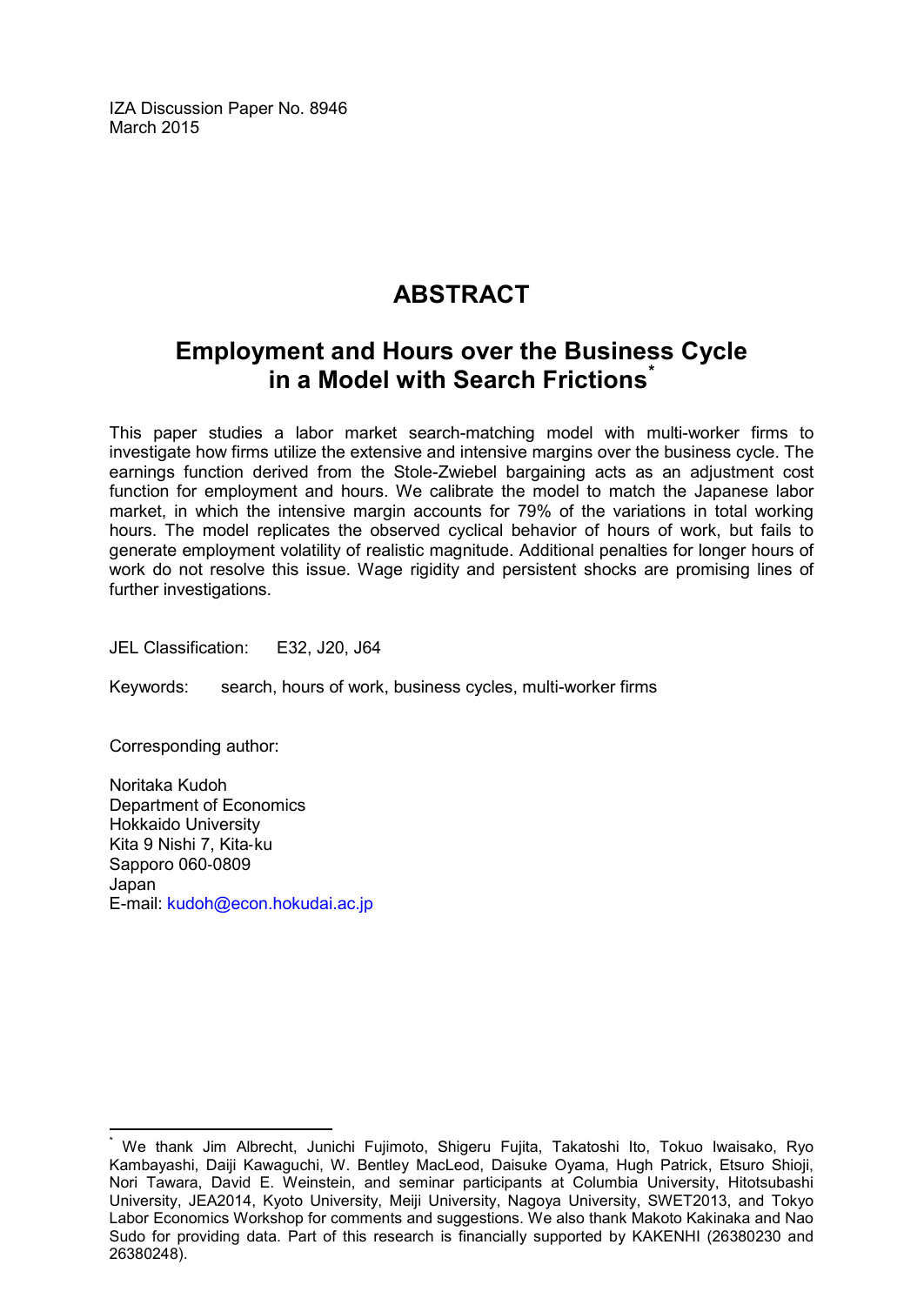## **1 Introduction**

Firms adjust their labor inputs over the business cycle through the intensive margin (hours of work per employee) and the extensive margin (the number of employees). While the two margins play distinct roles in labor adjustment, the dominant approach to business cycle research adopts models which places no significance in the *composition* of labor demand over the business cycle: in the frictionless framework, firms are indifferent between the two margins; and in the textbook search-matching framework, each production unit consists of a single worker who supplies a fixed unit of labor. In this paper, we study employment and hours over the business cycle by focusing on how firms utilize the two margins in labor adjustment.

In their survey, Hall *et al.* (2000) found that 62% of firms consider overtime as the primary reaction to a demand boom. In a perfectly competitive labor market, however, firms do not need to utilize overtime, which usually requires extra wage payment, because they can employ extra workers instantly at the going wage rate. This suggests the importance of *frictions* in understanding how firms utilize the intensive and extensive margins over the business cycle. The point of departure of this paper is the observation that firms need to engage in time-consuming searchmatching process when hiring new employees while changes in hours of work per employee are instantaneous.

Our basic model builds on a recent development in labor market search models with *multiworker firms*. <sup>1</sup> A novel property of our model is that the earnings function derived from the Stole-Zwiebel (1996) bargaining between each firm and the workers is a convex function of hours of work, and this function specifies the marginal cost for the firm of choosing longer hours of work, which acts as an *endogenous* labor adjustment cost function (Kudoh and Sasaki, 2011).

We calibrate our model to match the Japanese labor market facts. An important characteristic about the Japanese labor market fluctuations is that the intensive margin accounts for a partic-

 $1A$  partial list of the related contributions is Bertola and Caballero (1994), Bertola and Garibaldi (2001), Smith (1999), Cahuc and Wasmer (2001), Cooper *et al.* (2007), Koeniger and Prat (2007), Cahuc *et al.* (2008), Fang and Rogerson (2009), Felbermayr and Prat (2011), Kudoh and Sasaki (2011), Acemoglu and Hawkins (2013), Elsby and Michaels (2013), Fujita and Nakajima (2013).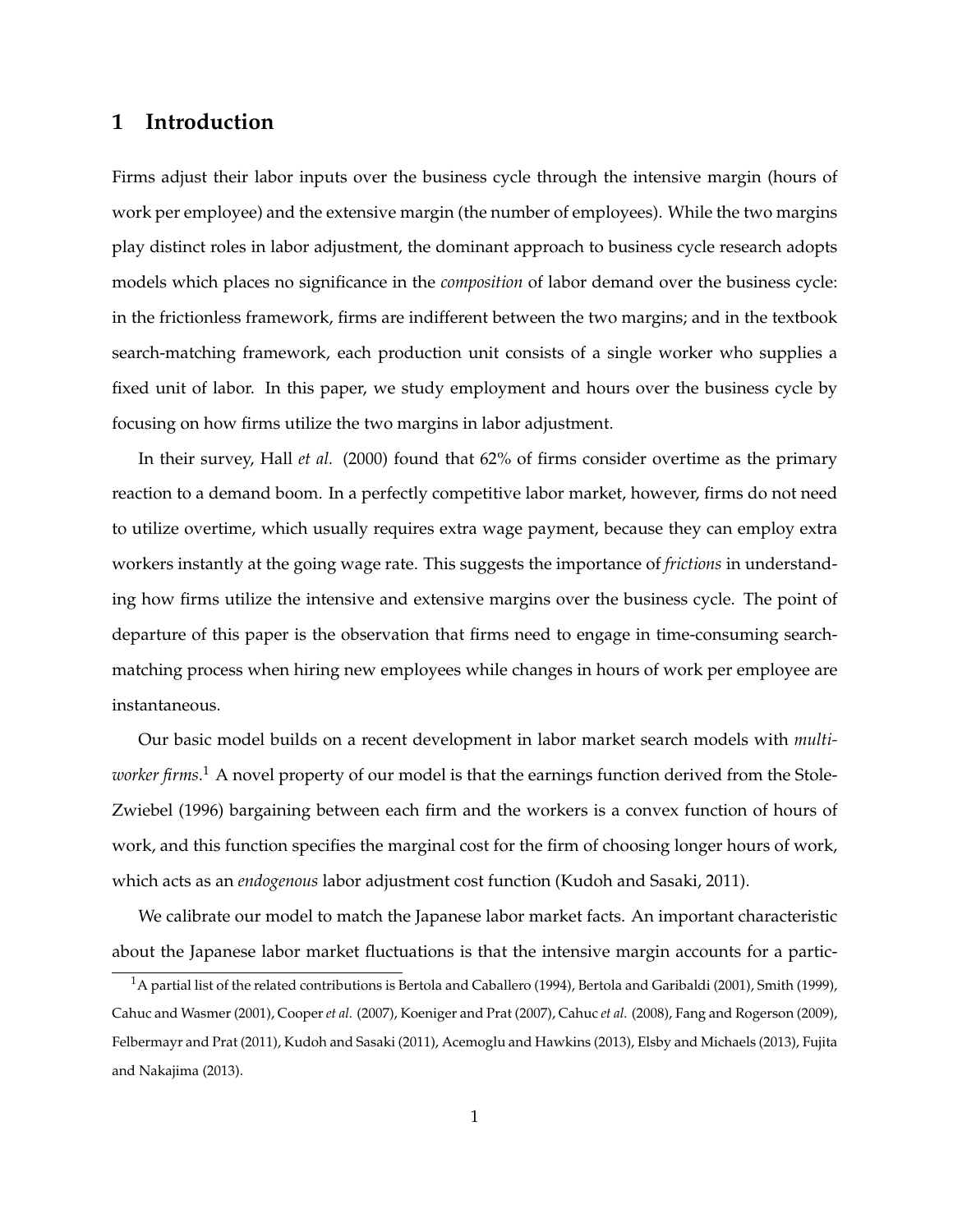ularly large proportion of cyclical fluctuations in the aggregate labor input. In our empirical analysis, we find that variations in hours of work per employee account for *79%* of the variations in the aggregate labor input, while variations in the number of employees account for 21% of the variations. This is in sharp contrast with the labor market fluctuations in the U.S., in which 79% of the variations are accounted for by the *extensive* margin.

In our numerical analysis, we show that our model replicates the Japanese labor market fact that much of cyclical fluctuations in total hours of work is accounted for by the intensive margin. In addition, it predicts that firms adjust the both margins in the same direction over the business cycle, which is consistent with the evidence. We also obtain realistic impulse response functions for unemployment, vacancies, employment and hours of work. Furthermore, the magnitude of volatility in hours of work per worker for the calibrated model matches that of the data.

However, the model fails to replicate the *magnitude of volatility in employment*. As a result, fluctuations in total hours of work are mostly explained by fluctuations in hours per worker: 94% of the variations in the labor input are accounted for by the intensive margin, which is too high compared with the data. We also note that the Shimer (2005) puzzle, the inability of the standard search-matching model to generate sufficient cyclical fluctuations in unemployment and vacancies, applies to our model. Consistent with the literature, our model possesses the properties that lower unemployment benefit is associated with lower volatility for unemployment and vacancies, and countercyclical separation shocks generate a positively-sloped Beveridge curve.

A natural question is whether firms in our model utilize the extensive margin more heavily over the business cycle *if it is more costly to extend hours of work per employee*. This issue is important for understanding why firms in some countries utilize the intensive margin more heavily than those in other countries. To address this important issue, we consider extensions of the basic model in which hours of work is bargained, and overtime wage premium is imposed, and there is an efficiency loss from longer hours of work. These extensions lead us to conclude that introduction of additional penalties for longer hours of work does not help resolve the low employment volatility result at all.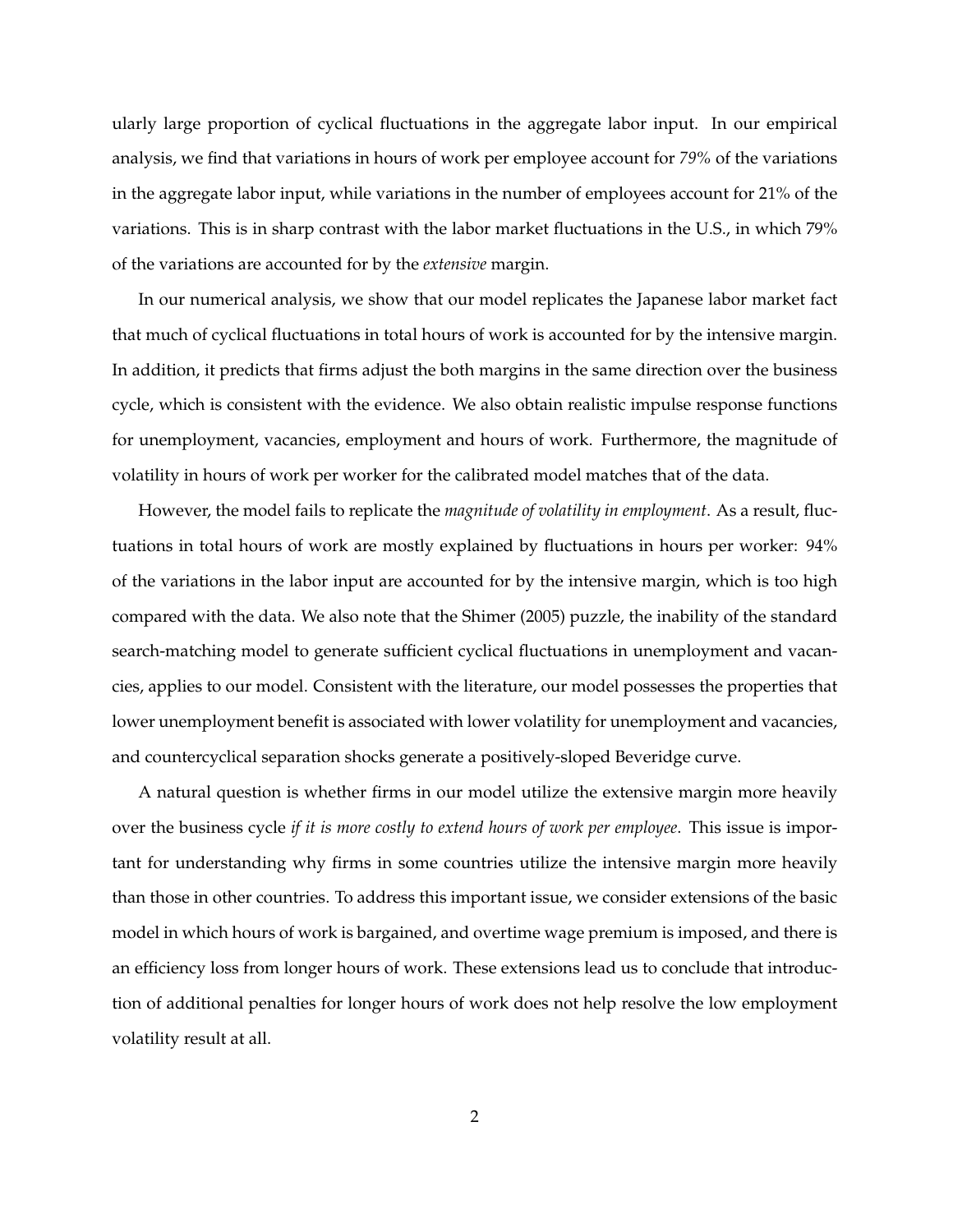We find that a model with (ad-hoc) wage rigidity resolves the issue. Our modeling strategy is to introduce an earnings function that does not fully reflect the change in TFP. The model with a rigid earnings function generates fluctuations in employment as well as unemployment and vacancies with somewhat realistic magnitudes. We also find that a model with (unrealistically) high persistence of TFP shocks is successful in many dimensions.

Since this paper deals with a general issue, there is a long list of related studies. Therefore, the description of the related literature must necessarily be partial.

We intend our empirical analysis to be a contribution to the growing literature on re-examination of hours of work using new models and new datasets. This includes Rogerson (2006) and Ohanian and Raffo (2012), to name a few. Particularly relevant is Ohanian and Raffo (2012), who find that the intensive margin is increasingly more important for labor adjustment in 14 OECD countries they studied. Using the dataset we built for the Japanese labor market, our empirical analysis confirms the importance of the intensive margin.

This paper is certainly related to the early real business cycle literature. Using a frictionless, competitive business cycle model, Cho and Cooley (1994) study hours and employment over the business cycle, and calibrate it to match the US labor market facts. Braun *et al.* (2006) adopt the Cho-Cooley framework to study the labor market in Japan. We show that, in steady state, our model nests a version of the Cho-Cooley model if the worker's bargaining power is zero and the matching function takes a certain form.

In the labor hoarding literature and more generally the factor utilization literature, it is often argued that real business cycle models with costly labor adjustment display realistic cyclical fluctuations (Burnside et al., 1993; Bils and Cho, 1994; Cogley and Nason, 1995; Burnside and Eichenbaum, 1996). Burnside et al. (1993), for instance, assume that it takes one period to adjust labor input. Note that our model naturally possesses the same feature because the level of employment increases only after firms post vacancies. Contrary to the factor utilization literature, in which the cost function for factor utilization is exogenously given, in our model, the cost that a firm faces when choosing longer hours of work is derived from the Stole-Zwiebel bargaining.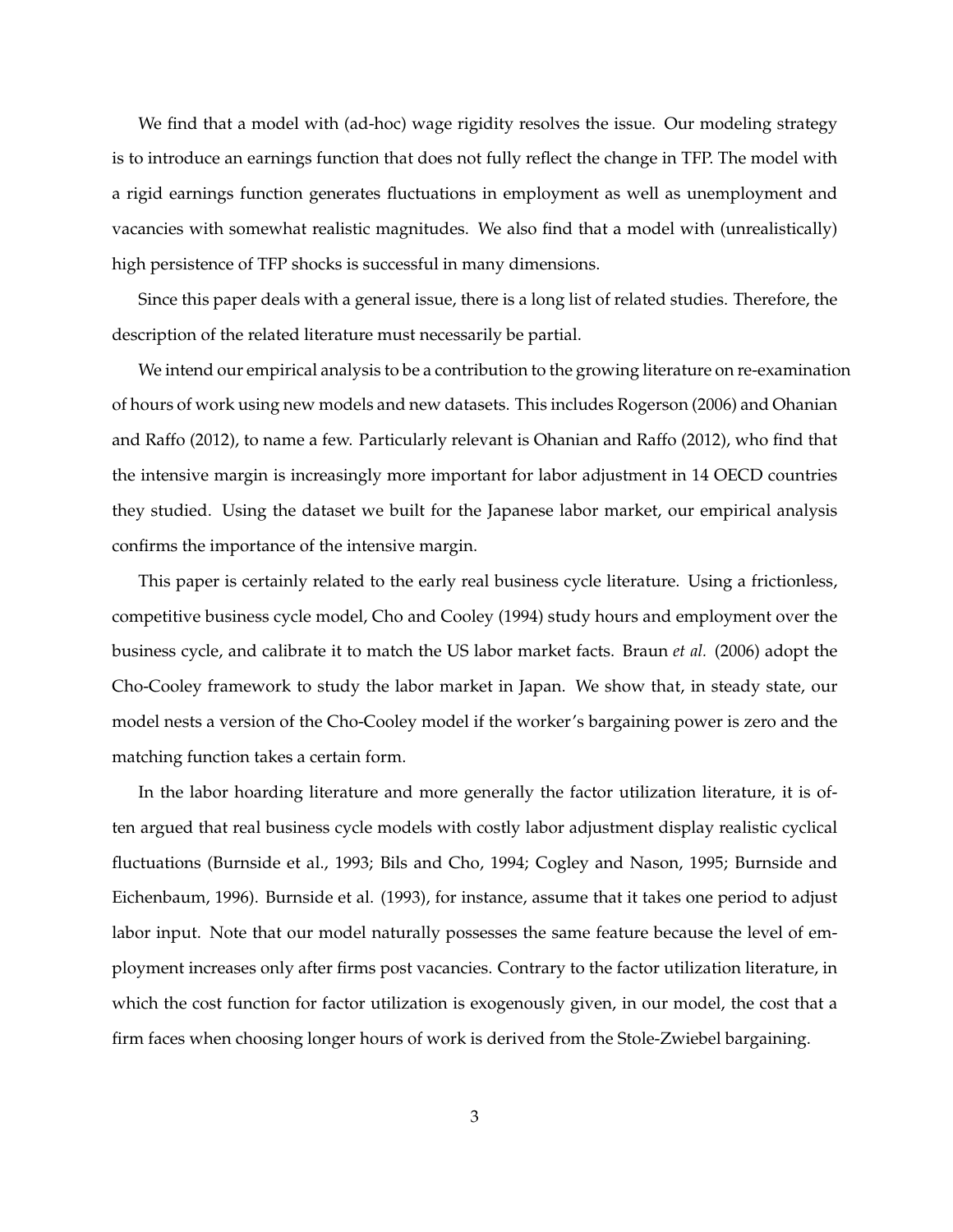In terms of the structure of the model, particularly related to our model are Cooper *et al.* (2007) and Kudoh and Sasaki (2011), in which determination of hours of work is considered in the context of labor market search-matching with multi-worker firms. Cooper *et al.* (2007) study both employment and hours of work over the business cycle using a model similar to ours. They emphasize the importance of nonlinear cost of posting vacancies, and as a result, the wage bargaining is simplified by assuming the take-it-or-leave-it offer protocol. While we restrict our analysis to the linear vacancy cost, our model is more general in that we adopt the Stole-Zwiebel bargaining to derive the earnings function.

Although our basic model is similar to Kudoh and Sasaki (2011) for many dimensions, we take a step further to study the model's business cycle properties. While Kudoh and Sasaki (2011) focus on the model's steady-state properties and efficiency, we focus on cyclical fluctuations around the steady state. A subtle, yet important, difference between Kudoh and Sasaki (2011) and our model is that we employ a constant-returns-to-scale (CRS) production technology with labor and capital. Introduction of capital with a CRS production function serves two purposes. One is that it makes calibration more comparable to the existing business cycle research. The other is that with CRS technology, we can focus on the two margins, employment and hours of work, by safely ignoring the third margin, entry and exit of firms over the business cycle.

From a theoretical perspective, this paper is a contribution to the growing literature on labor market search-matching models with multi-worker firms mentioned above. An alternative approach that can be used to address the same issue is the framework developed by Merz (1995) and Andolfatto (1996), in which there is a representative household with a continuum of family members. The advantage of this framework is that a rich set of assumptions about the household's decisions can easily be introduced. The advantage of our framework is that firms' dynamic decisions can easily be introduced.

The remainder of the paper is organized as follows. In Section 2, we empirically examine how labor inputs are adjusted over the business cycle in Japan, and present some cyclical characteristics of the Japanese labor market. Section 3 describes our basic model. Section 4 characterizes the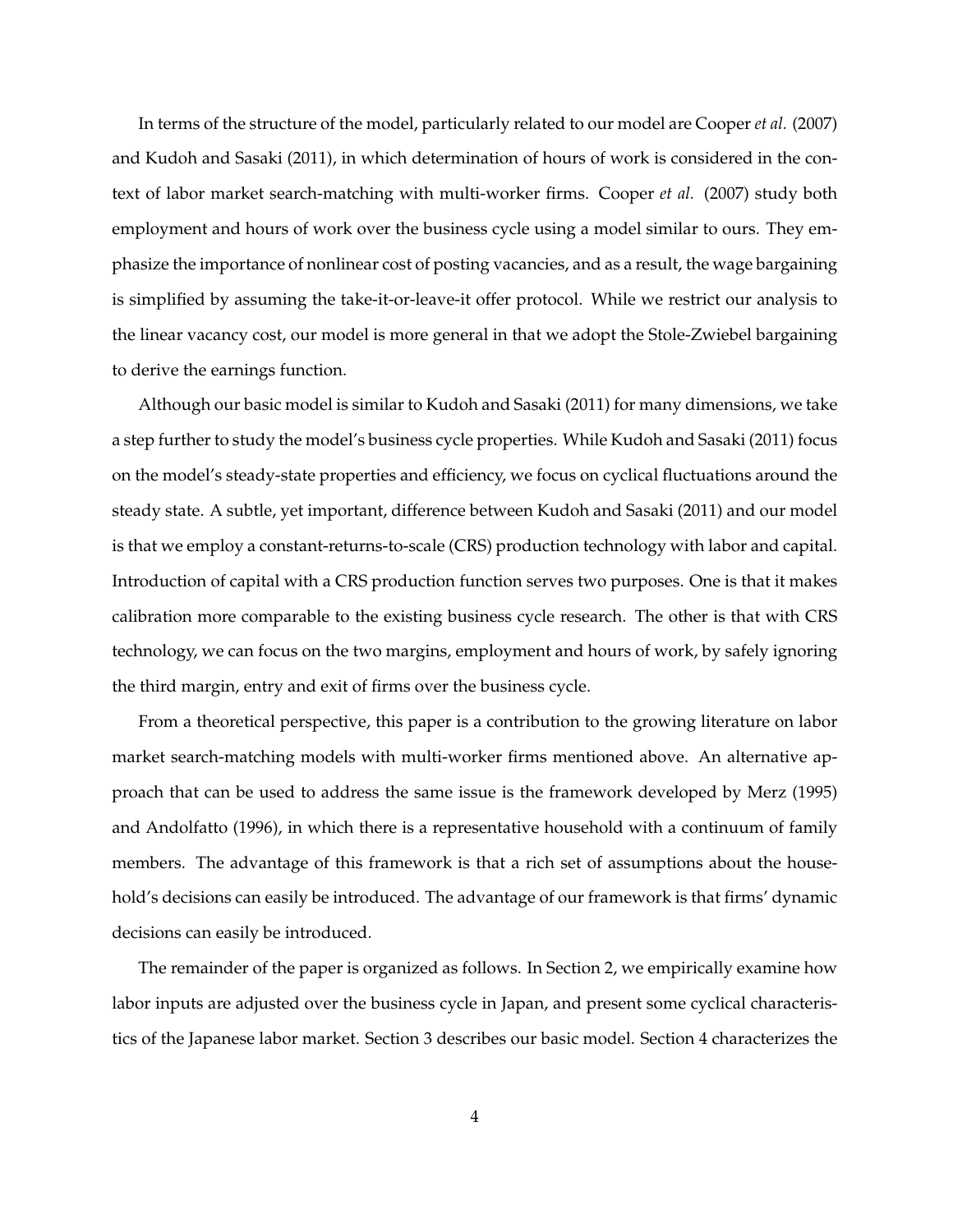equilibrium of the model. In Section 5, we calibrate the model parameters and present our main results. Section 6 concludes. Proofs and some additional results are found in the Appendix.

## **2 Labor Market Facts**

#### **2.1 Labor Market Fluctuations in Japan**

In this section, we present some key empirical results. We obtain the series of the number of employed workers and the number of labor force from the Labour Force Survey (LFS), conducted by the Statistics Bureau and the Director-General for Policy Planning. The series of the average monthly hours worked per worker are obtained from the Monthly Labour Survey (MLS) conducted by the Ministry of Health, Labour and Welfare (MHLW). We construct our measure of the aggregate labor input (i.e., total hours of work) as the product of the average monthly hours worked per worker and the number of employed workers, normalized by the labor force. These measures are consistent with Ohanian and Raffo (2012).

Our data are quarterly, which, when necessary, are obtained by averaging or aggregating the corresponding monthly series. The sample covers 1980Q2–2010Q4. All series are seasonally adjusted using the Census Bureau's X12 ARIMA procedure and transformed by taking natural logarithms. Since our focus is on cyclical fluctuations in hours and employment, the low-frequency movements in the data are filtered out by using the Hodrick-Prescott (HP) filter with smoothing parameter 1600.

Figure 1 plots the cyclical components of the aggregate labor input (i.e., total hours of work), hours worked per worker, and the number of employed workers. The figure shows that the aggregate labor input and its components fluctuate significantly over the business cycle, and both hours and employment display comovement with total hours worked. It also indicates that the aggregate labor input comoves more closely with hours of work per worker than with employment, and that employment is less volatile than the others.

Table 1 quantifies what we see in Figure 1 by summarizing cyclical characteristics of the key labor market variables, which are as follows: *u* is the unemployment rate, *v* is the vacancy rate,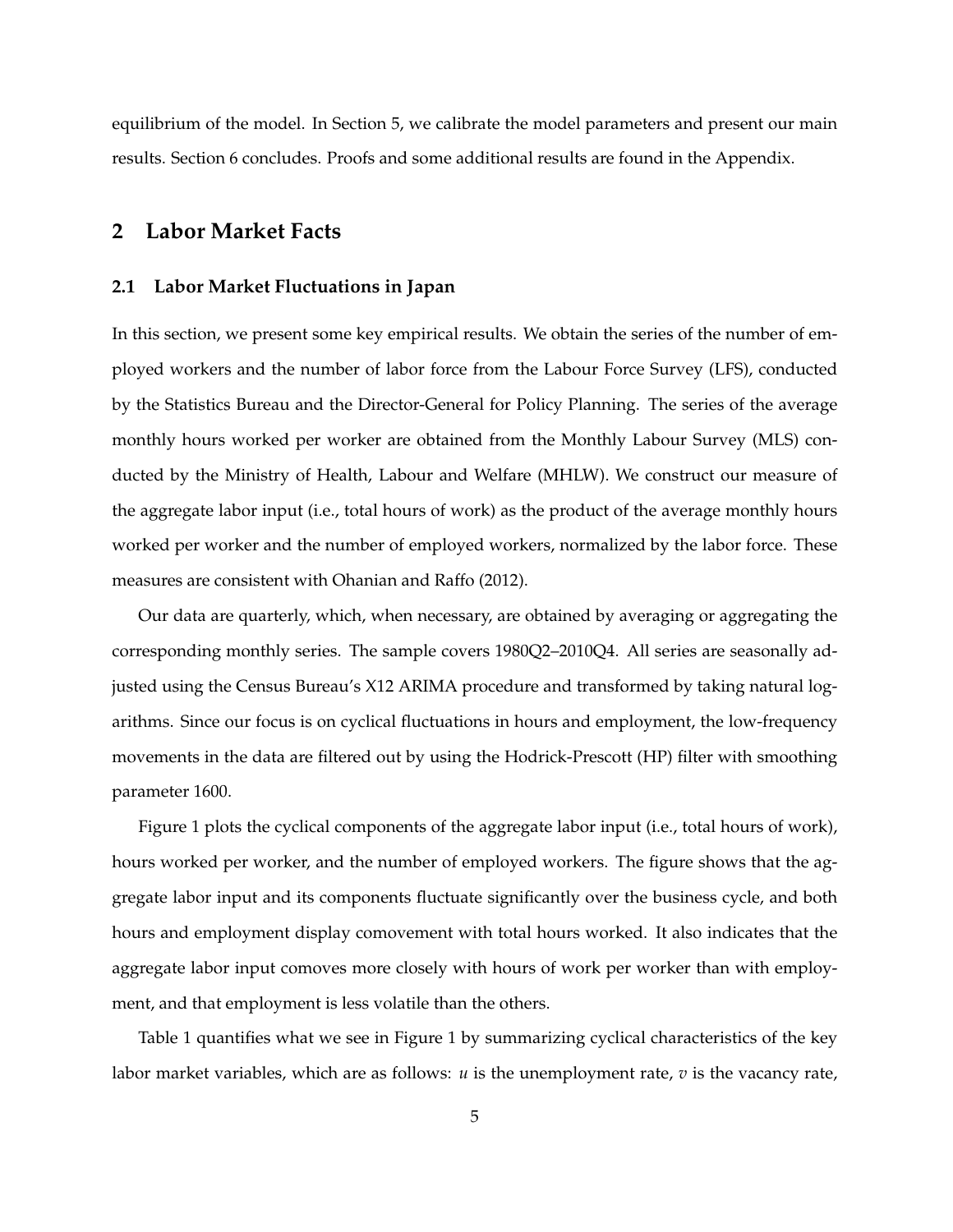| Variables          | $\hat{u}$    | $\hat{\mathcal{O}}$          | $\hat{f}$    | $\hat{S}$    | ŵ              | $\hat{t}$    | ĥ            | Î            | Â            |
|--------------------|--------------|------------------------------|--------------|--------------|----------------|--------------|--------------|--------------|--------------|
| Standard deviation | 0.059        | 0.096                        | 0.091        | 0.092        | 0.010          | 0.009        | 0.008        | 0.004        | 0.011        |
| Correlation matrix |              |                              |              |              |                |              |              |              |              |
| $\hat{u}$          | $\mathbf{1}$ | $-0.777$                     | $-0.420$     | 0.449        | $-0.453$       | $-0.526$     | $-0.325$     | $-0.558$     | $-0.281$     |
| $\hat{v}$          |              | $\mathbf{1}$                 | 0.320        | $-0.517$     | 0.656          | 0.728        | 0.644        | 0.378        | 0.470        |
| $\hat{f}$          |              | $\qquad \qquad \blacksquare$ | $\mathbf{1}$ | $-0.344$     | 0.192          | 0.201        | 0.139        | 0.185        | 0.005        |
| ŝ                  |              |                              | -            | $\mathbf{1}$ | $-0.365$       | $-0.416$     | $-0.422$     | $-0.108$     | $-0.371$     |
| ŵ                  |              |                              |              |              | $\mathbf{1}$   | 0.610        | 0.587        | 0.222        | 0.406        |
| Î                  |              |                              |              |              | $\overline{a}$ | $\mathbf{1}$ | 0.902        | 0.485        | 0.359        |
| ĥ                  |              |                              |              |              |                |              | $\mathbf{1}$ | 0.060        | 0.392        |
| î                  |              |                              |              |              |                |              |              | $\mathbf{1}$ | 0.038        |
| Â                  |              |                              |              |              |                |              |              |              | $\mathbf{1}$ |

Table 1: Summary statistics, quarterly Japanese data, 1980-2010

*f* is the job-finding rate, *s* is the separation rate, *w* is the real wage rate, *t* is total hours of work, *h* is hours worked per employee, *l* is the number of employed workers, and *A* is the total factor productivity (TFP). All variables are with hat, meaning that they are in percentage deviations from their trend levels.

The TFP series are from Braun *et al.* (2006). We obtain the unemployment rate series from the LFS. The vacancy rate series are obtained from the Monthly Report on Employment Service (Shokugyo Antei Gyomu Tokei) conducted by the MHLW. Following Miyamoto (2011) and Lin and Miyamoto (2012), we construct the job finding and separation rates from the LFS. Real wages are taken from the Monthly Labour Survey (MLS) conducted by the MHLW.<sup>2</sup> All data are seasonally adjusted by the Census Bureau's X12 filter. To focus on cyclical fluctuations, we detrend the logged data using the HP filter with smoothing parameter 1600.

<sup>&</sup>lt;sup>2</sup>The MHLW calculates real wage indices by using the consumer price index (CPI).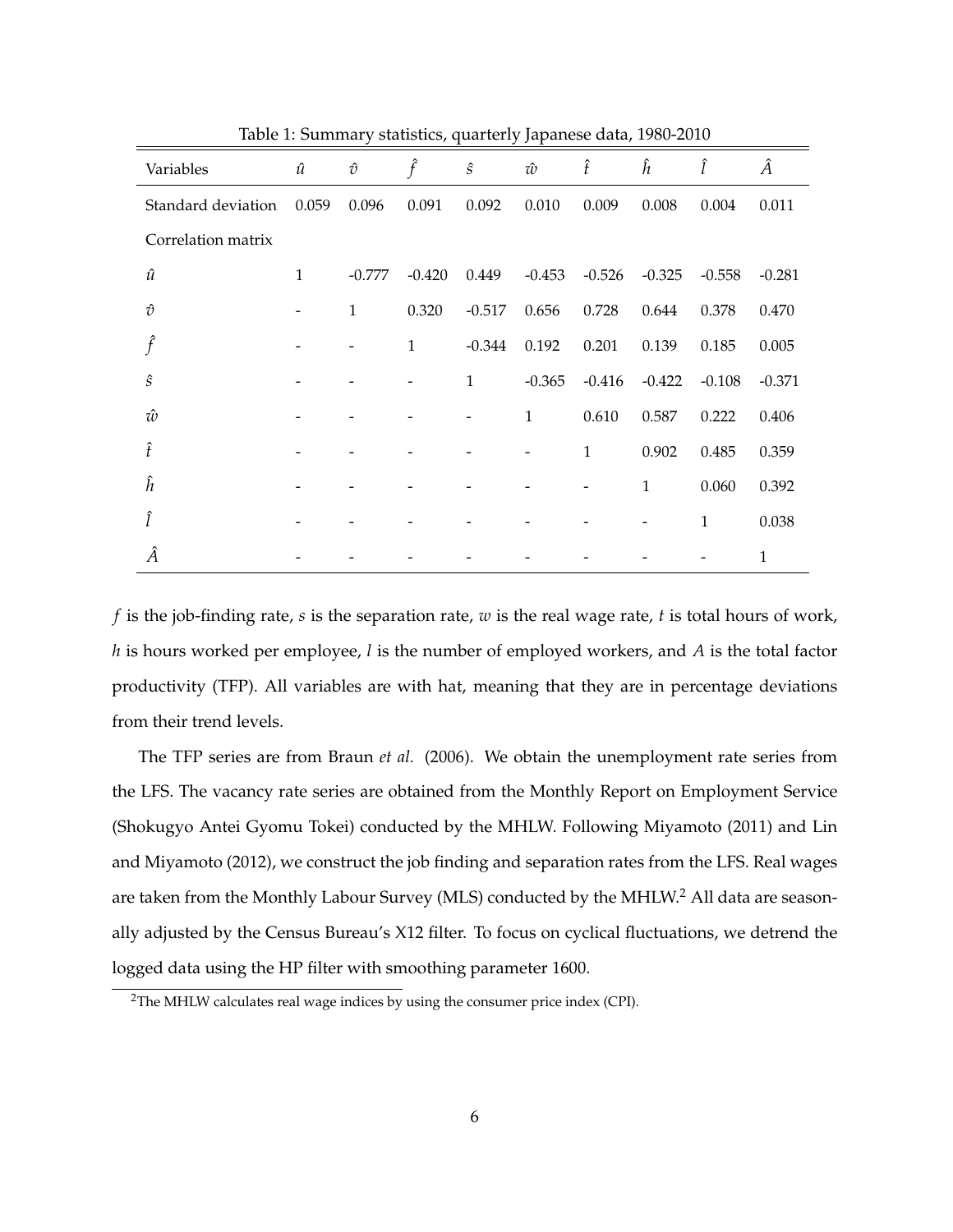**Hours and Employment** Since the series are in natural logarithms, the standard deviations can be interpreted as mean percentage deviations from their trend levels. For instance, the standard deviation of total hours worked is 0.9 percent, that of hours worked per worker is 0.8 percent, and that of employment is 0.4 percent. The results quantify our observation from Figure 1. Consistent with Figure 1, Table 1 shows a strong positive relationship between total hours worked and hours worked per worker. The correlation between them is 0.90. We also find a positive relationship between total hours and employment, with a correlation of 0.49, which is significantly smaller than the correlation between total hours and hours per worker. However, as Braun et al. (2006) pointed out, there is no strong correlation between hours worked per worker and employment. The correlation between them is 0.06. Table 1 also shows that the aggregate labor input and its components comove positively with TFP and negatively with the unemployment rate, indicating that they are all pro-cyclical. Interestingly, the correlation between employment and TFP is very weak.

**Unemployment and Vacancy** Table 1 shows that the unemployment rate is counter-cyclical and the vacancy rate is pro-cyclical. The correlation between the unemployment rate and TFP is -0.28. The correlation between the vacancy rate and TFP is 0.47. Since the unemployment rate is countercyclical and the vacancy rate is procyclical, these two series comove negatively. The correlation between them is -0.78. The negative correlation between unemployment and vacancy reflects the Beveridge curve. Both the unemployment rate and the vacancy rate are more volatile than TFP. While the standard deviation of TFP is 1.1 percent, the standard deviations of the unemployment and vacancy rates are 5.9 percent and 9.6 percent, respectively. Thus, the unemployment rate is about five times as volatile as TFP and the vacancy rate is about nine times as volatile as TFP.

**Job Finding Rate and Separation Rate** The job finding rate is acyclical and the separation rate is counter-cyclical. The correlation between the job finding rate and TFP is 0.05. The correlation between the separation rate and TFP is -0.37. The standard deviations of job finding and separation rates are 9.1 percent and 9.2 percent, respectively. Similar to the unemployment and vacancy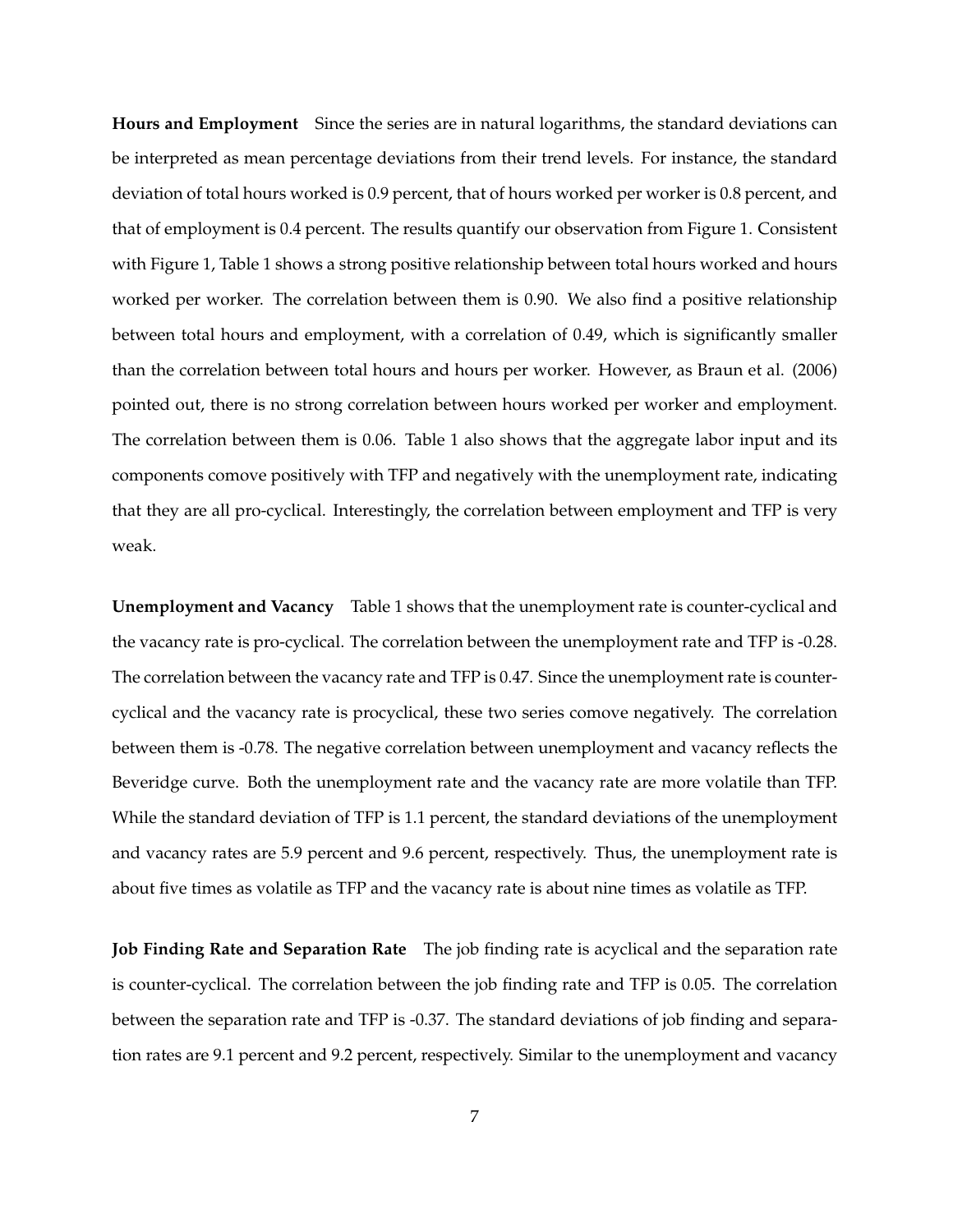rates, both the job finding and separation rates fluctuate much more than TFP does. Volatilities of these two series are roughly eight times as large as that of TFP.

**Real Wage Rate** The real wage rate is procyclical. The correlation between the real wage rate and TFP is 0.41. The standard deviation of the real wage rate is 1 percent, and thus the real wage rate is as volatile as TFP.

#### **2.2 Decomposition of Fluctuations**

We now study the relative contributions of the intensive and extensive margins to fluctuations in the total hours worked. With  $\hat{t} = \hat{h} + \hat{l}$ , variance of total hours worked can be decomposed as

$$
Var(\hat{t}) = Var(\hat{h}) + Var(\hat{l}) + 2Cov(\hat{h}, \hat{l}) = Cov(\hat{t}, \hat{h}) + Cov(\hat{t}, \hat{l}).
$$
\n(1)

The term  $Cov(\hat{t}, \hat{h})$  gives the amount of variations in  $\hat{t}$  that derived from variations in  $\hat{h}$  and through its comovement with  $\hat{l}$ . Similarly, the term  $Cov(\hat{t},\hat{l})$  is the amount of variations in  $\hat{t}$  that derived from variations in  $\hat{l}$  and through its comovement with  $\hat{h}$ . By dividing the both sides of (1) by  $Var(\hat{t})$ , we obtain

$$
1 = \frac{Cov(\hat{t}, \hat{h})}{Var(\hat{t})} + \frac{Cov(\hat{t}, \hat{l})}{Var(\hat{t})} = \beta^h + \beta^l,
$$
\n(2)

where *β <sup>h</sup>* and *β <sup>l</sup>* are the relative contributions of variations in ˆ*h* and ˆ *l* to variations in ˆ*t*. These measures are an application of the "beta value" in finance.<sup>3</sup>

From the data, we find that  $\beta^h\,=\,0.79$  and  $\beta^l\,=\,0.21.$  In other words, the intensive margin explains 79% of variations in total hours worked and the extensive margin accounts for 21% of the variations. This implies that over the business cycle, Japanese firms adjust labor inputs both by the intensive and extensive margins, but they use the intensive margin more heavily than the extensive margin.

This result is in sharp contrast with what we find from the U.S. data. We utilize the dataset  $\alpha$  constructed by Ohanian and Raffo (2012) and find that  $\beta^h=0.21$  and  $\beta^l=0.79$  for the U.S. labor

 $3$ Petrongolo and Pissarides (2008) and Fujita and Ramey (2009) apply this measure to decompose unemployment fluctuations into inflow fluctuations and outflow fluctuations.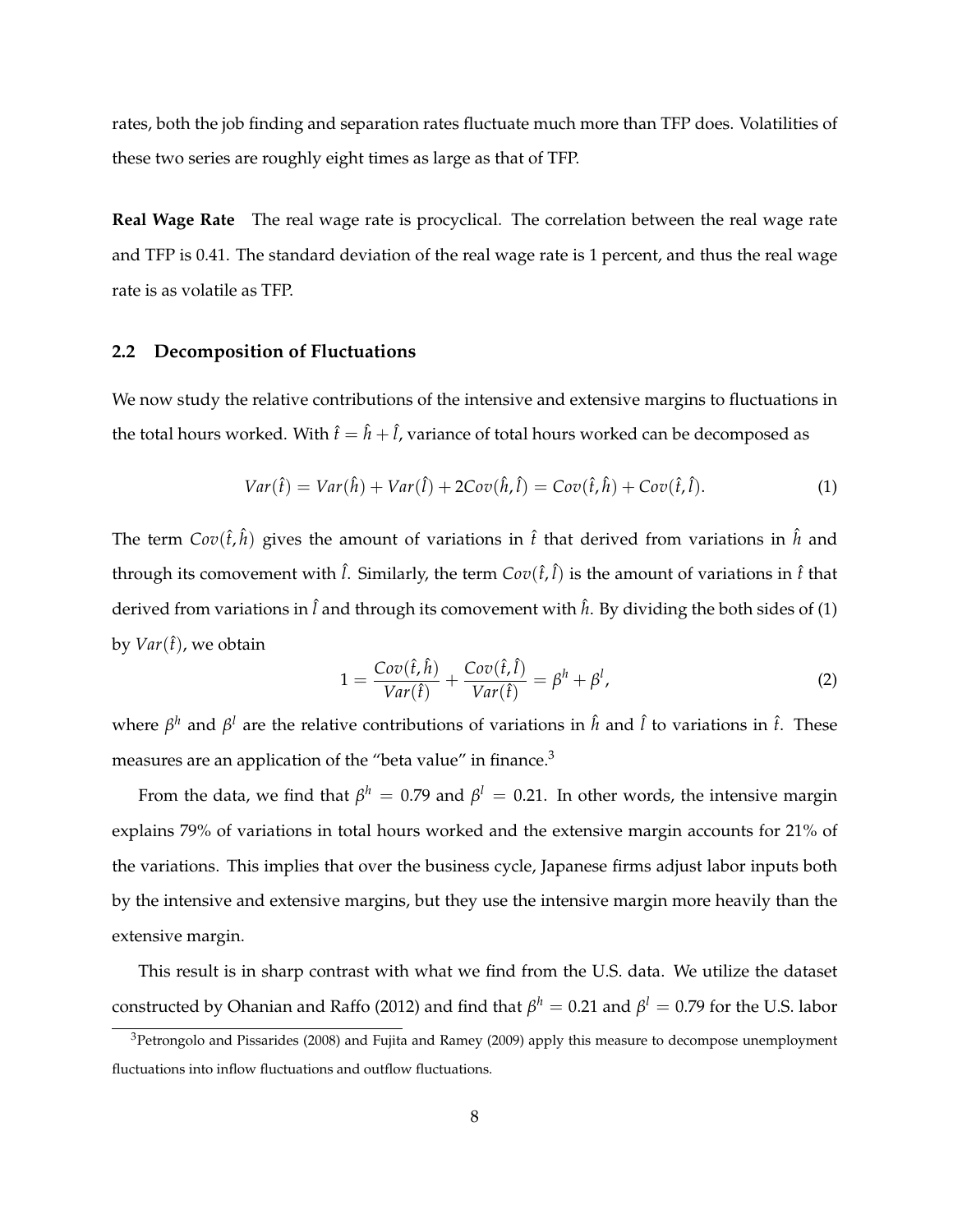market. Thus, U.S. firms adjust labor inputs mainly through the extensive margin. Figure 2 is reassuring. It indicates that the aggregate labor input comoves more closely with employment than with hours of work per worker, and that hours per worker is less volatile than the others.

## **3 The Model**

In this section, we present our basic model for explaining the observed high volatility of hours worked per worker in Japan. The key feature of the model is that it captures the fact that while hours of work per worker can change instantly, firms need to open (costly) vacancies in a frictional labor market to hire new workers. To focus on the composition of the labor demand at each firm, we build a labor market search-matching model with multi-worker firms.

#### **3.1 Environment**

Consider an economy consisting of a large number of workers and firms. The measure of workers is normalized to unity. Both workers and firms are homogeneous. Time is discrete and all agents discount the future at the common discount rate *r*.

The production technology for each firm is given by  $A_t L_t^{\alpha} k_t^{1-\alpha}$ , where  $0 < \alpha < 1$  is the labor share, *A<sup>t</sup>* denotes the level of total factor productivity (TFP), which is exogenous, *k<sup>t</sup>* denotes the stock of capital at each firm, and *L<sup>t</sup>* denotes the total labor input (i.e., total hours worked). Assuming homogeneous labor, we postulate that  $L_t \equiv h_t l_t$ , where  $h_t$  is hours of work per employee and  $l_t$  is the number of employees at each firm. Thus, output  $y_t$  is given by  $y_t = A_t h_t^{\alpha} l_t^{\alpha} k_t^{1-\alpha}$ .

It will be shown that, with this constant-returns-to-scale technology, the (steady-state) value of operating a firm exactly cancels out the (appropriately-chosen) cost of firm entry, and as a result, firms are indifferent between entry and exit, as in the zero-profit result in the standard neoclassical model (Proposition 2). Thus, we adopt the conventional remedy for indeterminacy of the number of firms by normalizing the measure of firms to be unity. In effect, we can ignore entry and exit of firms over the business cycle and focus on our main theme, hours versus employment over the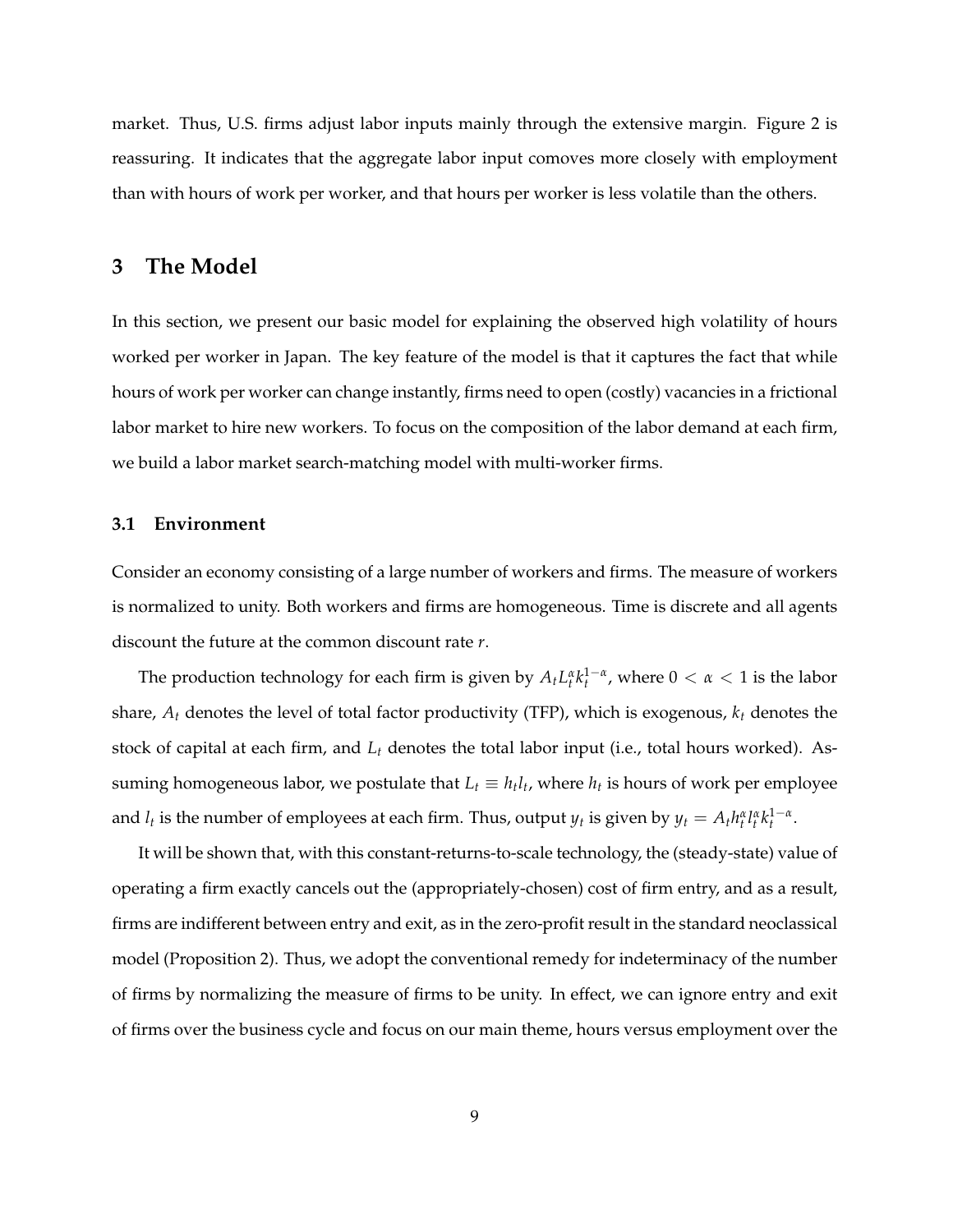business cycle.<sup>4</sup>

Each firm possesses a technology that converts one unit of the final consumption good into a unit of investment good. Let  $x_t$  be the level of investment made in period  $t$ . Then the stock of capital evolves according to  $k_{t+1} = (1 - \delta_k)k_t + x_t$ , where  $\delta_k$  is the rate of capital depreciation.

All workers are risk neutral, and maximize the expected lifetime utility, given by

$$
\mathbb{E}_0 \sum_{t=0}^{\infty} \delta^t \left[ I_t - e\left( h_t \right) \right],
$$

where  $\delta \equiv 1/(1 + r)$  is the discount factor, *I<sub>t</sub>* denotes income, and  $e(h_t)$  represents disutility of work. We assume that  $e'(\cdot) > 0$ ,  $e''(\cdot) > 0$  and  $\lim_{h\to\infty} e(h) = \infty$ . Our specification of the disutility function is

$$
e(h) = e_0 \frac{h^{1+\mu}}{1+\mu},\tag{3}
$$

where  $e_0 > 0$  and  $\mu > 0$ . It is evident that  $e''(h)h/e'(h) = \mu$ , where  $1/\mu$  is the Frisch elasticity.

The labor market is frictional. The number of matches in period *t* is determined by the constant returns to scale matching technology  $m(U_t, V_t)$ , where  $U_t$  is the total number of job seekers and *Vt* is the number of aggregate job vacancies. A vacancy is matched to a worker during a period with probability  $q_t$ , where  $q_t \equiv m(U_t, V_t)/V_t = m(U_t/V_t, 1)$ . This is the vacancy filling rate. It is easy to verify that an increase in labor market tightness  $V_t/U_t \equiv \theta_t$  decreases this probability. Similarly, the probability that a worker is matched with a vacancy, or the job finding rate, is given by  $m(U_t, V_t)/U_t = m(1, V_t/U_t) = \theta_t q(\theta_t)$ , where  $q(\theta) \equiv m(U/V, 1)$ .

Our specification of the matching function is  $m(U, V) = m_0 U^{\xi} V^{1-\xi}$ , where  $0 < \xi < 1$ . With this specification, we obtain

$$
q_t = q(\theta_t) = m_0 \theta_t^{-\xi}.
$$
\n(4)

Evidently,  $q'(\theta)\theta/q(\theta) = -\xi$ .

<sup>&</sup>lt;sup>4</sup>At the empirical level, extry and exit play relatively minor roles in job creation and destruction. For instance, for the 1973–1988 period in the U.S., job creation associated with startups accouts for 8.4% of total quarterly job creation, and job destruction associated with shutdowns accounts for 11.6% of total quarterly job destruction (Davis et al., 1996, p.29).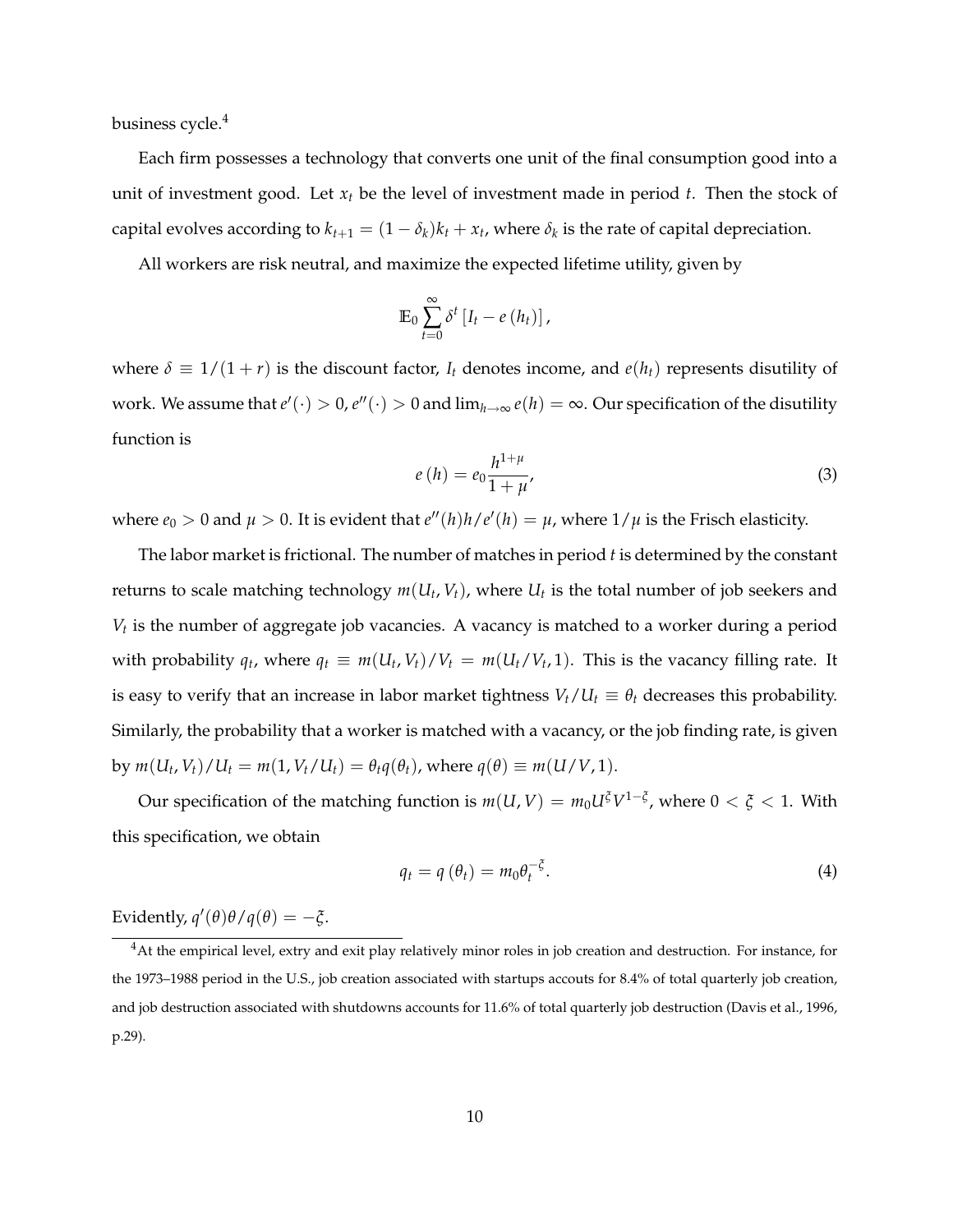We assume exogenous separations. At the end of each period, a fraction  $\lambda$  of the current employees are assumed to leave the firm. Since the firm creates  $v_t$  units of vacancies, the number of new employees for the next period is  $q(\theta_t)v_t$ . These new employees are not hit by the separation shock. Thus, the number of employees at each firm evolves according to  $l_{t+1} = (1 - \lambda)l_t + q(\theta_t)v_t$ .

#### **3.2 Timing**

Let  $S_t = (A_t, l_t, k_t, \theta_t)$  be the set of state variables. Among the state variables, the level of  $A_t$  is revealed at the beginning of each period. Given the state variables, each firm and its employees bargain over earnings. Under our assumption of homogeneous workers, all employees earn *W<sup>t</sup>* in each period. The bargaining outcome is summarized by  $W_t = W(S_t, h_t)$  in each period, where  $W(S_t, h_t)$  is the earnings function to be determined as the outcome of bargaining. The earnings function specifies the transfers from the firm to its employees and it depends on hours of work. With the earnings function, the firm chooses the demand for hours of work (*ht*), vacancies to create  $(v_t)$ , and the level of capital investment  $(x_t)$ . Then, production takes place and output  $y_t$ is realized. Finally,  $\lambda l_t$  of the current employees leave the firm, and  $q(\theta_t)v_t$  workers are newly employed.

#### **3.3 Firms**

We solve the firm's optimization problem by stationary dynamic programming. The instantaneous payoff to a firm is given by  $y - Wl - \gamma v - x$ , where  $\gamma > 0$  is the cost of posting each vacancy. Let *l*+<sup>1</sup> and *k*+<sup>1</sup> denote the levels of employment and capital in the next period, respectively. The value of a firm *J*(*S*) satisfies the following Bellman equation:

$$
J(S) = \max_{h,v,x} \left\{ Ah^{\alpha}l^{\alpha}k^{1-\alpha} - W(S,h)l - \gamma v - x + \delta \mathbb{E}J(S_{+1}) \right\},\tag{5}
$$

where

$$
l_{+1} = (1 - \lambda)l + q(\theta)v,
$$
\n(6)

$$
k_{+1} = (1 - \delta_k) k + x.
$$
 (7)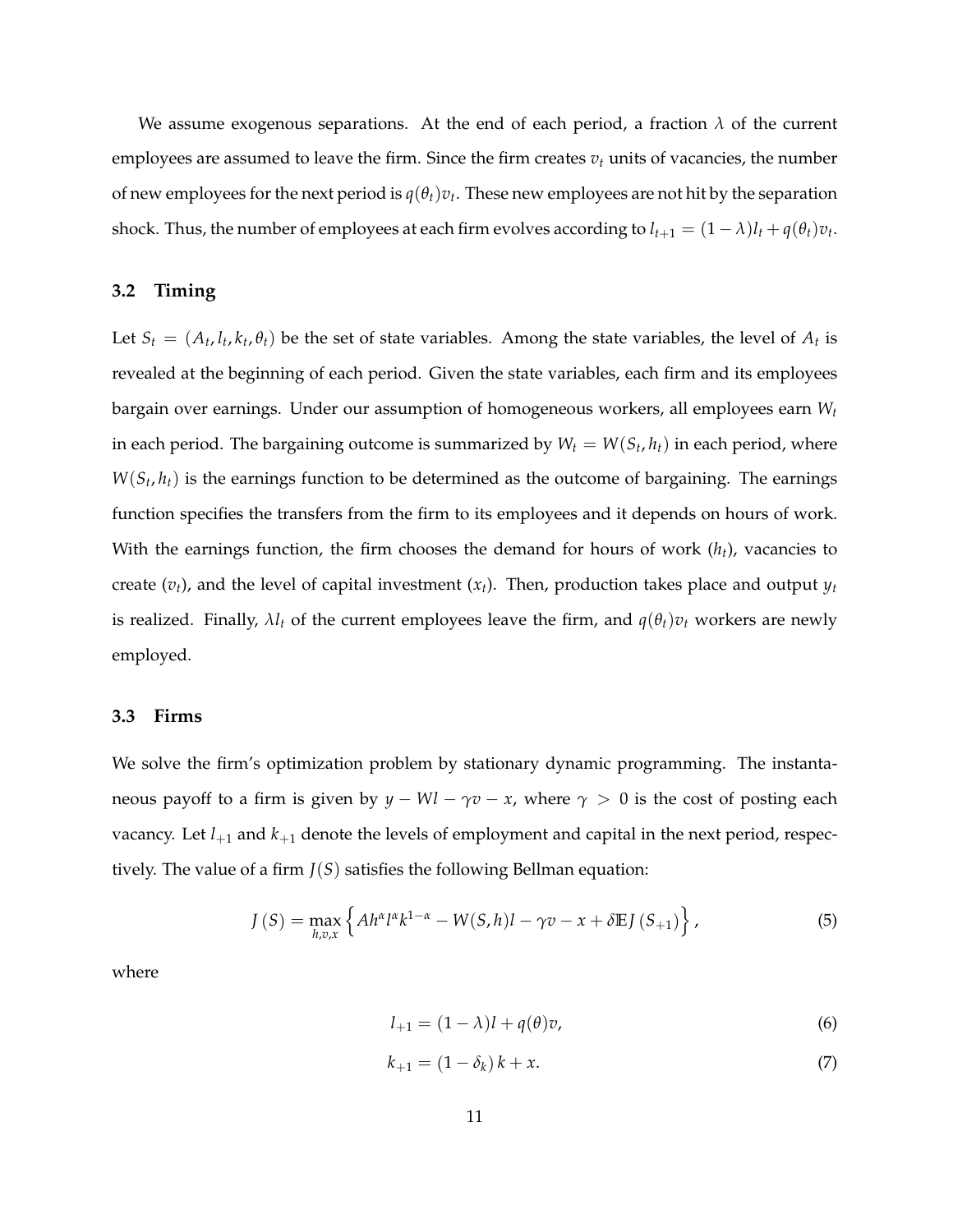The first-order conditions with respect to *h*, *v*, and *x* imply

$$
\alpha Ah^{\alpha-1}l^{\alpha-1}k^{1-\alpha} = W_h(S,h), \qquad (8)
$$

$$
\delta \mathbb{E} J_l \left( S_{+1} \right) = \frac{\gamma}{q(\theta)},\tag{9}
$$

$$
\delta \mathbb{E} J_k \left( S_{+1} \right) = 1. \tag{10}
$$

The envelope conditions yield

$$
J_{l}(S) = \alpha A h^{\alpha} l^{\alpha-1} k^{1-\alpha} - W(S, h) - W_{l}(S, h)l + (1 - \lambda) \delta E J_{l}(S_{+1}), \qquad (11)
$$

$$
J_k(S) = (1 - \alpha) Ah^{\alpha} l^{\alpha} k^{-\alpha} - W_k(S, h) l + (1 - \delta_k) \delta \mathbb{E} J_k(S_{+1}). \tag{12}
$$

Substitute (9) and (10) into (11) and (12) to obtain

$$
J_l(S) = \alpha A h^{\alpha} l^{\alpha-1} k^{1-\alpha} - W(S,h) - W_l(S,h)l + \frac{(1-\lambda)\gamma}{q(\theta)},
$$
\n(13)

$$
J_k(S) = (1 - \alpha) Ah^{\alpha} l^{\alpha} k^{-\alpha} - W_k(S, h) l + 1 - \delta_k,
$$
\n(14)

respectively.

#### **3.4 Workers**

The value of being employed, *J E* (*S*), satisfies

$$
J^{E}(S) = W(S,h) - e(h) + \lambda \delta E J^{U}(S_{+1}) + (1 - \lambda) \delta E J^{E}(S_{+1}), \qquad (15)
$$

where *J <sup>U</sup>*(*S*) is the value of being unemployed. Note that hours of work *h* is determined by the firm, and therefore the worker takes *h* and therefore the level of disutility *e*(*h*) as given.

Consider the unemployed. The probability that a job seeker finds a job is  $m(U, V)/U = \theta q(\theta)$ . Thus, the value of being unemployed can be written as

$$
J^{U}(S) = b + \theta q(\theta) \delta \mathbb{E} J^{E}(S_{+1}) + (1 - \theta q(\theta)) \delta \mathbb{E} J^{U}(S_{+1}), \qquad (16)
$$

where *b* is the (exogenous) unemployment benefit.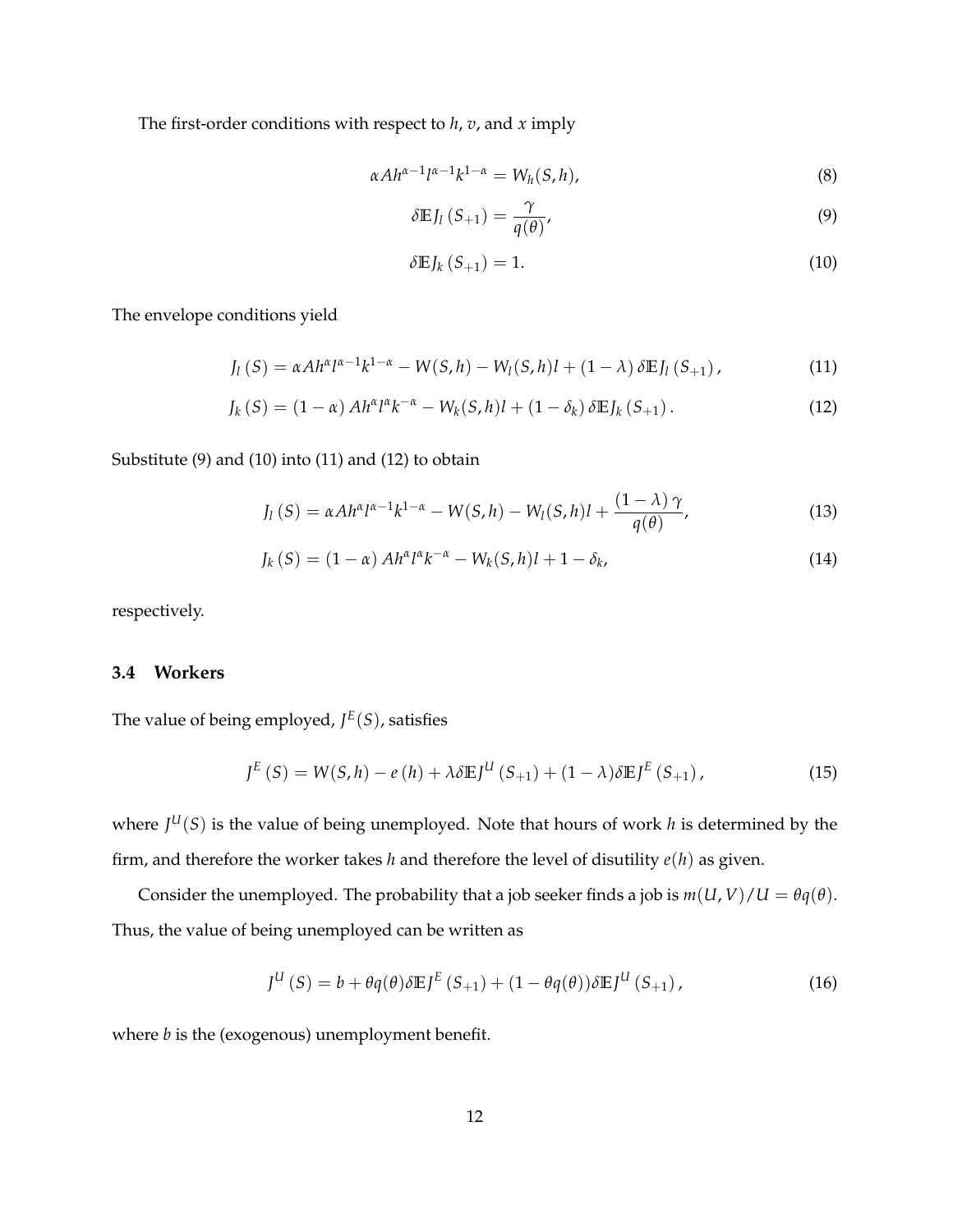#### **3.5 Wage Bargaining**

At the beginning of each period, workers and a firm engage wage bargaining. We assume that workers are not unionized, and each worker is treated as a marginal worker (Stole and Zwiebel, 1996). Consider a bargaining process between a firm and a group of workers of measure ∆. The threat point for the firm is  $J(A, l - \Delta, k, \theta)$  because failing to agree on a contract implies losing the workers. The total match surplus is therefore  $J(A, l, k, \theta) - J(A, l - \Delta, k, \theta) + \Delta(J^{E}(S) - J^{U}(S))$ . If the firm's share of the surplus is given by  $1 - \beta \in [0, 1]$ , then we have  $\beta$ [*J*(*A*, *l*, *k*,  $\theta$ ) - *J*(*A*, *l* - $[\Delta, k, \theta]$  =  $(1 - \beta) \Delta [J^E(S) - J^U(S)]$ . In the limit as  $\Delta \to 0$ ,

$$
\beta J_l(S) = (1 - \beta) \left[ J^E(S) - J^U(S) \right]. \tag{17}
$$

This is the key equation for rent sharing. Note that this amounts to maximizing the asymmetric Nash product  $[J_l(S)]^{1-\beta} [J^E(S) - J^U(S)]^{\beta}$  with respect to  $W(S, h)$ .

**Proposition 1** *The earnings function is given by*

$$
W(S,h) = \frac{\alpha \beta A h^{\alpha} l^{\alpha-1} k^{1-\alpha}}{\alpha \beta + 1 - \beta} + (1 - \beta) \left[ e(h) + b \right] + \beta \gamma \theta.
$$
 (18)

#### **Proof.** See Appendix A.

The earnings function (18) is an extension of the one derived in Kudoh and Sasaki (2011). From (18), we obtain

$$
W_h(S,h) = \frac{\alpha^2 \beta A h^{\alpha-1} l^{\alpha-1} k^{1-\alpha}}{\alpha \beta + 1 - \beta} + (1 - \beta) e'(h) > 0,
$$
\n(19)

$$
W_{hh} (S,h) = -(1-\alpha) \frac{\alpha^2 \beta A h^{\alpha-2} l^{\alpha-1} k^{1-\alpha}}{\alpha \beta + 1 - \beta} + (1-\beta) e'' (h), \qquad (20)
$$

$$
W_l(S,h) = -(1-\alpha)\frac{\alpha\beta Ah^{\alpha}l^{\alpha-2}k^{1-\alpha}}{\alpha\beta+1-\beta} < 0,\tag{21}
$$

$$
W_k(S,h) = (1-\alpha) \frac{\alpha \beta A h^{\alpha} l^{\alpha-1} k^{-\alpha}}{\alpha \beta + 1 - \beta} > 0.
$$
 (22)

The key result here is that the marginal hourly wage rate is nonlinear, and is influenced by the marginal product of hours per worker (*αAh<sup>α-1</sup>l<sup>α</sup>k<sup>1-α</sup>/l*) and the marginal disutility from longer hours of work. (20) suggests that, when the disutility function is sufficiently convex, the earnings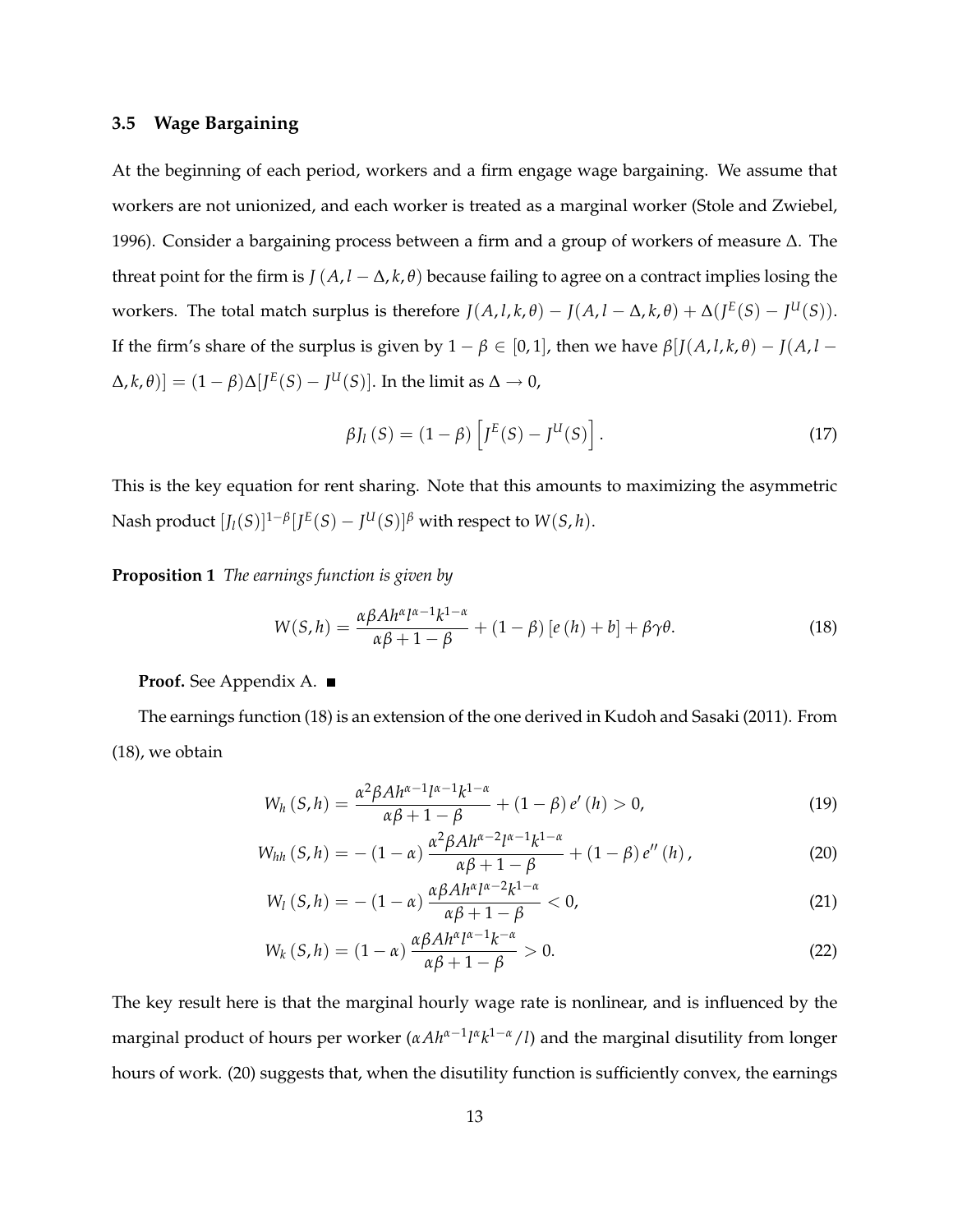function itself becomes convex in hours of work ( $W_{hh} > 0$ ). Another key result is that the earnings function is decreasing in the number of employees ( $W_l < 0$ ). This property induces the firm to employ too many workers in order to cut the wage rate, known as the overemployment effect (Smith, 1999, Kudoh and Sasaki, 2011). It is interesting to observe from (18) and (19) that the labor market tightness *θ* has no effect on the marginal hourly wage rate, while it influences the level of earnings.

Using  $(19)$ – $(22)$ , we rewrite  $(13)$  and  $(14)$  as

$$
J_{l}(S) = \frac{(1-\beta)\alpha}{\alpha\beta+1-\beta}Ah^{\alpha}l^{\alpha-1}k^{1-\alpha} - (1-\beta)[e(h)+b] - \beta\gamma\theta + \frac{(1-\lambda)\gamma}{q(\theta)},
$$
 (23)

$$
J_{k}(S) = \frac{(1-\beta)(1-\alpha)}{\alpha\beta + 1 - \beta} Ah^{\alpha}l^{\alpha}k^{-\alpha} + 1 - \delta_{k}.
$$
 (24)

## **4 Equilibrium**

#### **4.1 Definition**

We look for a rational expectations equilibrium in which TFP follows an exogenous stochastic process. Below, we define equilibrium of the model as a system of stochastic difference equations. From (8) and (19), we obtain

$$
\frac{\alpha}{\alpha\beta+1-\beta}A_t h_t^{\alpha-1}l_t^{\alpha-1}k_t^{1-\alpha}=e'\left(h_t\right),\tag{25}
$$

which governs *h<sup>t</sup>* . Substitute (23) into (9) to obtain the Euler-type equation:

$$
\mathbb{E}_{t}\left\{\frac{(1-\beta)\alpha}{\alpha\beta+1-\beta}A_{t+1}h_{t+1}^{\alpha}l_{t+1}^{\alpha-1}k_{t+1}^{1-\alpha}-(1-\beta)\left[e\left(h_{t+1}\right)+b\right]-\beta\gamma\theta_{t+1}+\frac{(1-\lambda)\gamma}{q(\theta_{t+1})}\right\}=\frac{(1+r)\gamma}{q(\theta_{t})},\tag{26}
$$

which determines the demand for *l<sup>t</sup>* . Equations (25) and (26) summarize the firm's optimal choice regarding hours of work and employment. The evolution of employment follows  $l_{t+1} = (1 \lambda$ ) $l_t$  +  $q(\theta_t)v_t$ , which determines the the firm's vacancy  $v_t$ .

Similarly, substitute (24) into (10) to obtain

$$
\mathbb{E}_{t}\left\{\frac{(1-\beta)(1-\alpha)}{\alpha\beta+1-\beta}A_{t+1}h_{t+1}^{\alpha}l_{t+1}^{\alpha}k_{t+1}^{-\alpha}+1-\delta_{k}\right\}=1+r.\tag{27}
$$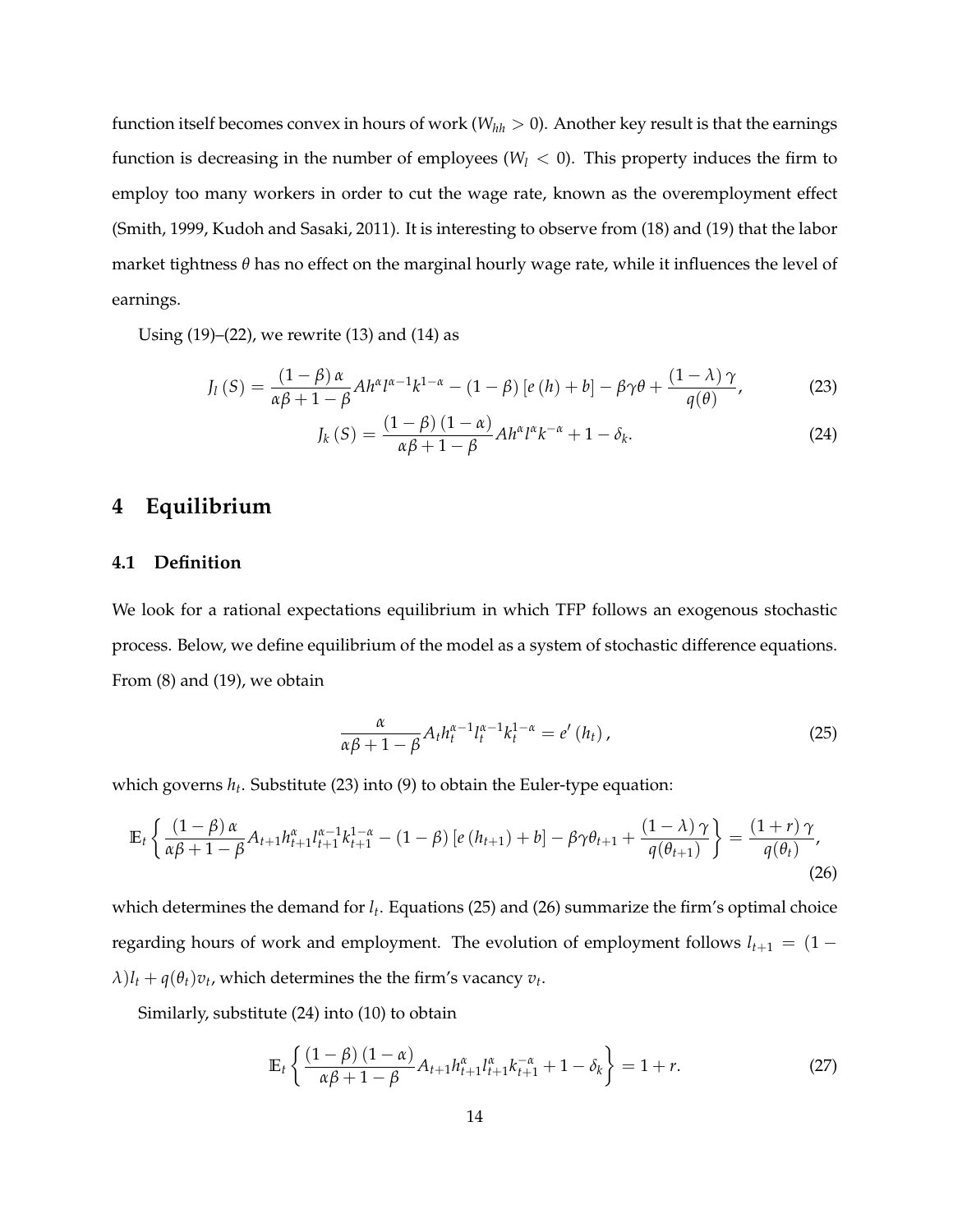This determines the demand for capital. The evolution of capital stock is given by  $k_{t+1} = (1 - \delta_k) k_t +$ *xt* , which determines investment *x<sup>t</sup>* .

The aggregate variables are determined as follows. In this economy, the number of the unemployed *U<sup>t</sup>* equals the the rate of unemployment because the labor force is normalized to unity. In each period,  $\theta_t q(\theta_t) U_t$  job seekers find jobs. Similarly, the aggregate number of employees is  $1 - U_t$ , from which the aggregate number of separations is  $\lambda(1 - U_t)$ . Thus, the number of the unemployed evolves according to

$$
U_{t+1} - U_t = \lambda (1 - U_t) - \theta_t q(\theta_t) U_t.
$$
 (28)

In any steady state, the flow into employment  $\theta q(\theta)U$  must equal the flow into unemployment  $\lambda(1-U)$ , or  $m(U, V) = \lambda(1-U)$ , which defines the Beveridge curve. Labor market tightness is given by  $\theta_t = V_t / U_t$ .

Since the number of firms is normalized to unity, we obtain

$$
\frac{1-U_t}{l_t}=1,\t\t(29)
$$

where the numerator is the aggregate number of employees and the denominator is the number of employees at each firm, so the ratio defines the number of firms in the economy. For the same reason, the aggregate number of vacancies equals the number of vacancies created by each firm, or  $V_t = v_t$ . Similarly, the aggregate output, or GDP of the economy  $Y_t$ , is given by  $Y_t = y_t$ .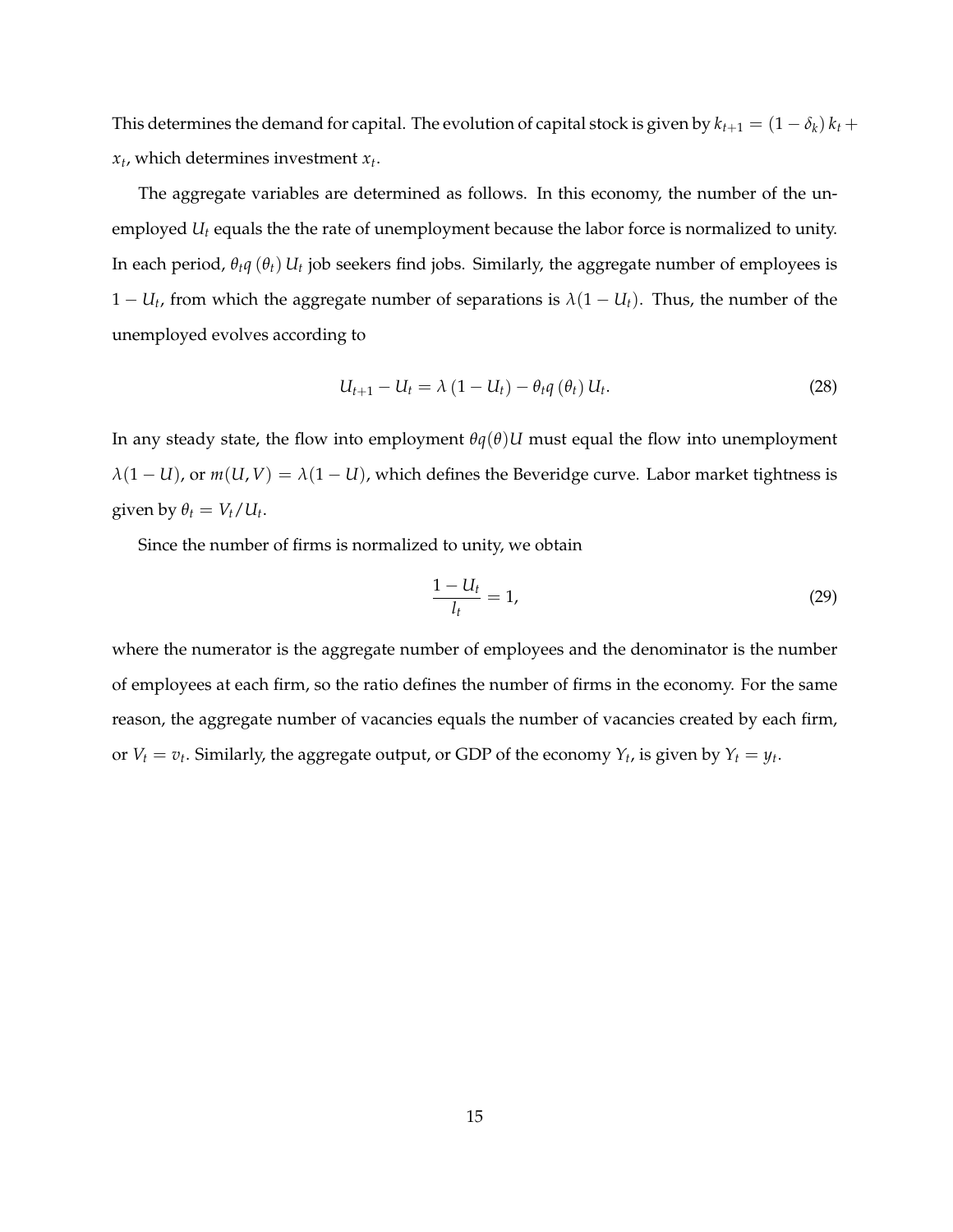#### **4.2 Steady State Equilibrium**

For brevity of exposition, let  $K \equiv k/hl$  denote the steady state capital-labor ratio. A non-stochastic steady state is given by the solution to the following system of equations:

$$
\frac{(1-\beta)(1-\alpha)}{\alpha\beta+1-\beta}AK^{-\alpha} = r + \delta_k,
$$
\n(30)

$$
\frac{\alpha}{\alpha\beta + 1 - \beta} A K^{1 - \alpha} = e'(h), \qquad (31)
$$

$$
\frac{(r+\lambda)\gamma}{q(\theta)} + \beta\gamma\theta = (1-\beta)\left[e'(h)h - e(h) - b\right],
$$
\n(32)

$$
l = 1 - \frac{\lambda}{\lambda + \theta q(\theta)}\tag{33}
$$

$$
k = Khl. \tag{34}
$$

For existence of a steady-state equilibrium, parameters must be chosen to satisfy  $e'(h)h$  –  $e(h) - b > 0$ , or  $\mu(1 + \mu)^{-1}e_0h^{1 + \mu} > b$ . Uniqueness of the steady state is verified as follows. First, the steady-state capital-labor ratio *K* is determined by (30), which comes from (27). Given *K*, the steady-state hours of work *h* is determined by (31), which is from (25). Given *h*, (32), which is from (26), determines *θ*. Given *θ*, the steady state level of *l* is determined by (33), which comes from (28) and (29). Finally, given the values of *K*, *h*, and *l*, we can derive the value of *k* by (34).

**Proposition 2** *For an appropriately chosen cost of entry, in any steady-state equilibrium, firms are indifferent between entry and exit.*

This result verifies that our assumption of a unit measure of firms causes no loss of generality. The cost of entry is chosen to make the size distribution of firms degenerate, as in Smith (1999) and Kudoh and Sasaki (2011). The detail is found in Appendix B.

**Proposition 3** *(a) An increase in A increases K, h, θ, l, and k. (b) An increase in β decreases K, h, θ, l, and k. (c) An increase in γ has no effect on K and h, and decreases θ, l, and k. (d) An increase in λ has no effect on K and h, and decreases θ, l, and k. (e) An increase in m*<sup>0</sup> *has no effect on K and h, and increases θ, l, and k.*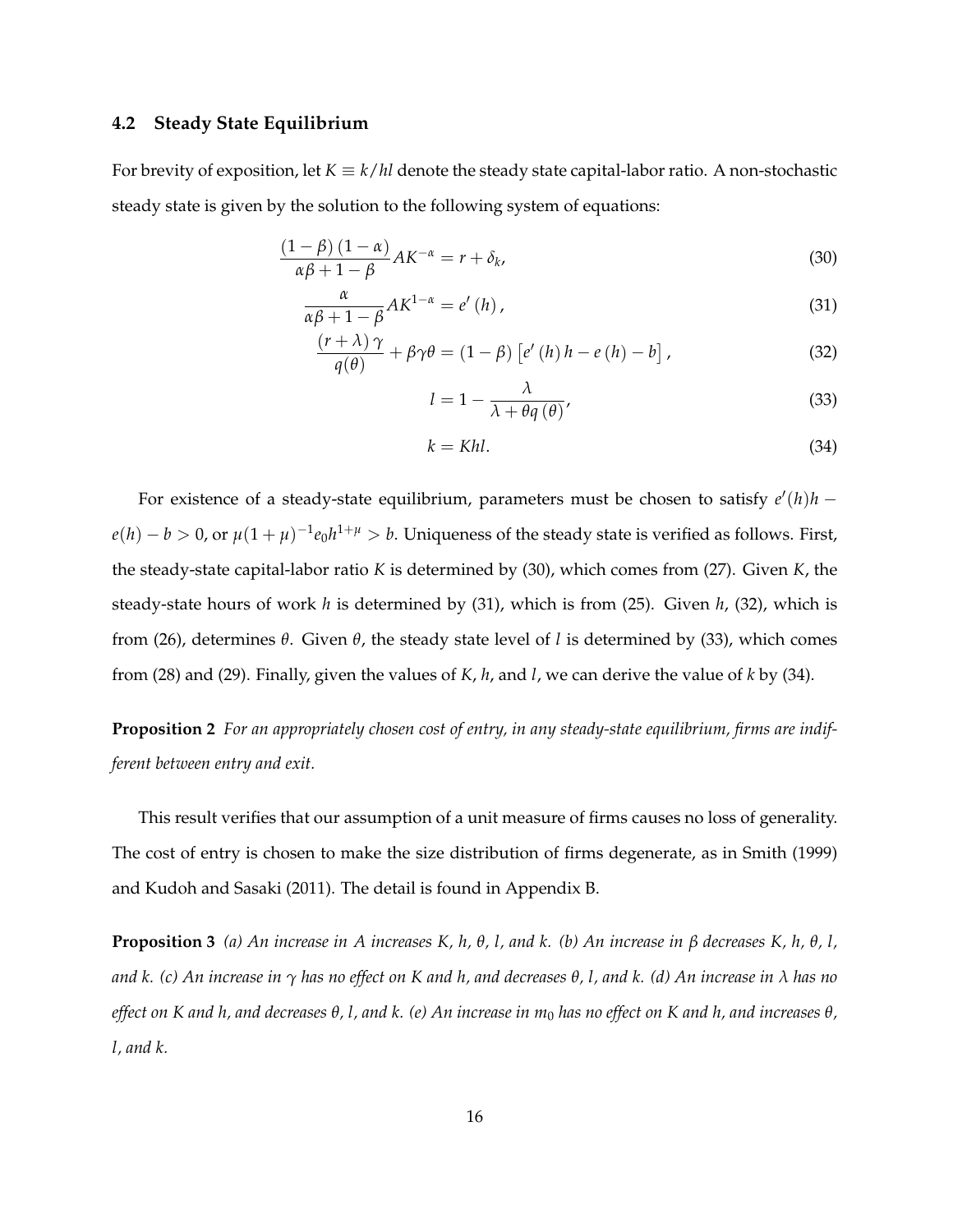Proof of Proposition 3 is straightforward, and is omitted. Among the results, the most notable is that changes in  $\gamma$ ,  $\lambda$ , and  $m_0$ , which are the key parameters determining the labor market frictions, have no effect on the steady state level of hours of work, while these parameters influence the steady-state level of employment and labor market tightness. An important implication of the result is that search frictions are *irrelevant* for understanding the long-run trend of hours of work.

To understand the role of search frictions and wage bargaining, it is helpful to make a comparison between our model and a model with a perfectly competitive labor market. The benchmark for our comparison is a version of Cho and Cooley (1994), in which there is a representative household who maximizes

$$
\sum_{t=0}^{\infty} \delta^{t} \left[ u(c_{t}) - e(h_{t}) l_{t} + b(1 - l_{t}) + g(1 - l_{t}) \right]
$$

subject to  $k_{t+1}=Ah_t^{\alpha}l_t^{\alpha}k_t^{1-\alpha}+(1-\delta_k)k_t-c_t$ , where  $g(.)$  is an increasing function of non-employment  $1 - l_t$ . In this model,  $l_t$  measures the days of work or the number of family members who participate in the labor market. As *l<sup>t</sup>* increases, more workers incur the utility cost *e*(*ht*) and lose the opportunity to receive *b*. All other costs of labor market participation is summarized by  $g(.)$ . To make this frictionless economy comparable with our model economy, we assume that *g* is log-linear:  $g(x) = e_1(\ln x - x)$ , where  $e_1$  is a positive parameter.

**Proposition 4** *Suppose that utility is linear in consumption. (a) If β* > 0*, then the capital-labor ratio of the economy with search and wage bargaining is less than that for the frictionless economy, and hours of work per employee in the economy with search and wage bargaining is longer than that for the frictionless economy. (b) The steady-state levels of the capital-labor ratio, hours of work, and employment for the two economies coincide if*  $\beta = 0$ ,  $\xi = 1/2$ , and

$$
e_1 = \frac{r + \lambda}{m_0} \gamma \frac{\lambda}{m_0}.
$$
\n(35)

Proof of Proposition 4 is found in Appendix C. Condition (35) equates the marginal benefit of non-employment and an index of search costs. A higher discount rate, a higher separations rate, a higher vacancy cost, or a smaller matching coefficient, each of which implies greater search frictions, increases the term of the right-hand side of (35). If the right-hand side of (35) is greater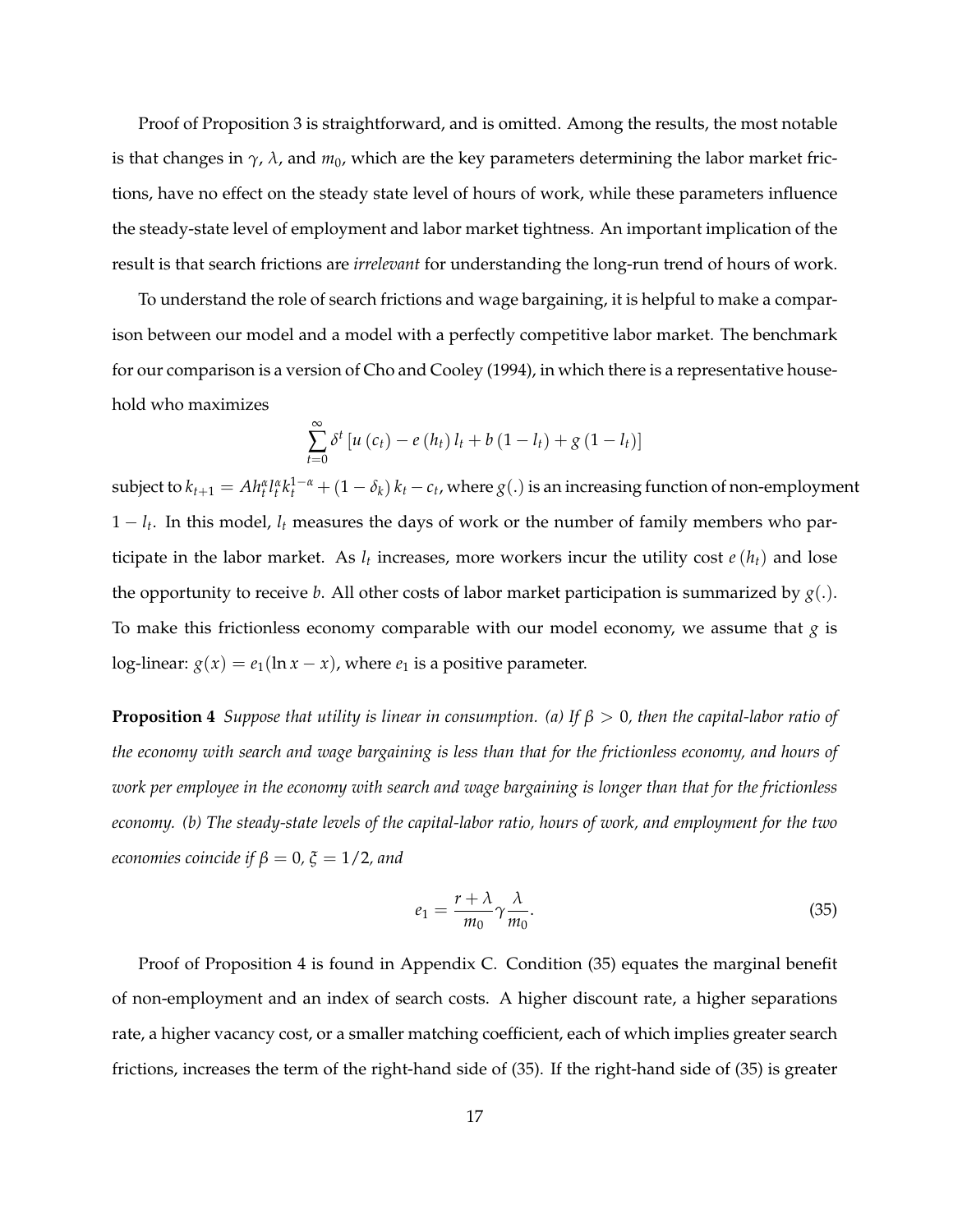than *e*1, then the level of employment for the economy with search frictions is below the one for the frictionless economy even when  $β = 0$  and  $ξ = 1/2$ . Proposition 4 indicates that our model contains a competitive, frictionless economy as a special case.

### **5 Quantitative Analysis**

In this section, we study a quantitative version of our baseline model. Specifically, we calibrate the model to match some long-run Japanese labor market facts. We then solve the quantitative model by approximating the equilibrium conditions around the non-stochastic steady state, and simulate it to obtain the model's cyclical properties. Our objective is to investigate whether the model replicates the cyclical properties of the Japanese labor market presented in Section 2.

#### **5.1 Calibration**

The parameters of the model are chosen to match some long-run Japanese labor market facts. The resulting parameter values are summarized in Table 2.

We choose the model period to be a quarter and set the discount rate to be  $r = 0.01$ , which implies the discount factor to be  $\delta = 1/(1+r) = 0.996$ . This choice of the parameter is somewhat a priori, but is consistent with other studies such as Braun et al. (2006).

The matching function is Cobb-Douglas, given by  $m(U, V) = m_0 U^{\xi} V^{1-\xi}$ , where  $m_0$  is the matching constant and *ξ* is the matching elasticity with respect to the number of job-seekers. Lin and Miyamoto's (2014) estimate of the elasticity *ξ* for the Japanese labor market is 0.6.<sup>5</sup> We adopt the Lin-Miyamoto estimate to set  $\xi = 0.6$ . This value lies in the plausible range of 0.5–0.7, which is reported by Petrongolo and Pissarides (2001).

Using the panel property of the monthly LFS, Miyamoto (2011) and Lin and Miyamoto (2012) construct the job-finding rate and the separation rate in Japan. Miyamoto (2011) also reports the mean value of the vacancy-unemployment ratio is 0.78. We use the monthly job-finding rate 0.142 and the vacancy-unemployment ratio 0.78 to pin down the scale parameter  $m_0$ . In particular,  $m_0$  is

<sup>&</sup>lt;sup>5</sup>See also Kano and Ohta (2002).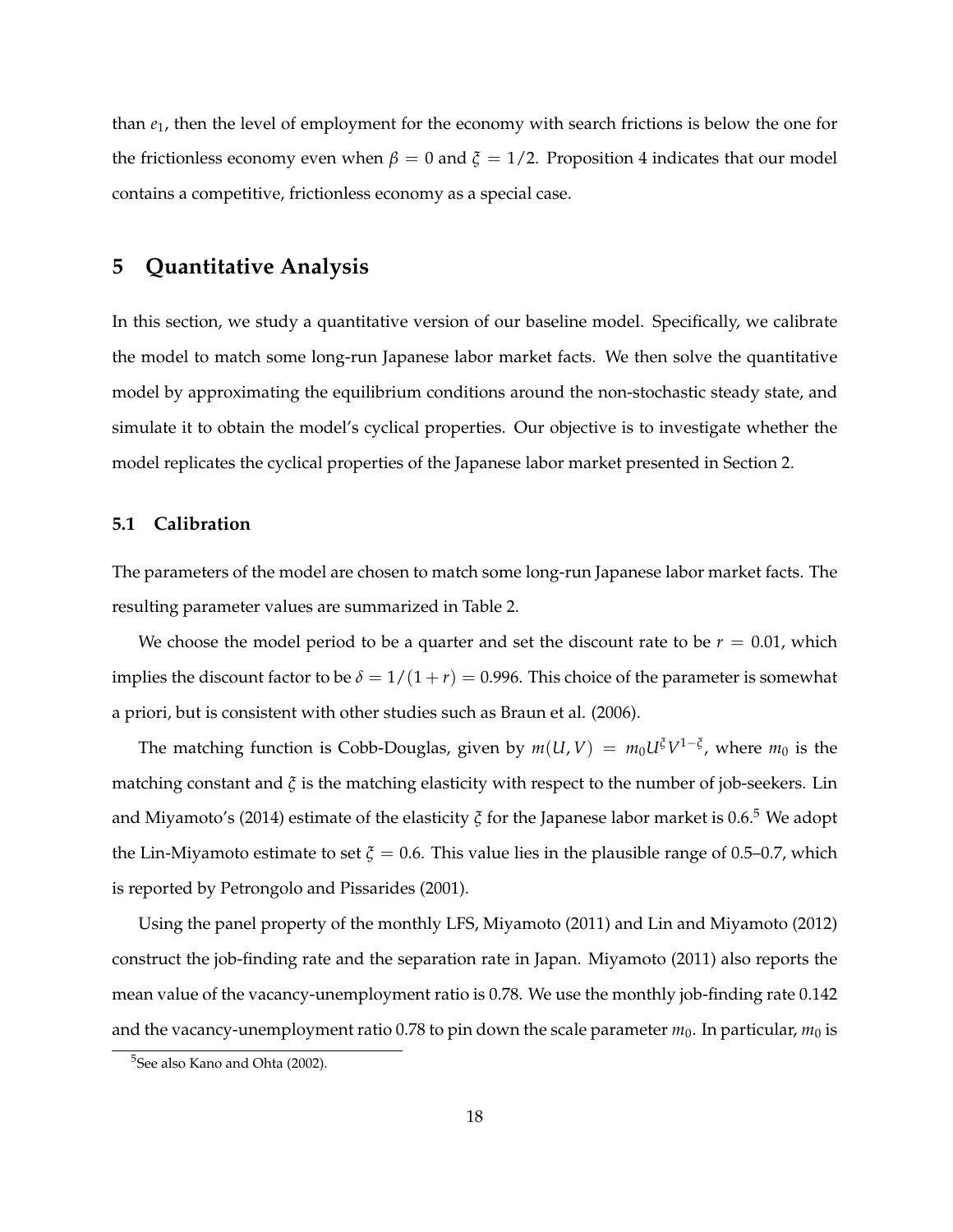| Parameter                    | Description                      | Value   | Source/Target                    |
|------------------------------|----------------------------------|---------|----------------------------------|
| r                            | Interest rate                    | 0.01    | Data                             |
| $\delta$                     | Discount rate $1/(1+r)$          | 0.996   | Data                             |
| $\alpha$                     | Parameter in production function | 2/3     | Labor share                      |
| m <sub>0</sub>               | Matching efficiency              | 0.471   | Monthly job-finding rate         |
| $\boldsymbol{\tilde{\zeta}}$ | Matching elasticity              | 0.6     | Lin and Miyamoto (2014)          |
| $\lambda$                    | Exogenous separation rate        | 0.014   | Monthly separation rate          |
| $e_0$                        | Parameter in disutility function | 15.666  | $h = 1/3$                        |
| $\delta_k$                   | Depreciation rate                | 0.028   | Esteban-Pretel et al. (2010)     |
| $\mu$                        | Inverse of Frisch elasticity     | 2.0     | Kuroda and Yamamoto (2008)       |
| b                            | Unemployment benefits            | 0.347   | Replacement rate = $0.6$         |
| $\beta$                      | Worker's bargaining power        | $0.6\,$ | $\beta = \xi$ (Hosios condition) |
| $\gamma$                     | Vacancy cost                     | 0.031   | $v - u$ ratio = 0.78             |
| $\overline{A}$               | Productivity                     | 1.0     | Normalization                    |
| $\rho$                       | AR-coefficient of shock          | 0.612   | Data                             |
| $\boldsymbol{\varepsilon}$   | Standard deviation of the shock  | 0.0085  | Data                             |

Table 2: Parameter values

the solution to  $m_0(0.78)^{1-0.6} = 3 \times 0.142$ . We also set the exogenous separation rate  $\lambda = 0.014 =$  $3 \times 0.0048$  from Miyamoto (2011) and Lin and Miyamoto (2012).

Following the convention, we use the Hosios (1990) condition to pin down the worker's bargaining power, so  $\beta = \xi$ . In the production function, we set the labor share  $\alpha = 2/3$ . Following Esteban-Pretel et al. (2010), we set the deprecation rate to be  $\delta_k = 0.028$ . The Frisch elasticity is given by 1/*µ*. Kuroda and Yamamoto (2008) estimate the labor supply elasticity in Japan and find that the elasticity for males is in the range of 0.2 to 0.7. In our benchmark, we set  $\mu$  equal to 2, which implies the Frisch elasticity of 0.5.

We assume that productivity follows a first order autoregressive process. Specifically, log *A<sup>t</sup>* satisfies  $\log A_t - \log A = \rho_A (\log A_{t-1} - \log A) + \varepsilon_{A,t}$ , where  $0 < \rho_A < 0$  and  $\varepsilon_{A,t} \sim N(0, \sigma^2)$ . We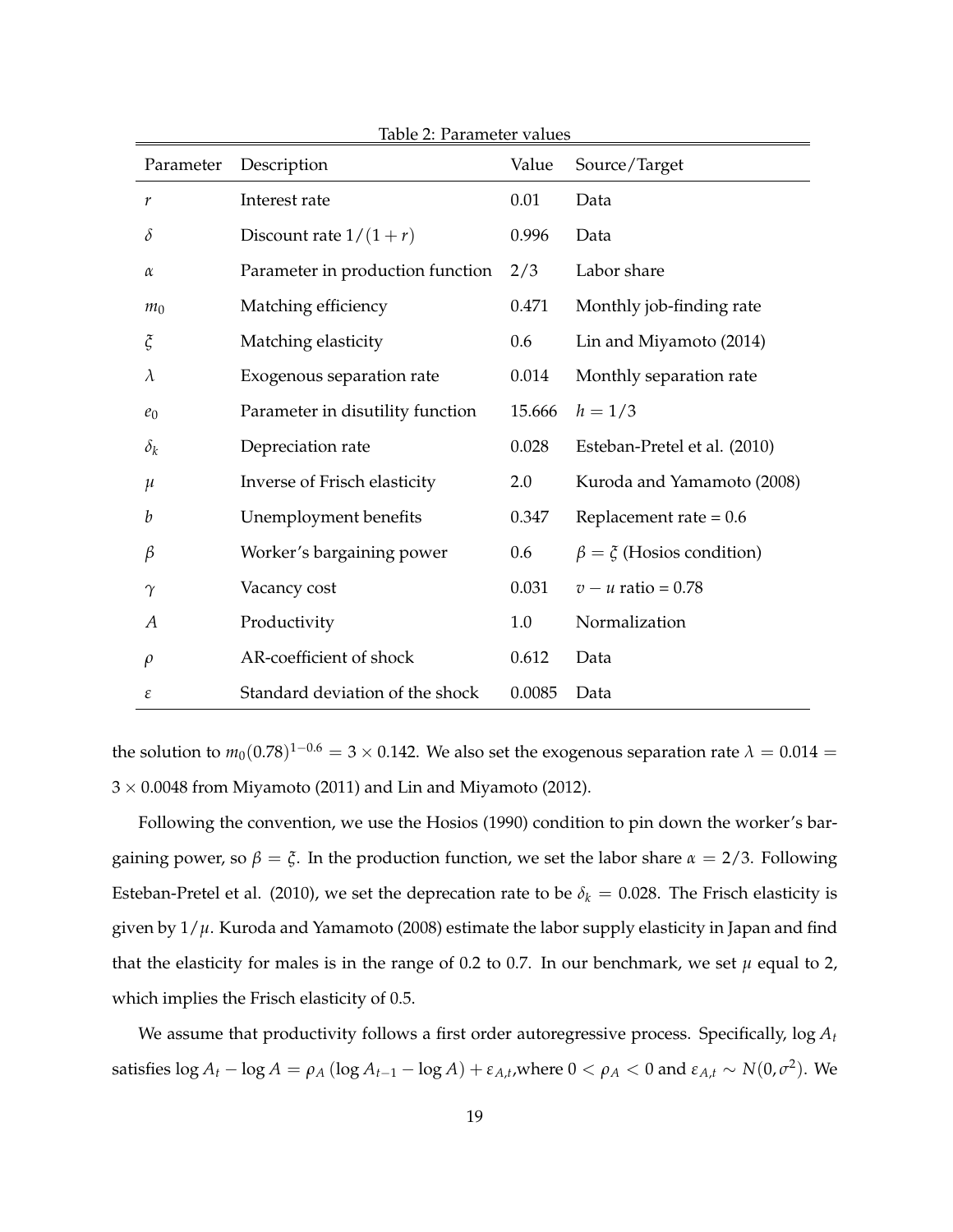set  $\rho_A = 0.612$  and  $\varepsilon = 0.0085$  to match the first-order autocorrelation and standard deviation of total factor productivity (TFP) in the data.

Given this, we target the vacancy-unemployment ratio to be  $\theta = 0.78$ , from Miyamoto (2011). According to Martin (2000), the replacement rate, the ratio of the unemployment benefit to the average wage, in Japan is about 0.6. We adopt this estimate to target the unemployment benefit *b* to be 60% of the average wage of employed workers in the economy. Finally, we target the steady-state value of hours worked to be 1/3. We thus have three target moments and three model parameters: *b*, *γ*, and *e*0. We choose the parameter values that match the three target moments.

#### **5.2 Results**

Figure 3 plots impulse response functions of selected variables to positive one-standard deviation shock to productivity. Following the productivity shock, the unemployment rate falls and vacancies increase, and thus the labor market tightness rises. A higher productivity encourages the firm to post more vacancies as it increases the expected returns to hiring a worker. The increase in vacancies leads to less unemployment. The pattern of responses to the unemployment rate, vacancies, and labor market tightness are in line with the empirical result found in Lin and Miyamoto (2012).

The positive productivity shock increases total hours worked. The increase in total hours worked is due to increases in both hours per worker and the number of employees. Thus, hours and employment are both pro-cyclical. Firms not only ask their existing employees to work longer, but also hire more in response to a positive productivity shock. This result is consistent with what we found in Section 2, namely, firms adjust labor inputs in the same direction both along the intensive and extensive margins.

We now turn to comparing business cycle statistics from the simulated time series with those from the corresponding time series data. Table 3 reports standard deviations of variables of interest obtained from both our model and the data. From the table, we obtain the following two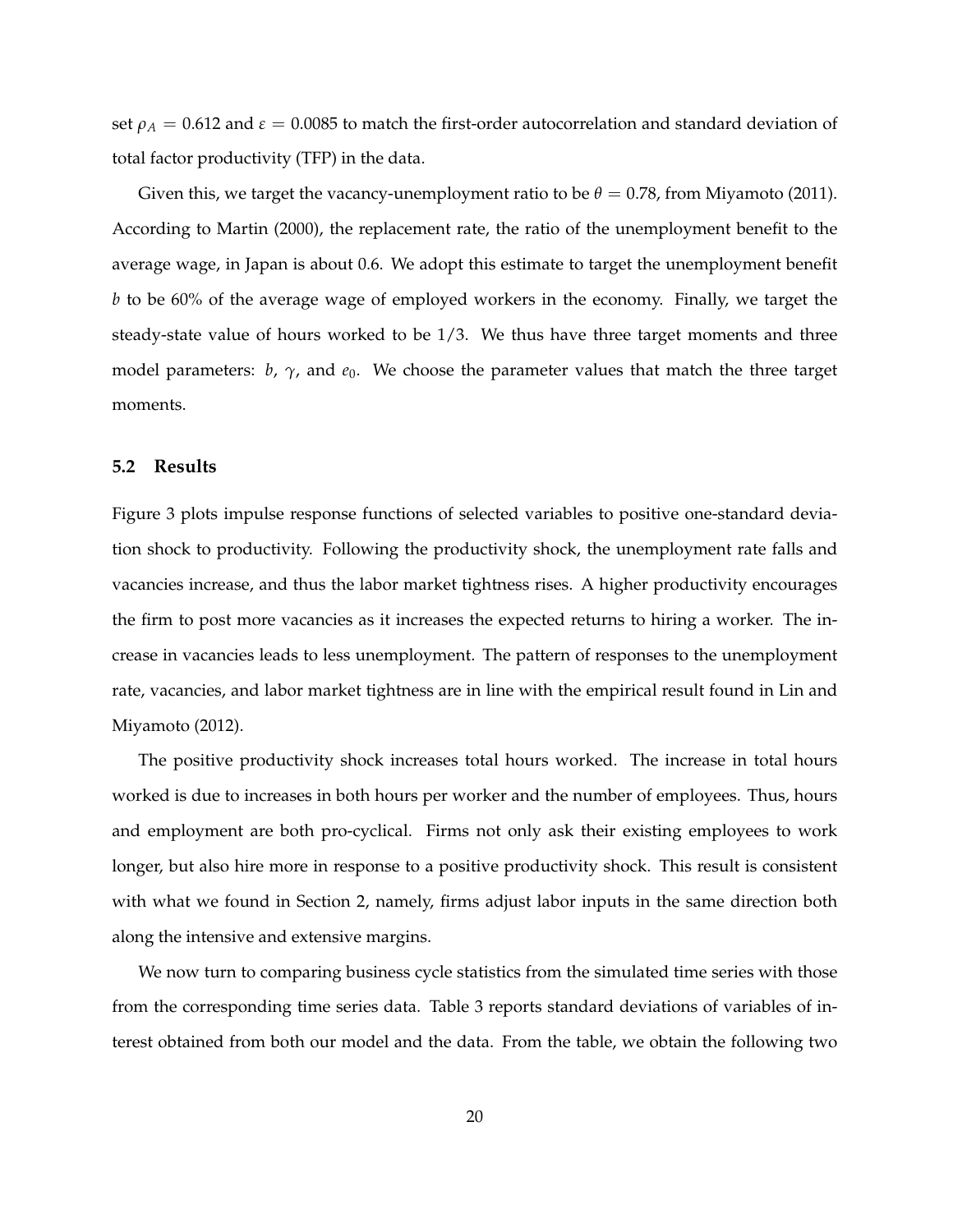|                           | Û      | Ŷ      | Ŵ      | Î      | ĥ                        |        | Â      |
|---------------------------|--------|--------|--------|--------|--------------------------|--------|--------|
| Data                      | 0.0585 | 0.0960 | 0.0103 | 0.0086 | 0.0075                   | 0.0037 | 0.0107 |
| Baseline model            | 0.0188 | 0.0557 | 0.0195 | 0.0087 | 0.0081                   | 0.0006 | 0.0108 |
| 1. Fixed hours $h = 1/3$  | 0.0226 | 0.0669 | 0.0117 | 0.0008 | $\overline{\phantom{a}}$ | 0.0008 | 0.0108 |
| 2. Model with $b/W = 0.4$ | 0.0047 | 0.0140 | 0.0196 | 0.0083 | 0.0081                   | 0.0002 | 0.0108 |
| 3. Model with $\mu = 2.2$ | 0.0146 | 0.0432 | 0.0188 | 0.0078 | 0.0074                   | 0.0005 | 0.0108 |
| 4. Model with $\mu = 1.8$ | 0.0286 | 0.0847 | 0.0203 | 0.0099 | 0.0090                   | 0.0010 | 0.0108 |

Table 3: Volatility

important results.

First, the model succeeds in replicating the magnitudes of fluctuations in total hours of work and hours per worker. Specifically, both in the model and in the data, the standard deviations of total hours worked and hours per worker are 0.009 and 0.008, respectively. The model also captures the observation that employment is significantly less volatile than hours per worker. In the data, the standard deviation of employment is 0.004, while it is 0.001 in the model.

To quantify the relative contributions of the intensive and extensive margins in the model, we apply (2) to decompose the variations in total hours of work. We find that  $\beta^h\,=\,0.94$  and  $\beta^l\,=\,0.06.$  While the model captures the observation that much of fluctuations in total hours worked is explained by fluctuations in hours per worker, it fails to replicate the magnitudes of the relative contributions of hours per worker and employment. The root of the problem is that *the model's employment volatility is too low*.

The second important result is that the model fails to account for the high volatility of the unemployment rate and the vacancy rate that are observed in the data. The standard deviations of unemployment and vacancies in the data are 0.059 and 0.096, respectively. The standard deviation of unemployment generated from the model is 0.019, which is only 1/3 of the standard deviation of unemployment in the data. Similarly, the standard deviation of vacancies generated from the model is 0.056, which is 1/2 of the standard deviation of vacancies in the data. The model's inabil-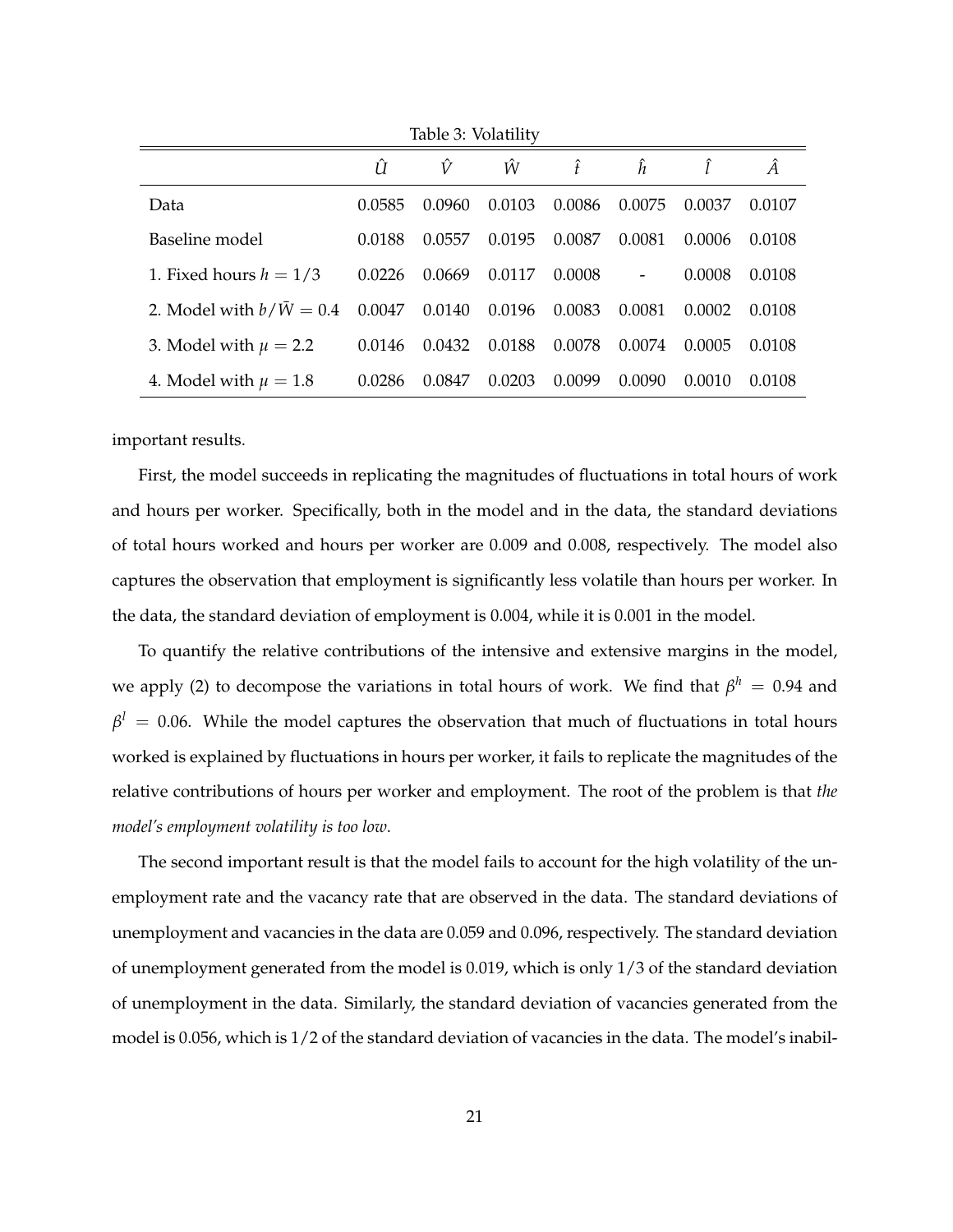| Table 4: Correlation        |         |                                                                                                          |       |       |       |  |  |
|-----------------------------|---------|----------------------------------------------------------------------------------------------------------|-------|-------|-------|--|--|
|                             |         | $(\hat{U}, \hat{V})$ $(\hat{h}, \hat{W})$ $(\hat{h}, \hat{t})$ $(\hat{h}, \hat{A})$ $(\hat{h}, \hat{l})$ |       |       |       |  |  |
| Data                        |         | $-0.777$ $0.587$ $0.902$ $0.582$ $0.060$                                                                 |       |       |       |  |  |
| Baseline model -0.715 1.000 |         |                                                                                                          | 0.999 | 1.000 | 0.884 |  |  |
| Stochastic $\lambda$        | (1.049) | 1.000                                                                                                    | 0.985 | 1.000 | 0.576 |  |  |

ity to generate high volatilities of unemployment and vacancies is common to many equilibrium search-matching models and is considered as an important challenge in the literature.<sup>6</sup>

Table 4 reports correlations between some key variables. As is clear from the correlation between  $\hat{U}$  and  $\hat{V}$ , our model performs quite well (-0.777 in the data vs. -0.715 in the model). The model also captures the signs of correlations between hours per worker and several labor market variables. However, their magnitudes are much larger than what we observe in the data. In particular, the correlation between hours per worker and the number of employees obtained from the model is far from that of the data. This weak correlation between hours and employment found in the Japanese data is not observed in the U.S. data. Braun et al. (2006) considered this fact as a major puzzle in the Japanese business cycle.

**Role of the Intensive Margin** To clarify the importance of the intensive margin, we present the cyclical properties of a model that is otherwise identical to the benchmark model, except that hours of work per employee is fixed at 1/3. The results are found in Figure 3 and in Table 3. Qualitatively, the models with and without the intensive margin display a similar pattern in response to a productivity shock. However, quantitative effects of the productivity shock on the economy are different. Figure 3 shows that the response of the number of employees in the model with fixed hours of work is larger than that in our benchmark model. A positive productivity shock encourages a firm to hire more workers as it increases the match surplus. Without the intensive

<sup>6</sup>Shimer (2005) demonstrates that the standard search-matching model cannot generate the observed unemployment and vacancy fluctuations in response to productivity shock of reasonable size. Recently, a number of papers study whether the Shimer puzzle holds for the Japanese labor market (Esteban-Pretel et al., 2011; Miyamoto, 2011). These papers reach the conclusion that the Shimer puzzle hold for the Japanese economy.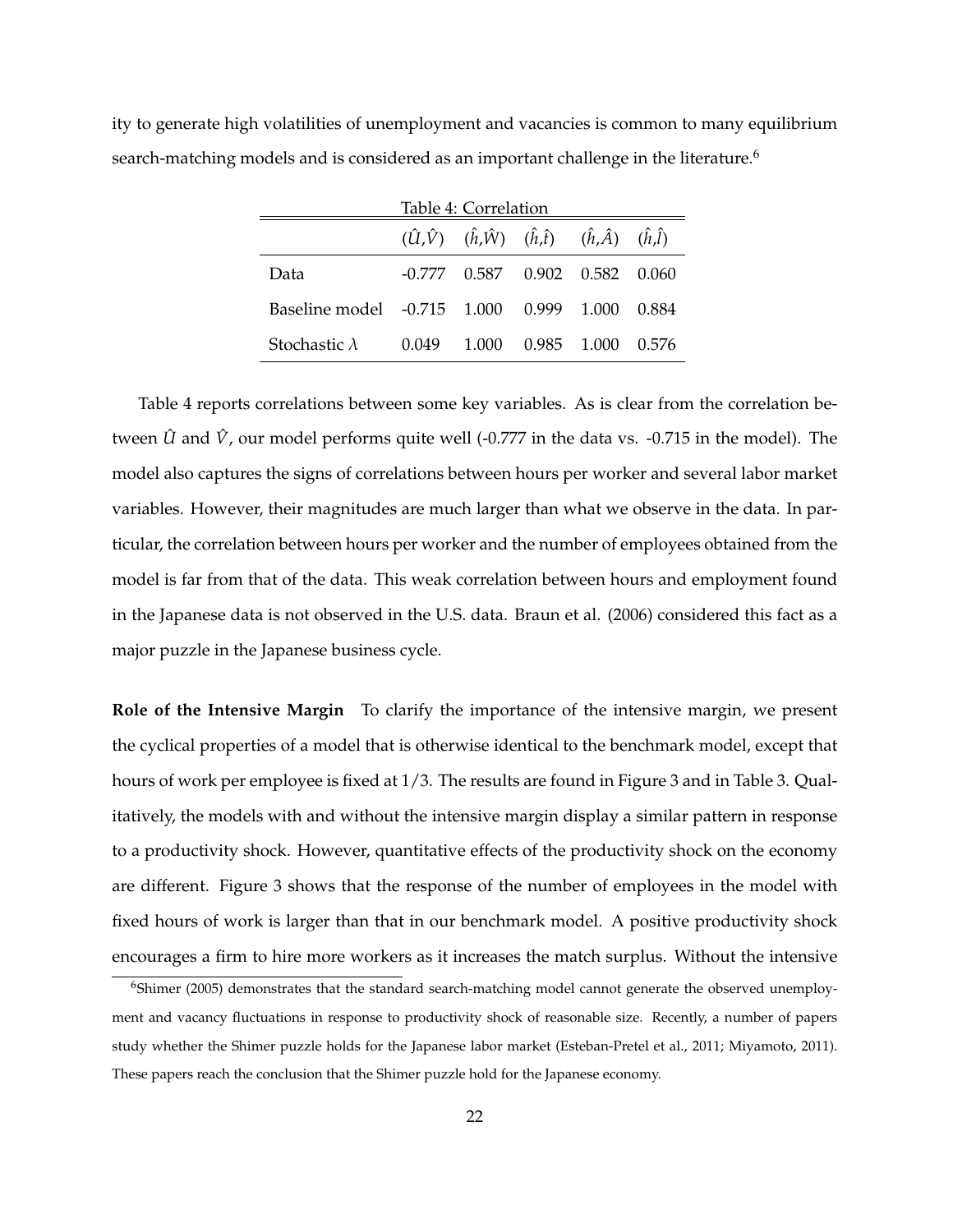margin, the firm achieves a new optimal labor input by adjusting the number of vacancies. As a result, the responses of the number of employees and vacancies are larger than those in the model with the intensive margin. This also leads to a larger response of unemployment to the productivity shock in the model with fixed hours of work. Surprisingly, the response of total hours of work in the model with the intensive margin is much larger than that in the model with fixed hours of work, although the response of the number of employees in the former model is smaller than that in the latter. This finding implies that the contribution of the intensive margin to variations in total labor input is larger than that of the extensive margin. Table 3 (row 1) reports standard deviations of variables of interest obtained from the model with fixed hours of work. As is expected, the volatility of the unemployment rate and the vacancy rate in the model with fixed hours of work is closer to the data than that in the benchmark model. However, it cannot account for the volatility of total hours of work. While the standard deviation of total hours work in the data is 0.009, the corresponding value generated from the model is 0.001.

**Replacement Rate** The choice of the parameter for the unemployment benefit, *b*, has been the subject of discussion in the literature on cyclical properties of search-matching models. For the U.S. labor market, Shimer (2005) sets *b* so that the replacement rate is 0.4, while Hagedorn and Manovskii (2008) argue that Shimer's *b* is too low and that with a higher *b*, search-matching models can replicate unemployment and vacancy fluctuations of realistic magnitude. With this debate in mind, we briefly discuss the sensitivity of our results to the choice of *b*. In our benchmark calibration, we adopt Martin (2000) to set *b* so that the replacement rate is 0.6, which is higher than the conventional value for the US labor market. As an alternative, we consider *b* that is consistent with the replacement rate of 40%. As Tables 3 (row 2) shows, with a smaller *b*, unemployment and vacancies are less volatile. This is in line with Hagedorn and Manovskii (2008). Interestingly, for other variables, the model's cyclical properties are quite similar under the two different replacement rates.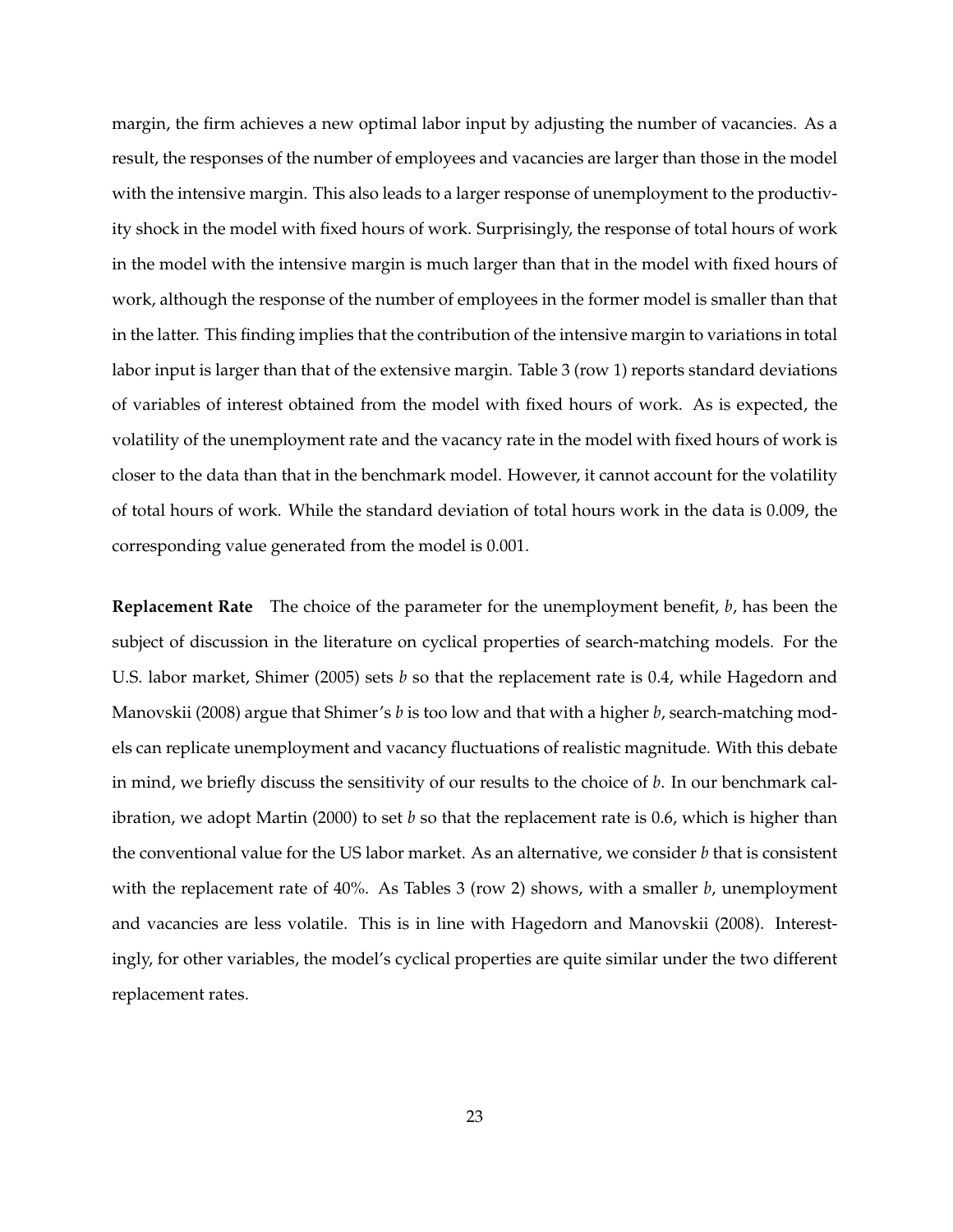**Frisch Elasticity** The labor supply elasticity, in our case  $\mu$ , has a wide range of estimation results. It is therefore important to present results under other values for  $\mu$  to see whether greater disutility of longer hours of work increases employment volatility. Interestingly, Table 3 (row 3 and row 4) shows that the impact of productivity shock on labor market variables is magnified as *µ decreases*. This is because a decrease in convexity in the disutility of labor decreases the marginal cost of production, encouraging a firm to post more vacancies and to lengthen hours of work. What we learn from this exercise is that while a greater disutility of longer hours of work does imply less volatility in hours per worker, it doe not imply greater volatility in employment. In particular, for greater volatility in employment, *µ* must be smaller, in which case the volatilities of unemployment and vacancies also improve.

#### **5.3 Employment Volatility**

The basic model replicates the key property of the Japanese labor market fact that labor adjustment takes place mainly through the intensive margin. However, the model's employment volatility is too low compared to the data, and our analysis so far is silent about the key elements generating the excessive reliance of the intensive margin. An important challenge is to identify the source of low volatility of employment.

In what follows, we present several directions for extending the model to account for employment volatility of realistic magnitude. Our suspects are, in the basic model, hours of work per employee is chosen by the firm; there is no overtime wage premium; there is no productivity loss from longer hours of work; the wage rate is too flexible; the separations rate is constant over the business cycle.

**Bargained Hours of Work** A possible criticism of the basic model is that it is the firm who chooses hours of work per employee. As a result, the firm may excessively depend on the intensive margin. We show that this intuition is correct only in terms of the steady-state level of hours per worker. Consider the basic model in which *h* is determined in the bargaining stage. Specifically, we assume that both the earnings function *W* and hours per employee *h* are determined so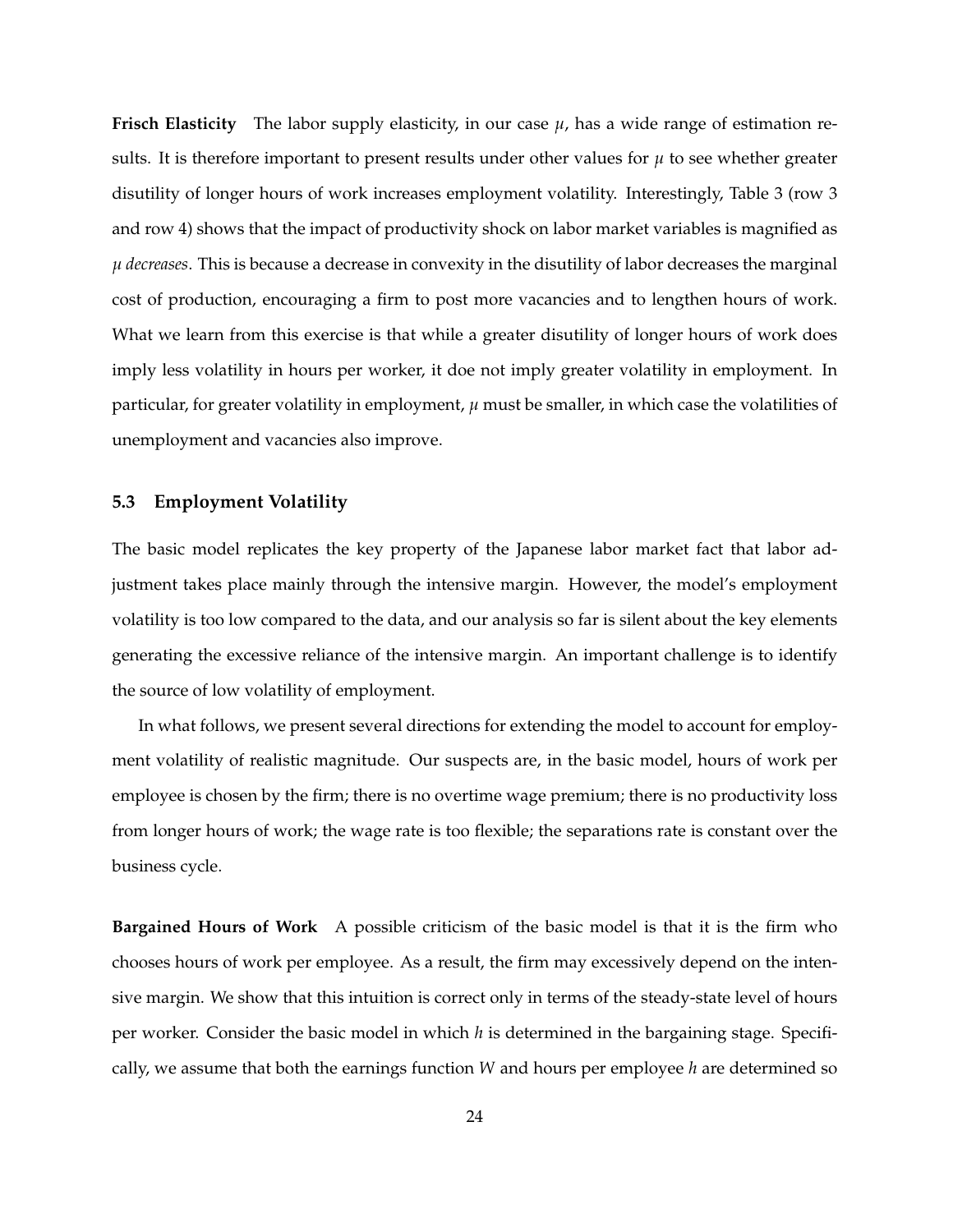| Table 5: Model Extensions      |        |        |        |        |        |        |        |  |
|--------------------------------|--------|--------|--------|--------|--------|--------|--------|--|
|                                | Û      | Ŷ      | Ŵ      | î      | ĥ      |        | Â      |  |
| Data                           | 0.0585 | 0.0960 | 0.0103 | 0.0086 | 0.0075 | 0.0037 | 0.0107 |  |
| Baseline model                 | 0.0188 | 0.0557 | 0.0195 | 0.0087 | 0.0081 | 0.0006 | 0.0108 |  |
| 1. Bargained hours             | 0.0089 | 0.0265 | 0.0189 | 0.0084 | 0.0081 | 0.0003 | 0.0108 |  |
| 2. Overtime premium            | 0.0101 | 0.0299 | 0.0199 | 0.0084 | 0.0081 | 0.0003 | 0.0108 |  |
| 3. Efficiency ( $\eta = 0.8$ ) | 0.0099 | 0.0294 | 0.0174 | 0.0077 | 0.0074 | 0.0003 | 0.0108 |  |
| 4. Efficiency ( $\eta = 0.6$ ) | 0.0069 | 0.0204 | 0.0157 | 0.0070 | 0.0068 | 0.0002 | 0.0108 |  |
| 5. Wage rigidity               | 0.0381 | 0.1128 | 0.0169 | 0.0093 | 0.0081 | 0.0013 | 0.0108 |  |
| 6. Stochastic $\lambda$        | 0.0593 | 0.0704 | 0.0193 | 0.0093 | 0.0080 | 0.0020 | 0.0107 |  |

as to maximize the following asymmetric Nash product:

$$
\left[J_l\left(S\right)\right]^{1-\beta}\left[J^E(S)-J^U\right]^{\beta}.
$$

The first-order conditions with respect to *W* and *h* are  $\beta J_l(S) = (1 - \beta)[J^E(S) - J^U(S)]$  and  $(1 - \beta)J^E(S)$  $\beta$ )[ $J^{E}(S) - J^{U}$ ][ $\partial J_{I}(S)/\partial h$ ] +  $\beta J_{I}(S)$ [ $\partial J^{E}(S)/\partial h$ ] = 0, which reduces to

$$
\frac{\partial [J_l(S)]}{\partial h} + \frac{\partial [J^E(S)]}{\partial h} = 0,
$$

where

$$
\frac{\partial [J_l(S)]}{\partial h} = \frac{(1-\beta)\alpha^2}{\alpha\beta + 1 - \beta} Ah^{\alpha-1}l^{\alpha-1}k^{1-\alpha} - (1-\beta)e'(h),
$$

$$
\frac{\partial [J^E(S)]}{\partial h} = \frac{\alpha^2 Ah^{\alpha-1}l^{\alpha-1}k^{1-\alpha}}{\alpha + \frac{1-\beta}{\beta}} - \beta e'(h).
$$

Thus, (25) is replaced with

$$
\frac{\alpha^2}{\alpha\beta + 1 - \beta} A_t h_t^{\alpha - 1} l_t^{\alpha - 1} k_t^{1 - \alpha} = e' (h_t).
$$
 (36)

As is now clear, (25) and (36) are nearly identical. Thus, we expect very little change in the quantitative results. Table 5 (row number 1) verifies that there is no improvement. Even worse, unemployment and vacancies are less volatile than those in the basic model.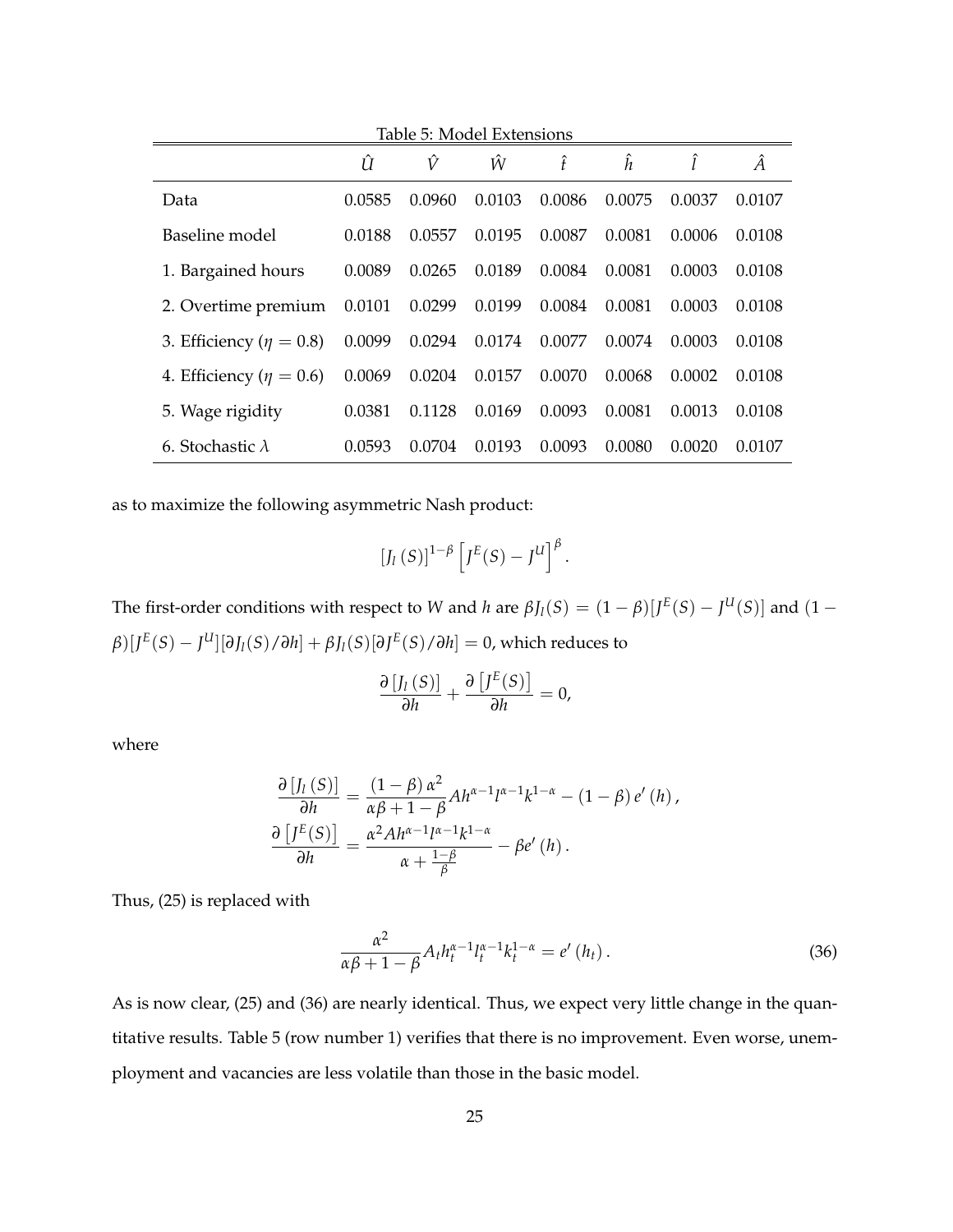**Overtime Wage Premium** Since absence of overtime wage premium is an important omission for understanding the tradeoff between longer hours and more employees, it is important to study how cyclical behavior of our model is influenced by the presence of legal overtime premium. To see the impact of the wage premium within a simple framework, we introduce an exogenously specified transfer scheme from the firm to its employees that depends on hours of work. In particular, we assume that there is a transfer  $p(h)$  from the firm to each worker, where  $p(h)$  is the legal wage premium, which satisfies  $p'\left( h\right) >0$  and  $p''\left( h\right) >0.$  Our modeling strategy is to avoid any kink or discontinuity in the premium schedule.<sup>7</sup> With this transfer scheme, the value of a firm satisfies

$$
J(S) = \max_{h,v,x} \left\{ Ah^{\alpha}l^{\alpha}k^{1-\alpha} - W(S,h)l - p(h)l - \gamma v - x + \delta \mathbb{E}J(S_{+1}) \right\},\,
$$

and the value of being employed satisfies

$$
J^{E}(S) = W(S,h) + p(h) - e(h) + \lambda \delta E J^{U}(S_{+1}) + (1 - \lambda) \delta E J^{E}(S_{+1}),
$$

It is easy to show that the earnings function for this economy is given by

$$
W(S,h) = \frac{\alpha \beta Ah^{\alpha} l^{\alpha-1} k^{1-\alpha}}{\alpha \beta + 1 - \beta} + (1 - \beta) \left[ e(h) + b \right] - p(h) + \beta \gamma \theta.
$$

Interestingly, the wage is reduced exactly by  $p(h)$ . In other words, the wage bargaining neutralizes the transfer scheme *by reducing the normal pay by the amount exactly equals to the overtime*  $payment.$  For our numerical study, we assume  $p(h)=h^2/2$  to see how the introduction of transfer that depends on hours per worker change the business cycle properties of the economy. Table 5 (row number 2) shows that the overtime wage premium does not introduce any additional volatility in hours per worker. Moreover, unemployment, vacancies, and employment are significantly less volatile than those in the basic model.

**Decreasing Efficiency** Another possible scenario that might explain why longer hours of work is costly for firms is that longer hours of work per worker cause a loss of efficiency in labor input.

 $7$ An alternative formulation is found in Hansen and Sargent (1988), in which straight-time and overtime are treated as different inputs in production.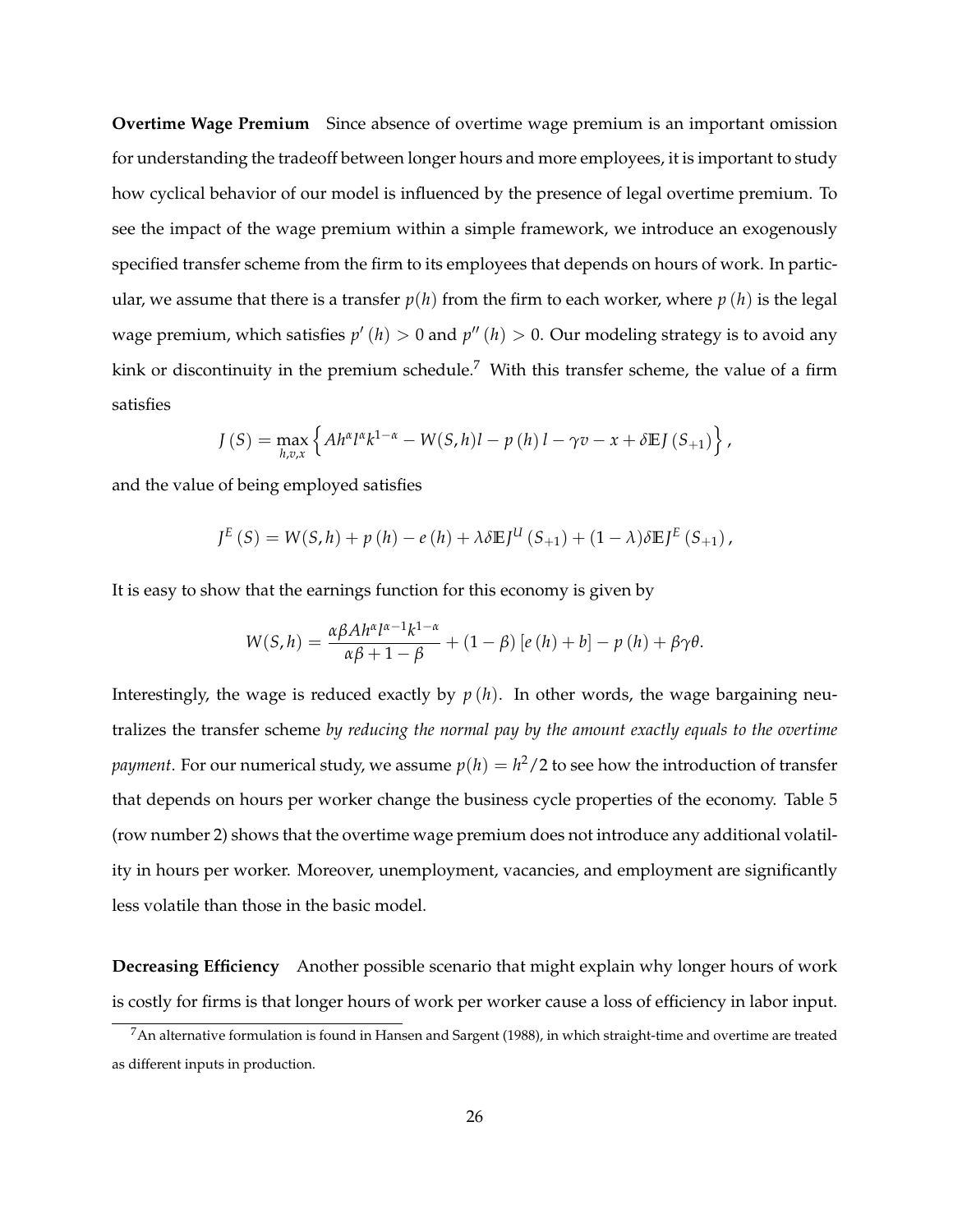To capture this possibility, we modify our basic model such that the effective labor input is concave in hours per employee while it is linear in the number of employees. In this sense, firms are no longer indifferent between hours and employment. To be more specific, we assume that total labor input satisfies

$$
L=h^{\eta}l,
$$

where  $\eta \leq 1$ . Clearly,  $\eta = 1$  corresponds to the benchmark model. The value of a firm is given by

$$
J(S) = \max_{h,v,x} \left\{ Ah^{\alpha\eta} l^{\alpha} k^{1-\alpha} - W(S,h)l - \gamma v - x + \delta \mathbb{E} J(S_{+1}) \right\},\,
$$

and the optimization conditions need to be modified accordingly. The earnings function for this economy is given by

$$
W(S,h) = \frac{\alpha \beta A h^{\alpha \eta} l^{\alpha - 1} k^{1 - \alpha}}{\alpha \beta + 1 - \beta} + (1 - \beta) [e(h) + b] + \beta \gamma \theta.
$$

Table 5 (row 3 and row 4) summarizes the result from this extension. It shows that unemployment and vacancies are even less volatile than those in the basic model. Once again, a greater penalty for longer hours of work does not generate a higher employment volatility.

**Wage Rigidity** Shimer (2005) argues that the textbook search-matching model fails to replicate the volatility of unemployment and vacancies. An important current debate is whether wage rigidity resolves the volatility puzzle. Here, we study whether wage rigidity helps explain the low employment volatility result in our model. Our modeling strategy is to modify the model as little as possible, rather than to write down a full-fledged micro-founded model of wage rigidity. To be more specific, we introduce an ad-hoc wage function with rigidity that possesses the following two properties. One is that the rigid wage function is identical to benchmark wage function (18) in the steady state. In other words, while ad-hoc, the rigid wage function does not alter the steady state of the basic model. The other is that the current wage level does not fully reflect the current TFP (Pissarides, 2009). Specifically, let  $S_t^P = (A_t^P, l_t, k_t, \theta_t)$  be the *perceived* state of the economy in period *t*, where  $A_t^P$  is the perceived level of TFP which is assumed to satisfy

$$
A_t^P = \phi A_t + (1 - \phi) A. \tag{37}
$$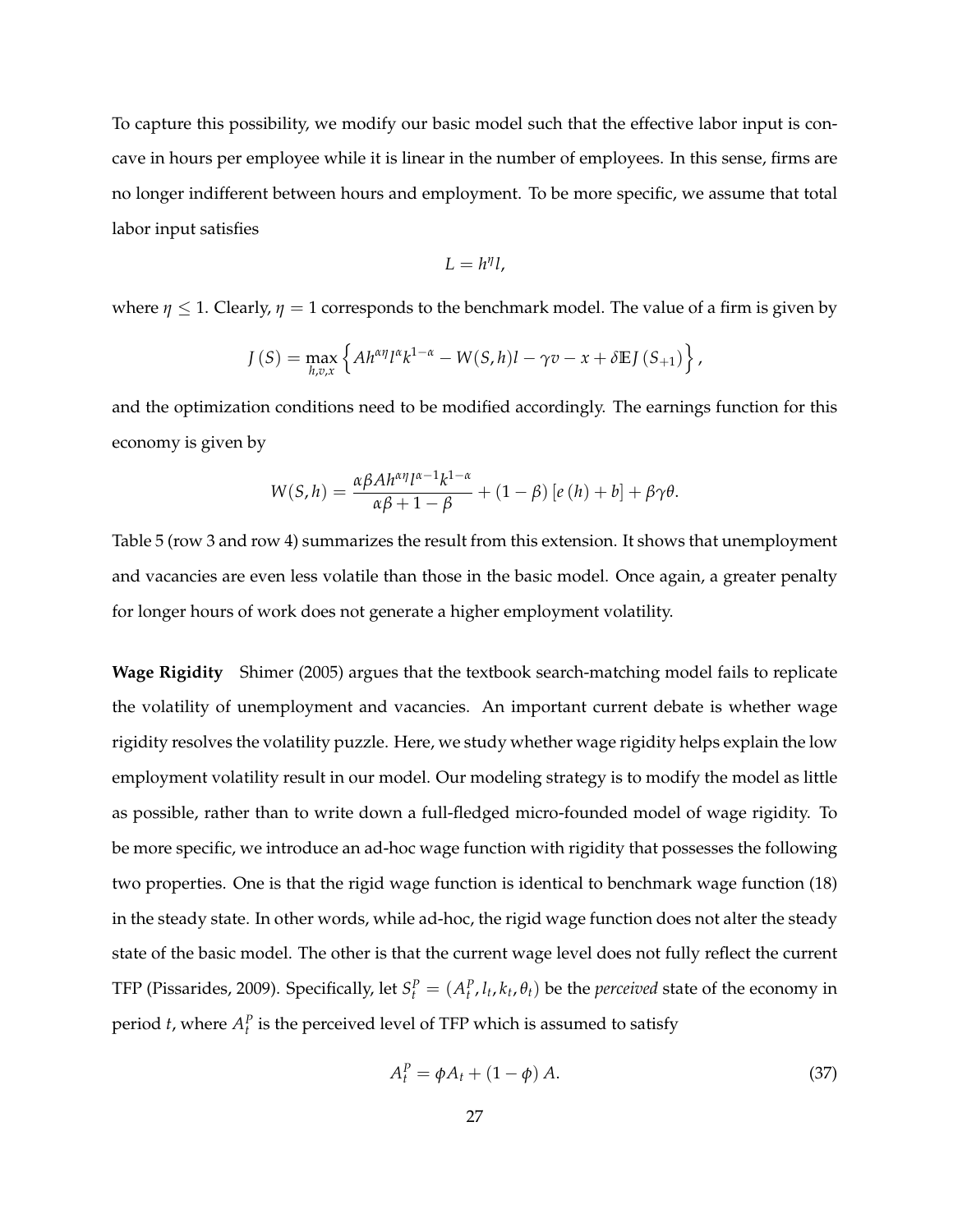Thus, the perceived TFP is given by the weighted average of the true current TFP and its steadystate level.<sup>8</sup> We assume that in the bargaining stage, the true state is not verifiable, and as a result, the wage bargaining is conditional only on the perceived state. The resulting earnings function in period *t* is given by

$$
W(S_t^P, h_t) = \frac{\alpha \beta A_t^P h_t^{\alpha} l_t^{\alpha-1} k_t^{1-\alpha}}{\alpha \beta + 1 - \beta} + (1 - \beta) \left[ e(h_t) + b \right] + \beta \gamma \theta_t.
$$
 (38)

The wage is rigid in the sense that the earnings function does not fully reflects the current TFP. For our numerical analysis, we choose *φ* to be 0.359 from a structural estimation by Lin and Miyamoto (2014). Table 5 (row 5) shows that the model with wage rigidity generates fluctuations of unemployment and vacancies of realistic magnitudes. Further, the volatility of employment is doubled (0.0006 in the benchmark model vs. 0.0013). However, while there is a significant improvement, the volatility of employment is about one third of the employment volatility in the data.

**Stochastic Separations** Recent empirical studies demonstrate that both unemployment inflow and outflow significantly contribute the unemployment dynamics in Japan (Miyamoto, 2011; Lin and Miyamoto, 2012). In particular, in the data, TFP and the separation rate are negatively correlated. In order to assess the importance of the unemployment inflow channel in generating unemployment fluctuations, here we study a model that incorporates a persistent shock to the separation rate of workers into unemployment. Specifically, we assume that  $\log \lambda_t$  follows a first-order autoregressive process of the form  $\log \lambda_t - \log \lambda = \rho_\lambda (\log \lambda_{t-1} - \log \lambda) + \varepsilon_{\lambda,t}$ , where  $0 < \rho_\lambda < 0$ and  $\varepsilon_{\lambda,t} \sim N(0, \sigma_{\lambda}^2)$ *λ*). We choose  $ρ<sub>λ</sub> = 0.1575$  and  $ρ<sub>λA</sub> = -0.3706$ , both of which are from the data. Table 5 (row 6) shows that the model with stochastic separations accounts for the volatilities of unemployment and vacancies. In addition, the model accounts for a half of the observed fluctuations in employment, which outperforms the result obtained from the benchmark model. These

<sup>8</sup>Our formulation of wage rigidity is inspired by Hall (2005) and in particular Krause and Lubik (2007). These authors assume an ad-hoc wage equation in which the actual current wage rate is given by the weighted average of the Nash bargained wage rate and a reference wage rate, such as the past wage rate and the steady-state level.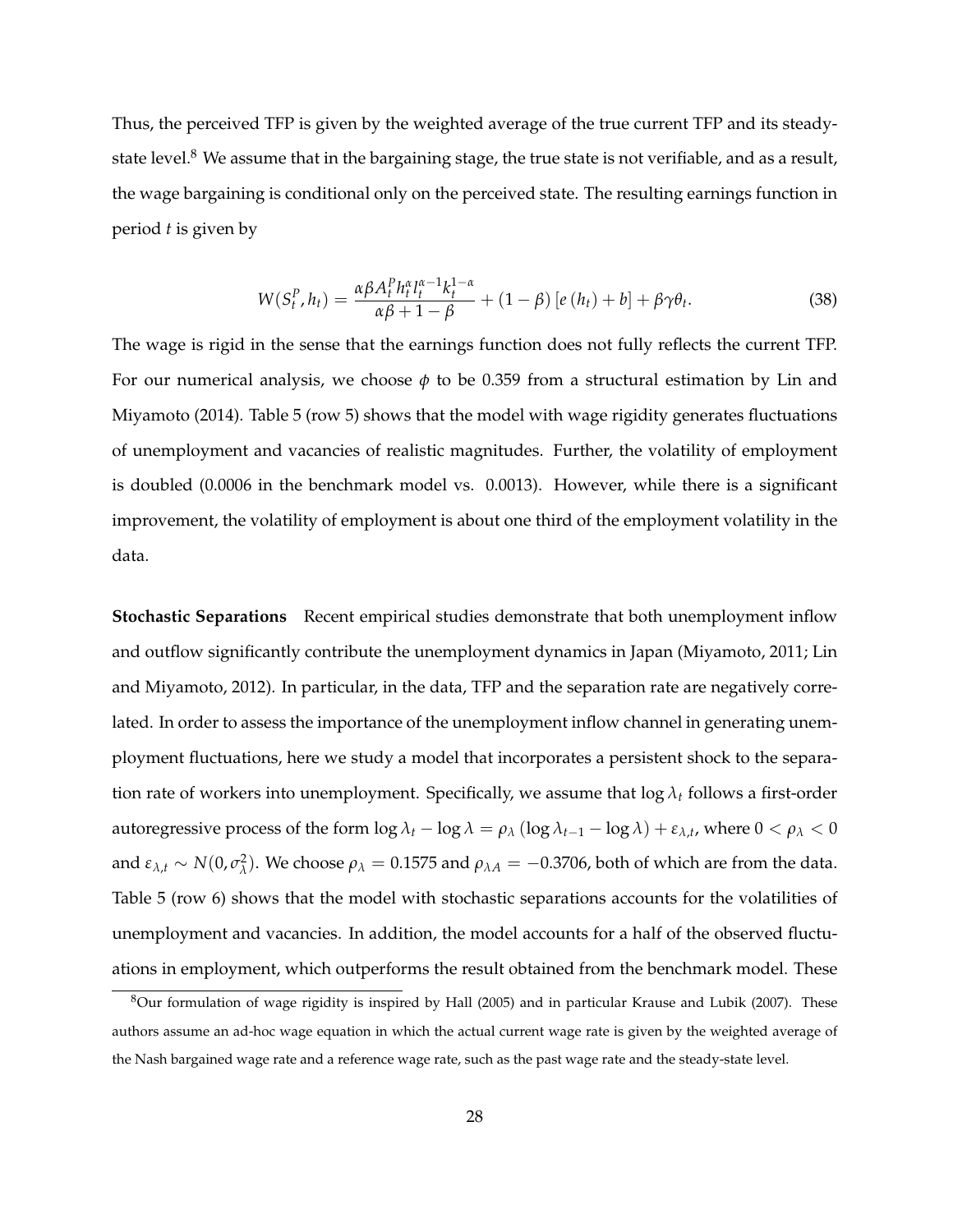results are obtained without losing the model's performance in terms of hours of work per worker and total hours worked. However, as is clear from Table 4, the model fails to generate a negative relationship between unemployment and vacancies, i.e. the Beveridge curve. This is because a positive productivity shock substantially reduces the number of job seekers (unemployed workers) by lowering job separation, which in turn makes vacancy posting less attractive. Fujita and Ramey (2012) show that search-matching models cannot generate the observed strong negative correlation between unemployment and vacancies when the separation rate is counter-cyclical. It it now clear that their result extends to a model with the intensive margin.

#### **5.4 Persistent Productivity Shocks**

In this section, we study the importance of persistence of productivity shocks. The idea is that firms can safely rely on the intensive margin as long as the productivity shock is transient, but, with significantly persistent shocks, firms need to rely more on the extensive margin. The purpose of the exercise here is to study the importance of persistent shocks in understanding the role of extensive margin. Our choice of  $\rho$  is 0.987 to target the standard deviation of vacancies in the data. Since a change in *ρ* changes the size of the shock, which makes model evaluation less clear, in what follows we look at the standard deviation of vacancies normalized by the standard deviation of TFP.

*U*ˆ *V*ˆ *W*ˆ ˆ*t* ˆ*h* ˆ *l A*ˆ Data *σ*(*x*)/*σ*(*A*) 5.364 8.727 0.909 0.818 0.727 0.364 1.000 Baseline model ( $\rho = 0.612$ )  $\sigma(x)/\sigma(A)$  1.739 5.146 1.801 0.802 0.750 0.059 1.000  $\rho = 0.897$  *σ*(*x*)/*σ*(*A*) 5.301 8.727 1.999 0.928 0.750 0.179 1.000

Table 6: Persistent Productivity Shocks

Table 6 shows the result. We apply (2) to decompose the variations in total hours of work. We find that  $\beta^h=0.81$  and  $\beta^l=0.19$ . Introduction of (unrealistically) persistent productivity shocks resolves Shimer's (2005) puzzle, and significantly improves the low employment volatility result.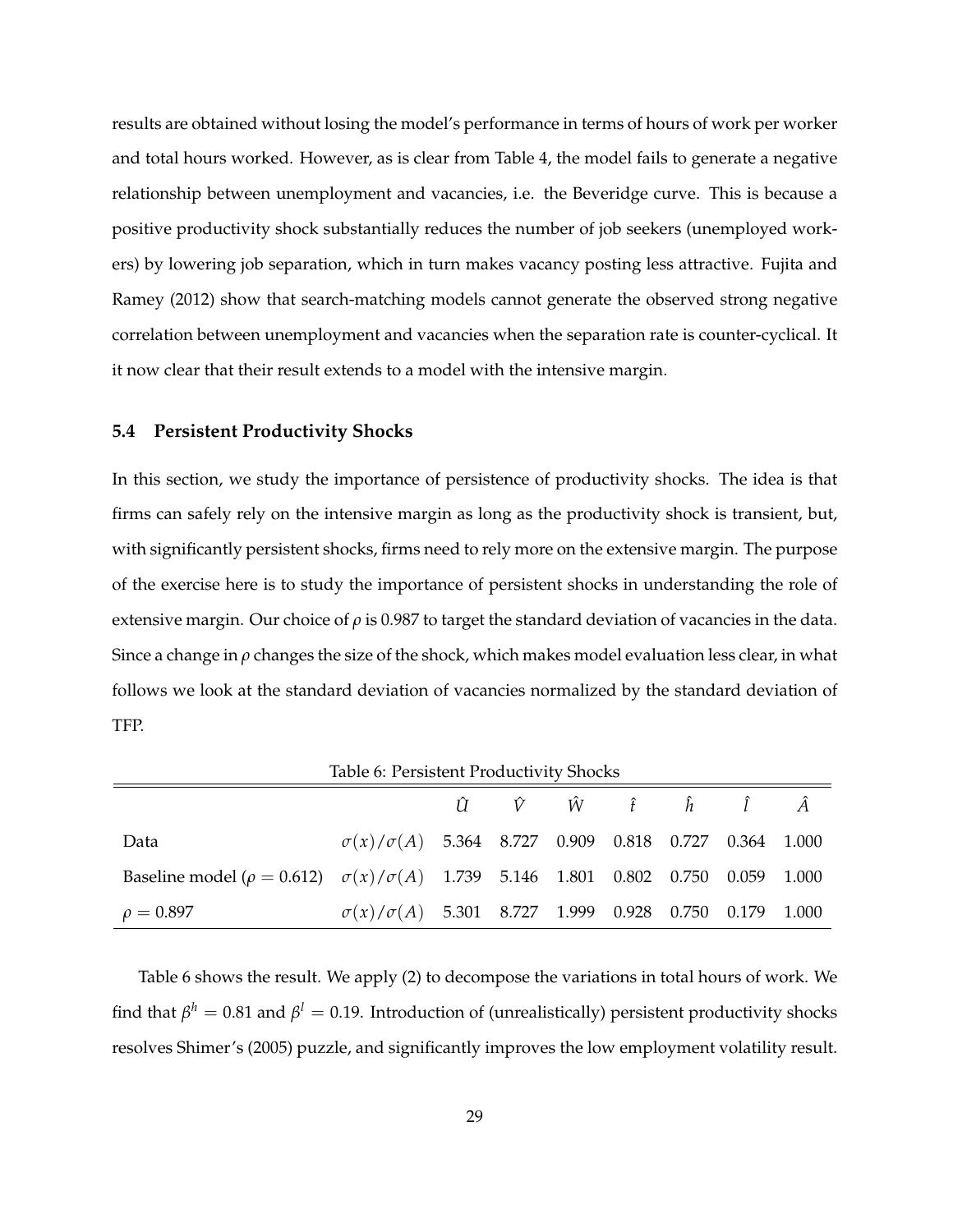## **6 Conclusion**

In this paper, we showed that while both employment and hours per employee are important for explaining cyclical fluctuations in the Japanese labor market, the intensive margin explains 79% of variations in total labor input. To understand the fact, we developed a labor market searchmatching model with multi-worker firms to investigate how firms utilize both the extensive and intensive margins over the business cycle. The calibrated version of our model replicated the observed cyclical behavior of hours of work in Japan, but it failed to replicate the employment volatility.

We attempted to resolve the low employment volatility result in our theory by extending the model in several directions. Greater penalties for longer hours of work are not the answer. A model with wage rigidity is partially successful, but the magnitude of employment fluctuations is still far below the employment volatility in the data. High persistence of productivity shock generates high volatilities of unemployment, vacancies and employment.

An important line of future research is to identify the institutional characteristics that determine the composition of labor demand over the business cycle. For this investigation, one needs a model with endogenous firing. With a richer model of firing, one can study the impact of employment protection such as firing restriction on the importance of the intensive and extensive margins over the business cycle.

Another important line of future research is to consider differences in types of employment. While we assumed a single employment contract for all workers, the labor market in Japan is best understood as being polarized into regular and "non-regular" employment. The regular employment provides high job security and high wages, and the so-called non-regular employment, including part-time employment and temporary employment, offers less job security and low wages. Workers under the non-regular employment contract have been increasing, and they amount to 40% of total employees in Japan. It is therefore important to investigate a model similar to ours in which firms can create (and destroy) regular and non-regular jobs to evaluate its quantitative implications for employment fluctuations.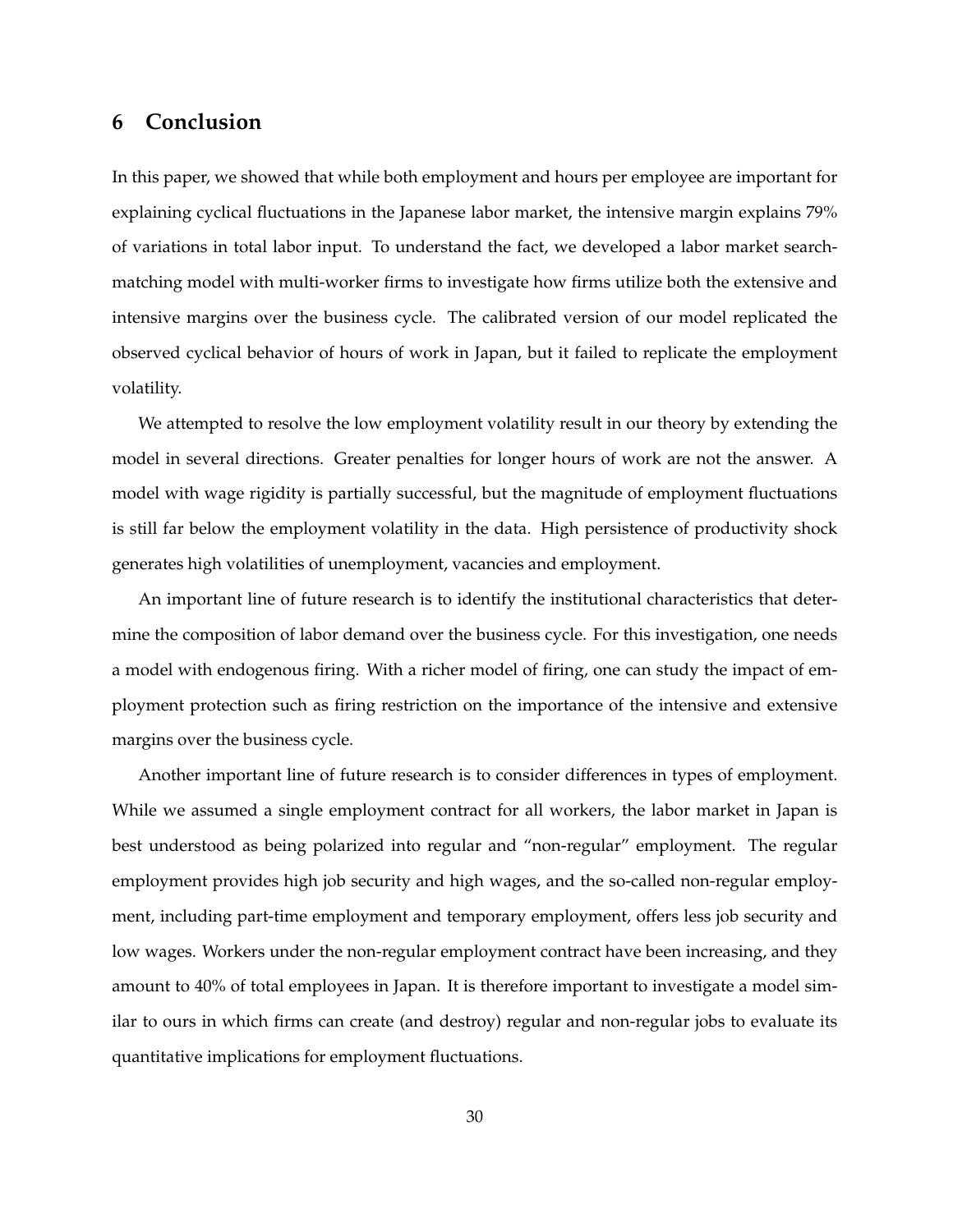# Appendix

## **A Proof of Proposition 1**

Subtract (16) from (15) to obtain

$$
J^{E}(S) - J^{U}(S) = W(S,h) - e(h) - b + [1 - \lambda - \theta q(\theta)] \left[ \delta E J^{E}(S_{+1}) - \delta E J^{U}(S_{+1}) \right].
$$
 (39)

Observe that, (9) and (17) imply

$$
\frac{1-\beta}{\beta} \left[ \delta \mathbb{E} J^E(S_{+1}) - \delta \mathbb{E} J^U(S_{+1}) \right] = \frac{\gamma}{q(\theta)}
$$

Use this to rewrite (39) as follows:

$$
J^{E}(S) - J^{U}(S) = W(S,h) - e(h) - b + \frac{1 - \lambda - \theta q(\theta)}{1 - \beta} \frac{\beta \gamma}{q(\theta)}.
$$
\n
$$
(40)
$$

.

Substitute (13) and (40) into (17) to obtain

$$
\beta \left[ \alpha Ah^{\alpha}l^{\alpha-1}k^{1-\alpha} - W(S,h) - W_l(S,h)l + \frac{(1-\lambda)\gamma}{q(\theta)} \right]
$$
  
=  $(1-\beta) [W(S,h) - e(h) - b] + [1-\lambda - \theta q(\theta)] \frac{\beta\gamma}{q(\theta)},$ 

which reduces to  $W(S,h) = \beta[\alpha Ah^{\alpha}l^{\alpha-1}k^{1-\alpha} - W_l(S,h)l] + (1-\beta)[e(h)+b] + \beta\gamma\theta$ , or

$$
W_l(S,h)l + \frac{1}{\beta}W(S,h) = \alpha A h^{\alpha}l^{\alpha-1}k^{1-\alpha} + \frac{1-\beta}{\beta}\left[e\left(h\right)+b\right] + \gamma \theta. \tag{41}
$$

This is a differential equation about the unknown earnings function. This equation satisfies for all  $l \geq 0$ , along with the condition that

$$
W(S,h)l \leq Ah^{\alpha}l^{\alpha}k^{1-\alpha},\tag{42}
$$

which requires that the total wage payment does not exceed the firm's revenue. It is useful to observe that

$$
\frac{\partial}{\partial l} \left[ W(S,h)l^{\frac{1}{\beta}} \right] = \left[ W_l(S,h)l + \frac{1}{\beta} W(S,h) \right] l^{\frac{1}{\beta}-1}
$$
  
\n
$$
= \left[ \alpha Ah^{\alpha}l^{\alpha-1}k^{1-\alpha} + \frac{1-\beta}{\beta} \left[ e\left( h \right) + b \right] + \gamma \theta \right] l^{\frac{1}{\beta}-1}
$$
  
\n
$$
= \alpha Ah^{\alpha}l^{\alpha+\frac{1}{\beta}-2}k^{1-\alpha} + \left[ \frac{1-\beta}{\beta} \left[ e\left( h \right) + b \right] + \gamma \theta \right] l^{\frac{1}{\beta}-1}.
$$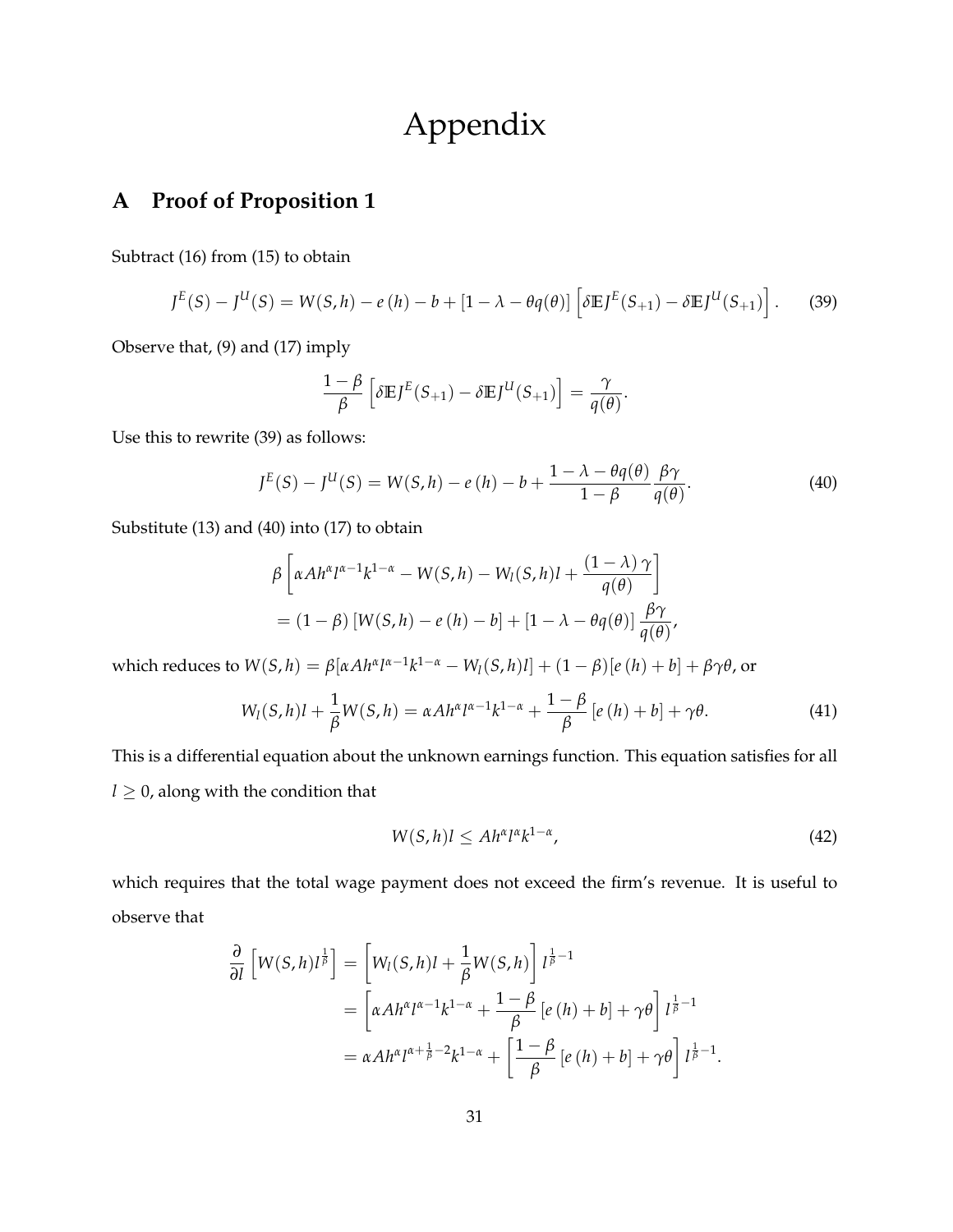Since (42) implies  $W(S,h)l^{\frac{1}{\beta}}\leq Ah^{\alpha}l^{\alpha+\frac{1}{\beta}-1}k^{1-\alpha}$ , we have  $\lim_{l\to 0}W(S,h)l^{\frac{1}{\beta}}=0$ . Thus, it follows that

$$
W(S,h)l^{\frac{1}{\beta}} = \int_0^l \left\{ \alpha Ah^{\alpha} i^{\alpha+\frac{1}{\beta}-2} k^{1-\alpha} + \left[ \frac{1-\beta}{\beta} \left[ e\left( h \right) + b \right] + \gamma \theta \right] i^{\frac{1}{\beta}-1} \right\} di
$$
  
= 
$$
\frac{\alpha Ah^{\alpha} k^{1-\alpha}}{\alpha+\frac{1}{\beta}-1} l^{\alpha+\frac{1}{\beta}-1} + \left[ (1-\beta) \left[ e\left( h \right) + b \right] + \beta \gamma \theta \right] l^{\frac{1}{\beta}}.
$$

Thus, we finally obtain

$$
W(S,h) = \frac{\alpha A h^{\alpha} k^{1-\alpha}}{\alpha + \frac{1}{\beta} - 1} l^{\alpha - 1} + (1 - \beta) [e(h) + b] + \beta \gamma \theta
$$

as shown in the proposition.

## **B Entry and Exit**

We follow Smith (1999) and Kudoh and Sasaki (2011) to assume that each entrant must create vacancies so that it operates with the steady-state level of employment *l* in the next period. This assumption rules out the size distribution of firms. Because the rate of filling a vacancy is  $q(\theta)$ , in order to achieve  $l_{+1}$  in the next period, the firm must create exactly  $l_{+1}/q(\theta)$  vacancies in the current period. Thus, the value of entry is given by

$$
J(0) = -\frac{\gamma l_{+1}}{q(\theta)} - k_{+1} + \delta E J(S_{+1}),
$$
\n(43)

Therefore, the number of firms,  $N_t$ , is determined by  $J(0)=0$ , or

$$
\frac{\gamma l_{+1}}{q(\theta)} + k_{+1} = \delta \mathbb{E} J(S_{+1}). \tag{44}
$$

In any steady state, the firm's value of operation (without imposing (44)) is

$$
(1 - \delta) J(S) = Ah^{\alpha} l^{\alpha} k^{1 - \alpha} - W(S, h)l - \gamma v - x
$$
  
=  $\left[ \frac{1 - \beta}{\alpha \beta + 1 - \beta} \right] Ah^{\alpha} l^{\alpha} k^{1 - \alpha} - (1 - \beta) [e(h) + b] l - \beta \gamma \theta l - \gamma \frac{\lambda l}{q(\theta)} - \delta_k k$   
=  $\frac{(1 - \beta) (1 - \alpha)}{\alpha \beta + 1 - \beta} Ah^{\alpha} l^{\alpha} k^{1 - \alpha} + \frac{r\gamma}{q(\theta)} l - \delta_k k$   
=  $r \frac{\gamma l}{q(\theta)} + rk$ ,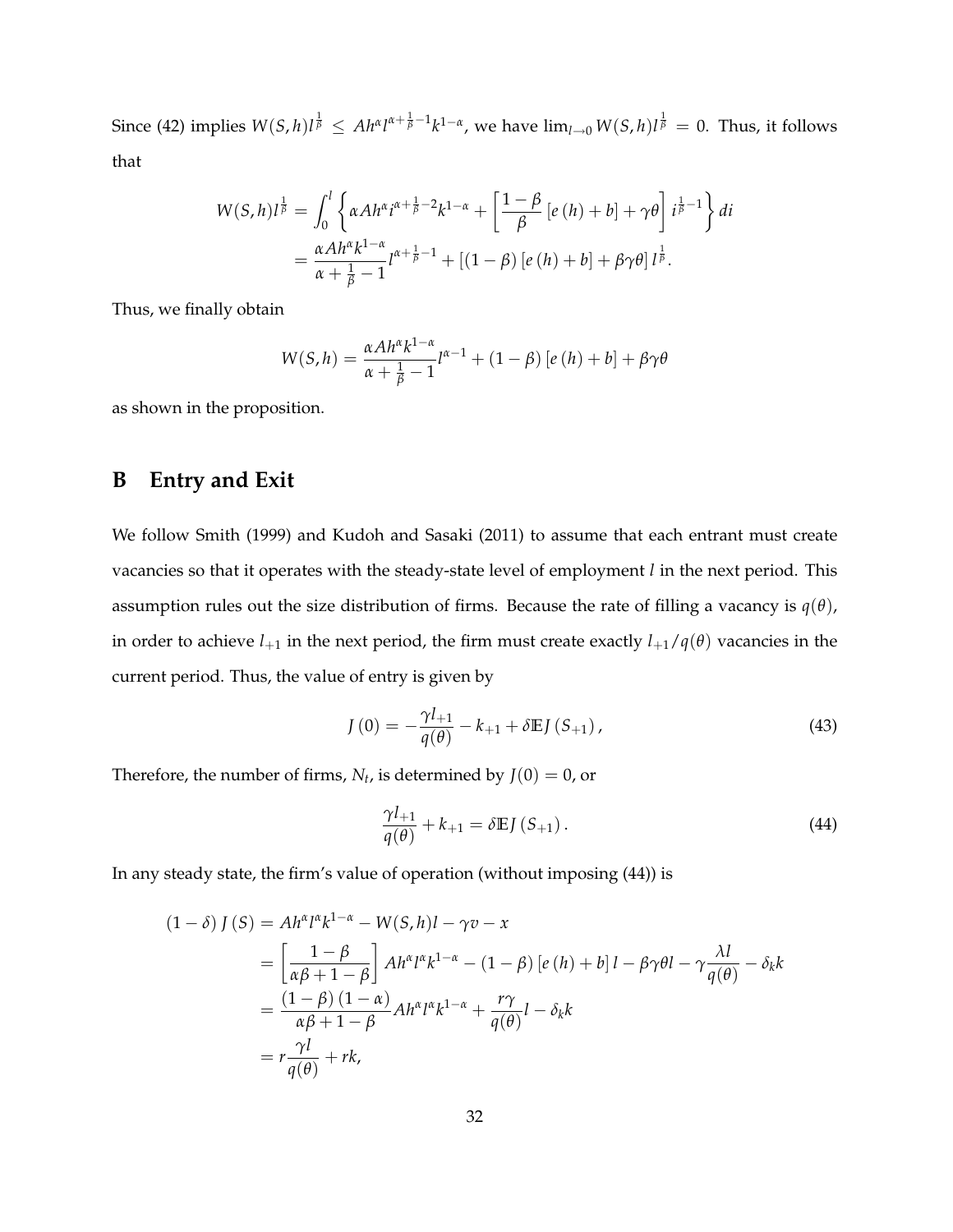from which we obtain

$$
\delta J(S) = \frac{\gamma l}{q(\theta)} + k.
$$

Thus, in any steady state, the value of entry is

$$
J(0) = -\frac{\gamma l}{q(\theta)} - k + \delta J(S) = 0.
$$

Thus, firms are indifferent between entry and exit. As a result, the number of firms will be *indeterminate* in this economy in the sense that a free entry condition cannot pin down the number of firms. The same result holds in the standard neoclassical economy in which firms profits are zero. The result did not arise in Smith (1999) or Kudoh and Sasaki (2011) because in these models, the production technology exhibits decreasing returns to scale.

### **C Proof of Proposition 4**

From the first-order conditions, we obtain  $u'(c_t) = \delta u'(c_{t+1})[(1-\alpha)A_{t+1}h_{t+1}^{\alpha}l_{t+1}^{\alpha}k_{t+1}^{-\alpha} + 1 - \delta_k]$ ,  $e'(h_t)l_t = u'(c_t)\alpha A_t h_t^{\alpha-1}l_t^{\alpha}k_t^{1-\alpha}$ , and  $g'(1-l_t) = e'(h_t)h_t - e(h_t) - b$ . Thus, a steady state is given by a set of  $\{h, l, K\}$  that satisfy

$$
(1 - \alpha) AK^{-\alpha} = r + \delta_k,
$$
\n(45)

$$
\alpha A K^{1-\alpha} = e'(h),\tag{46}
$$

$$
g'(1-l) = e'(h) h - e(h) - b,
$$
\n(47)

where we have imposed  $u'(c) = 1$  to be consistent with our model, in which there is no consumption smoothing motive. It is interesting to observe that, (30) and (31) and coincide with (45) and (46) when  $\beta = 0$ . With  $\beta > 0$ , the capital-labor ratio (*K*) of the economy with search frictions and wage bargaining is less than the one without, and hours of work per employee (*h*) for the economy with search frictions and wage bargaining is longer than the one without.

To facilitate comparison of the levels of employment for the two economies, we assume *g* to be log-linear in non-employment:  $g(x) = e_1(\ln x - x)$ , where  $e_1$  is a positive constant. Since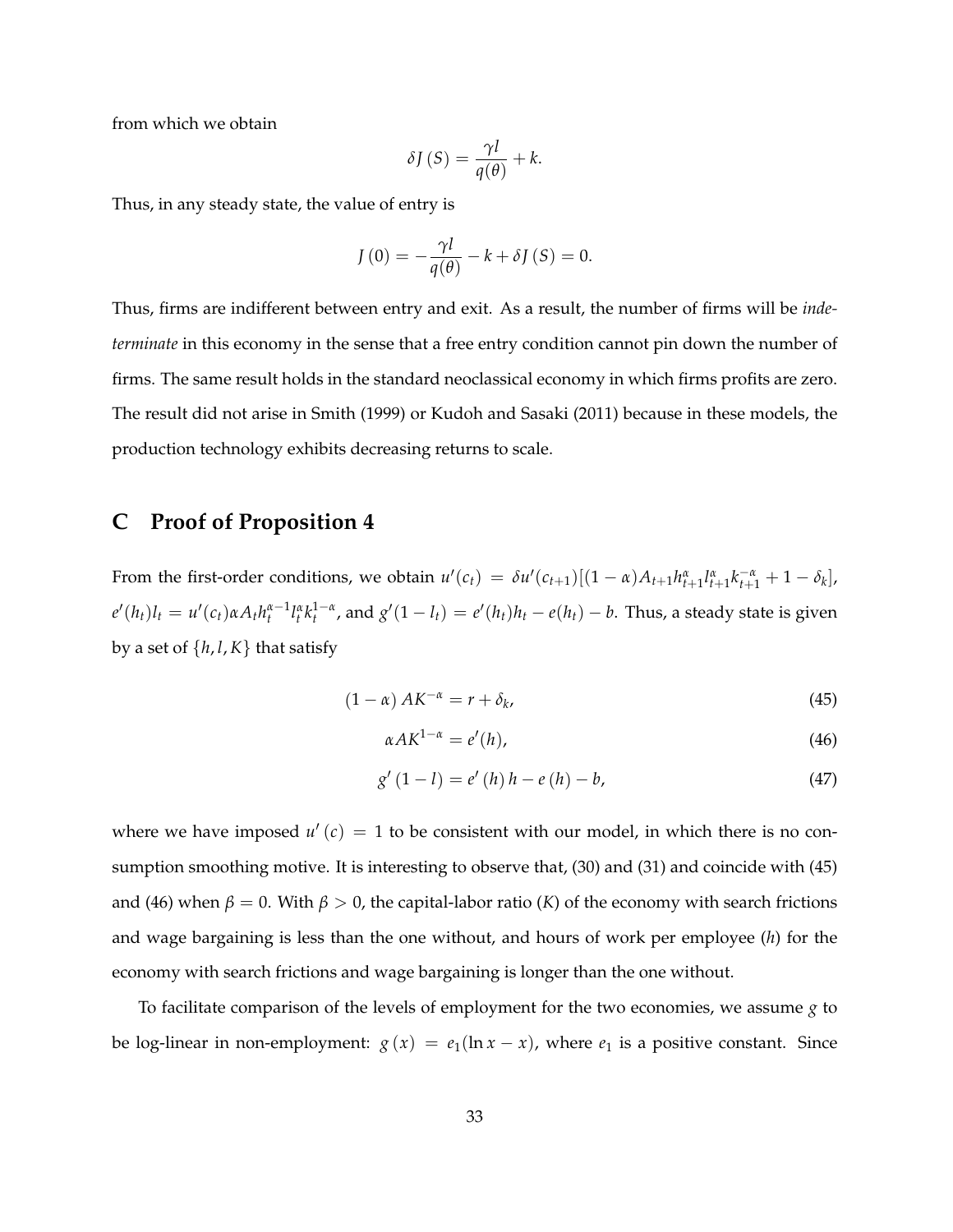$g'(x) = e_1(1-x)/x$ , (47) reduces to

$$
e_1 \frac{l}{1-l} = e'(h) h - e(h) - b. \tag{48}
$$

This determines the relationship between *h* and *l* for the frictionless economy. In what follows we let  $\beta = 0$ . Eliminate  $\theta$  from (32) and (33) to obtain

$$
\frac{r+\lambda}{m_0}\gamma\left(\frac{\lambda}{m_0}\frac{l}{1-l}\right)^{\frac{\zeta}{1-\zeta}}=e'\left(h\right)h-e\left(h\right)-b,
$$

which reduces to

$$
\frac{r+\lambda}{m_0}\gamma\frac{\lambda}{m_0}\frac{l}{1-l} = e'\left(h\right)h - e\left(h\right) - b\tag{49}
$$

when *ξ* = 1/2. It is now clear that the steady-state levels of employment *l* for the two economies coincide if

$$
e_1=\frac{r+\lambda}{m_0}\gamma\frac{\lambda}{m_0}.
$$

(48) and (49) imply that if search frictions are sufficiently severe, then the level of employment in the economy with search frictions is below the one without frictions.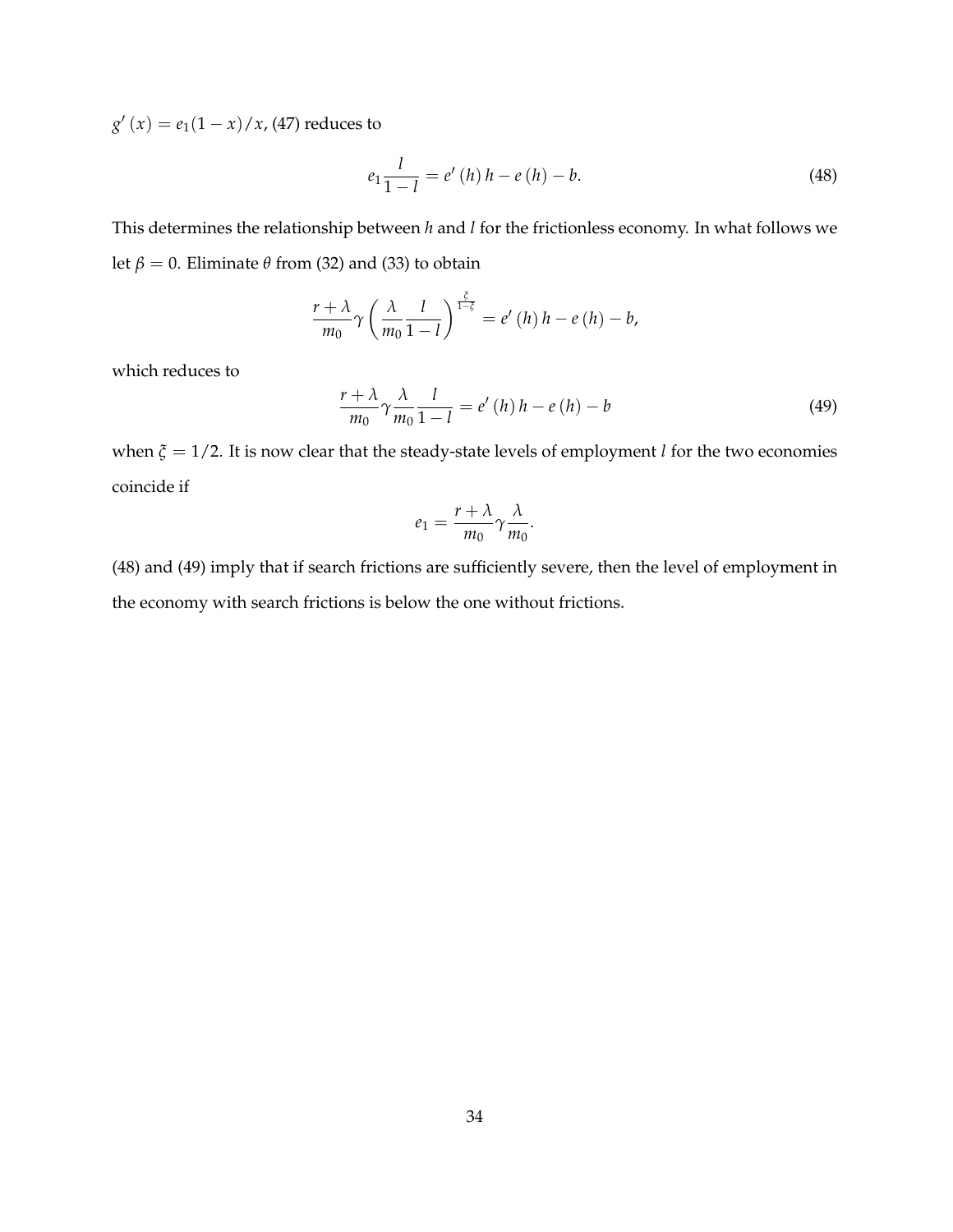## **References**

- [1] Acemoglu, Daron, and William B. Hawkins. "Search with Multi-Worker Firms." *Theoretical Economics* 9 (2014) 538–628.
- [2] Andolfatto, David. "Business Cycles and Labor-Market Search." *American Economic Review* 86 (1996) 112–132.
- [3] Bertola, Giuseppe, and Ricardo J. Caballero. "Cross-Sectional Efficiency and Labour Hoarding in a Matching Model of Unemployment," *Review of Economic Studies* 61 (1994) 435–456.
- [4] Bertola, Giuseppe, and Pietro Garibaldi. "Wages and the Size of Firms in Dynamic Matching Models," *Review of Economic Dynamics* 4 (2001) 335–368.
- [5] Bils, Mark, and Jang-Ok Cho. "Cyclical Factor Utilization." *Journal of Monetary Economics* 33 (1994) 319–354.
- [6] Braun, R. Anton, Julen Esteban-Pretel, Toshihiro Okada, and Nao Sudou. "A Comparison of the Japanese and US Business Cycles." *Japan and the World Economy* 18 (2006) 441–463.
- [7] Burnside, Craig, and Martin Eichenbaum. "Factor-Hoarding and the Propagation of Business Cycle Shocks." *American Economic Review* 86 (1996) 1154–1174.
- [8] Burnside, Craig, Martin Eichenbaum, and Sergio Rebelo. "Labor Hoarding and the Business Cycle," *Journal of Political Economy* 101 (1993) 245–273.
- [9] Cahuc, Pierre, Francois Marque, and Etienne Wasmer. "A Theory of Wages and Labor Demand with Intra-Firm Bargaining and Matching Frictions," *International Economic Review* 49 (2008) 943–972.
- [10] Cahuc, Pierre, and Etienne Wasmer. "Does Intrafirm Bargaining Matter in the Large Firm's Matching Model?" *Macroeconomic Dynamics* 5 (2001) 742–747.
- [11] Cho, Jan-Ok, and Thomas F. Cooley. "Employment and Hours over the Business Cycle." *Journal of Economic Dynamics and Control* 18 (1994) 411–432.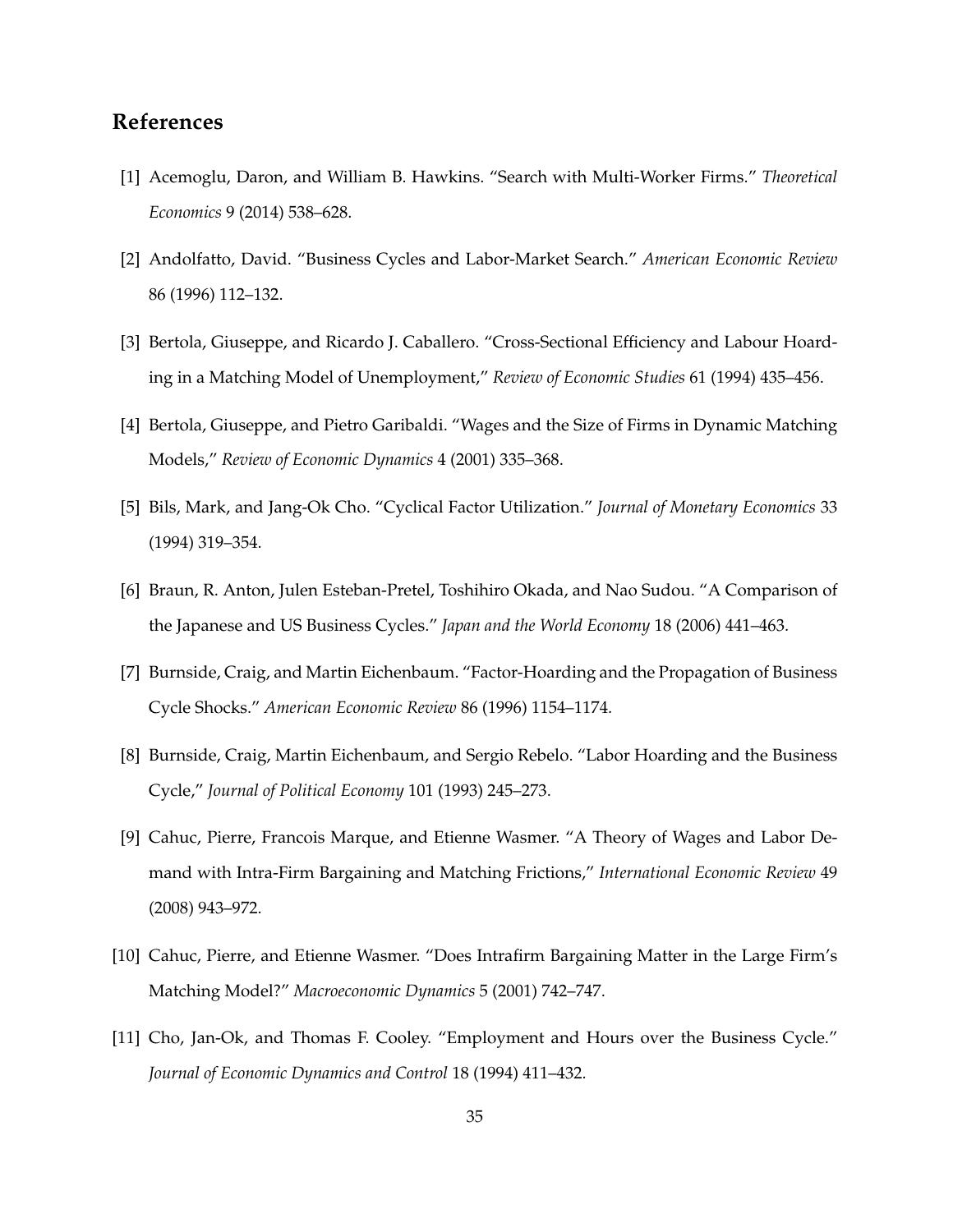- [12] Cogley, Timothy, and James M. Nason. "Output Dynamics in Real-Business-Cycle Models." *American Economic Review* 85 (1995) 492–511.
- [13] Cole, Harold L., and Richard Rogerson. "Can the Mortensen-Pissarides Matching Model Match the Business-Cycle Facts?" *International Economic Review* 40 (1999) 933–959.
- [14] Cooper, Russel W., John C. Haltiwanger, and Jonathan Willis. "Dynamics of Labor Demand: Evidence from Plant-Level Observations and Aggregate Implications." No. w10297. National Bureau of Economic Research, 2004.
- [15] Cooper, Russell, John Haltiwanger, and Jonathan L. Willis. "Search Frictions: Matching Aggregate and Establishment Observations." *Journal of Monetary Economics* 54 (2007) 56–78.
- [16] Elsby, Michael WL, and Ryan Michaels. "Marginal Jobs, Heterogeneous Firms, and Unemployment Flows." *American Economic Journal: Macroeconomics* 5 (2013) 1–48.
- [17] Esteban-Pretel, Julen, Ryo Nakajima, and Ryuichi Tanaka. "TFP Growth Slowdown and the Japanese Labor Market in the 1990s." *Journal of the Japanese and International Economies* 24 (2010) 50–68.
- [18] Fang, Lei, and Richard Rogerson. "Policy Analysis in a Matching Model with Intensive and Extensive Margins." *International Economic Review* 50 (2009) 1153–1168.
- [19] Felbermayr, Gabriel, and Julien Prat. "Product Market Regulation, Firm Selection, and Unemployment." *Journal of the European Economic Association* 9 (2011) 278–317.
- [20] Fujita, Shigeru, and Makoto Nakajima. "Worker Flows and Job Flows: A Quantitative Investigation." mimeo, 2013.
- [21] Fujita, Shigeru, and Garey Ramey. "The Cyclicality of Separation and Job Finding Rates." *International Economic Review* 50 (2009) 415–430.
- [22] Fujita, Shigeru, and Garey Ramey. "Exogenous versus Endogenous Separation." *American Economic Journal: Macroeconomics* 4 (2012) 68-93.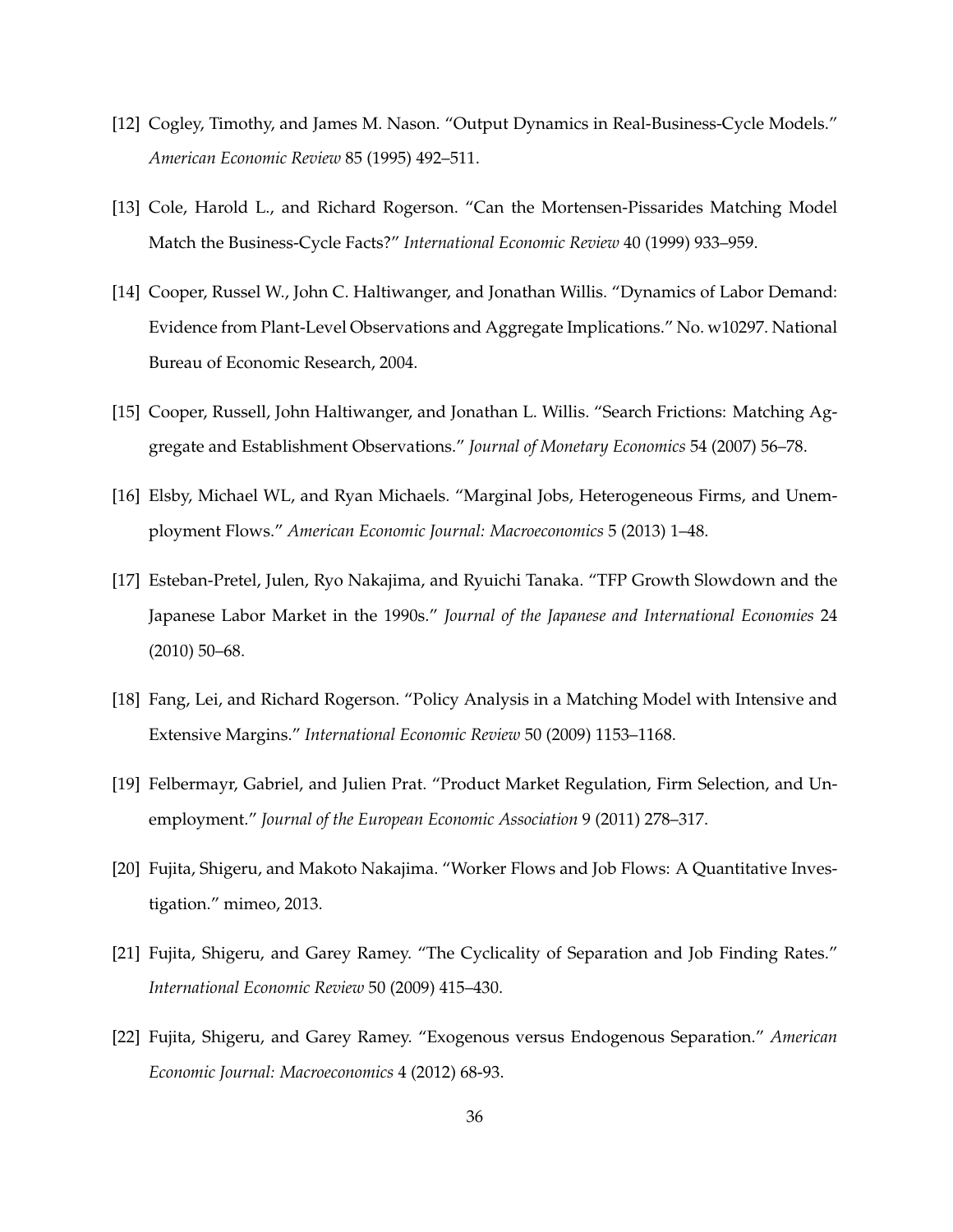- [23] Hagedorn, Marcus, and Iourii Manovskii. "The Cyclical Behavior of Equilibrium Unemployment and Vacancies Revisited." *American Economic Review* (2008) 98 1692–1706.
- [24] Hall, Robert E. "Employment Fluctuations with Equilibrium Wage Stickiness." *American Economic Review* (2005) 50–65.
- [25] Hall, Robert E. "Reconciling Cyclical Movements in the Marginal Value of Time and the Marginal Product of Labor." *Journal of Political Economy* 117 (2009) 281–323.
- [26] Hall, Simon, Mark Walsh, and Anthony Yates. "Are UK Companies' Prices Sticky?" *Oxford Economic Papers* 52 (2000) 425–446.
- [27] Hamermesh, Daniel S. *Labor Demand*, Princeton University Press, Princeton, New Jersey, 1993.
- [28] Hansen, Gary D., and Thomas J. Sargent. "Straight Time and Overtime in Equilibrium." *Journal of Monetary Economics* 21 (1988) 281–308.
- [29] Hosios, Arthur J. "On the Efficiency of Matching and Related Models of Search and Unemployment." *Review of Economic Studies* 57 (1990) 279–298.
- [30] Kano, Shigeki, and Makoto Ohta. "Estimating a Matching Function and Regional Matching Efficiencies: Japanese Panel Data for 1973–1999." *Japan and the World Economy* 17 (2005) 25–41.
- [31] Koeniger, Winfried, and Julien Prat. "Employment Protection, Product Market Regulation and Firm Selection." *Economic Journal* 117 (2007) F302–F332.
- [32] Kudoh, Noritaka, and Masaru Sasaki. "Employment and Hours of Work." *European Economic Review* 55 (2011) 176–192.
- [33] Kydland, Finn E., and Edward C. Prescott. "Hours and Employment Variation in Business Cycle Theory." *Economic Theory* 1 (1991) 63–81.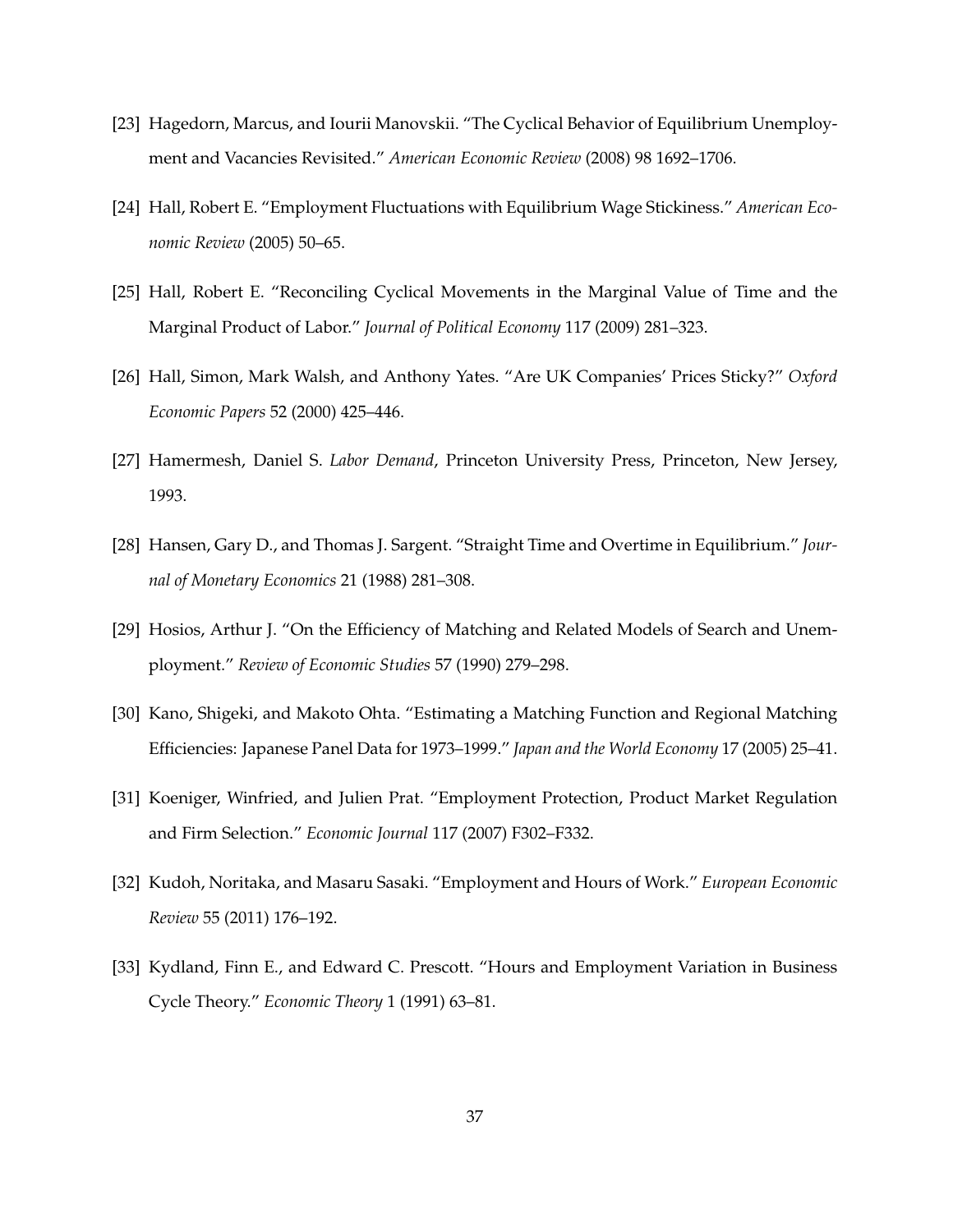- [34] Krause, Michael U., and Thomas A. Lubik. "The (Ir) relevance of Real Wage Rigidity in the New Keynesian Model with Search Frictions." *Journal of Monetary Economics* 54 (2007) 706– 727.
- [35] Lin, Ching-Yang, and Hiroaki Miyamoto. "Gross Worker Flows and Unemployment Dynamics in Japan." *Journal of the Japanese and International Economies* 26 (2012) 44–61.
- [36] Lin, Ching-Yang, and Hiroaki Miyamoto. "An Estimated Search and Matching Model of the Japanese Labor Market." *Journal of the Japanese and International Economies* 32 (2014) 86–104.
- [37] Martin, John P. "What Works among Active Labour Market Policies: Evidence from OECD Countries' Experiences." *OECD Economic Studies* 30 (2000) 79–113.
- [38] Merkl, Charistian, and Dennis Wesselbaum. "Extensive versus Intensive Margin in Germany and the United States: Any Differences?" *Applied Economics Letters* 18 (2011) 805–808.
- [39] Merz, Monika. "Search in the Labor Market and the Real Business Cycle." *Journal of Monetary Economics* 36 (1995) 269–300.
- [40] Miyamoto, Hiroaki. "Cyclical Behavior of Unemployment and Job Vacancies in Japan." *Japan and the World Economy* 23 (2011) 214–225.
- [41] Ohanian, Lee E., and Andrea Raffo. "Aggregate Hours Worked in OECD Countries: New Measurement and Implications for Business Cycles." *Journal of Monetary Economics* 59 (2012) 40–56.
- [42] Petrongolo, Barbara, and Christopher A. Pissarides. "Looking into the Black Box: A Survey of the Matching Function." *Journal of Economic Literature* 39 (2001) 390–431.
- [43] Petrongolo, Barbara, and Christopher A. Pissarides. "The Ins and Outs of European Unemployment." *American Economic Review* 98 (2008) 256–262.
- [44] Pissarides, Christopher. *Equilibrium Unemployment Theory*, 2nd edition, MIT Press, Cambridge, Massachusetts, 2000.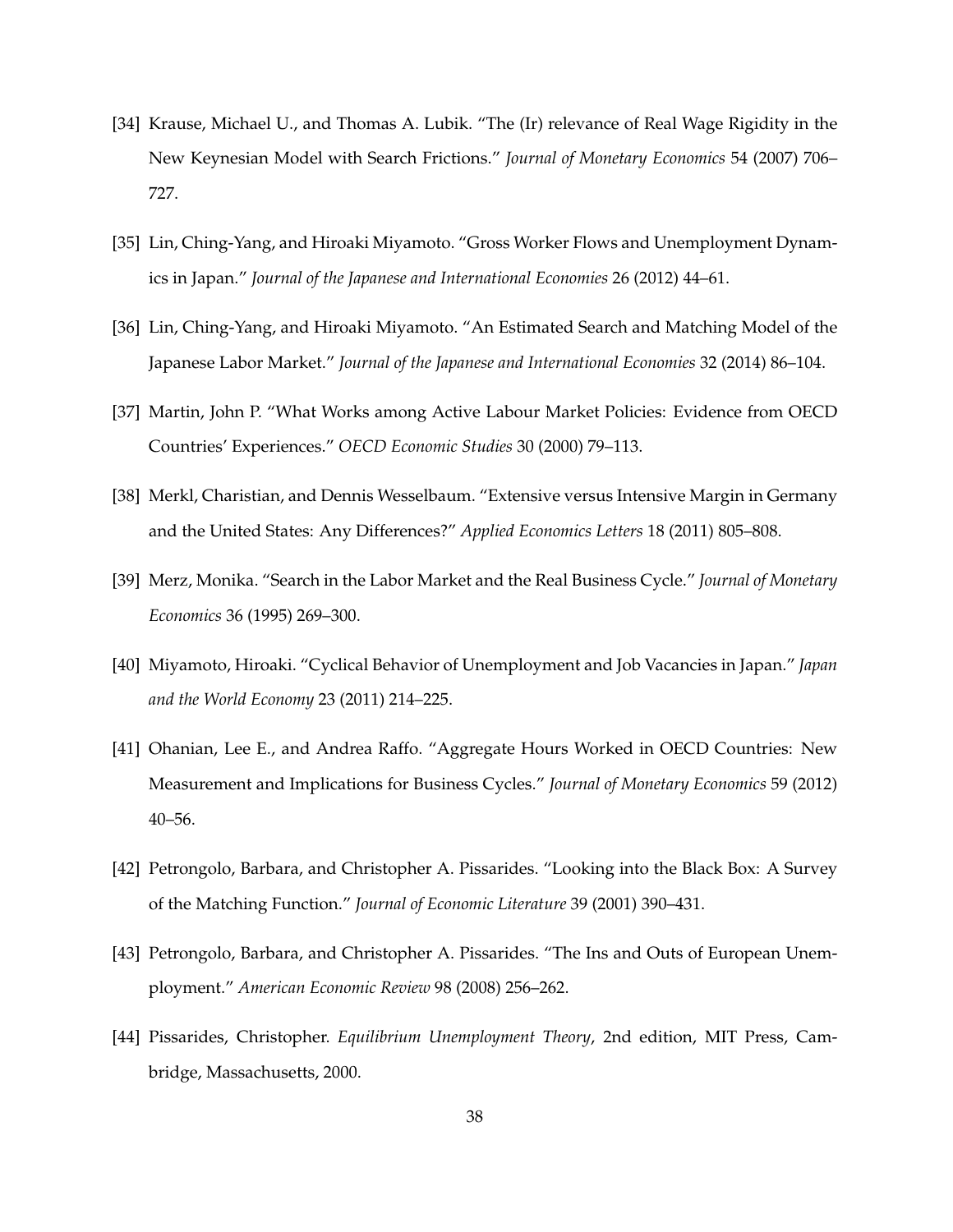- [45] Pissarides, Christopher A. "The Unemployment Volatility Puzzle: Is Wage Stickiness the Answer?" *Econometrica* 77 (2009) 1339–1369.
- [46] Shimer, Robert. "The Cyclical Behavior of Equilibrium Unemployment and Vacancies." *American Economic Review* 95 (2005) 25–49.
- [47] Smith, Eric. "Search, Concave Production, and Optimal Firm Size." *Review of Economic Dynamics* 2 (1999) 456–471.
- [48] Stole, Lars A., and Jeffrey Zwiebel. "Intra-Firm Bargaining under Non-Binding Contracts." *Review of Economic Studies* 63 (1996) 375–410.
- [49] Sugo, Tomohiro, and Kozo Ueda. "Estimating a Dynamic Stochastic General Equilibrium Model for Japan." *Journal of the Japanese and International Economies* 22 (2008) 476–502.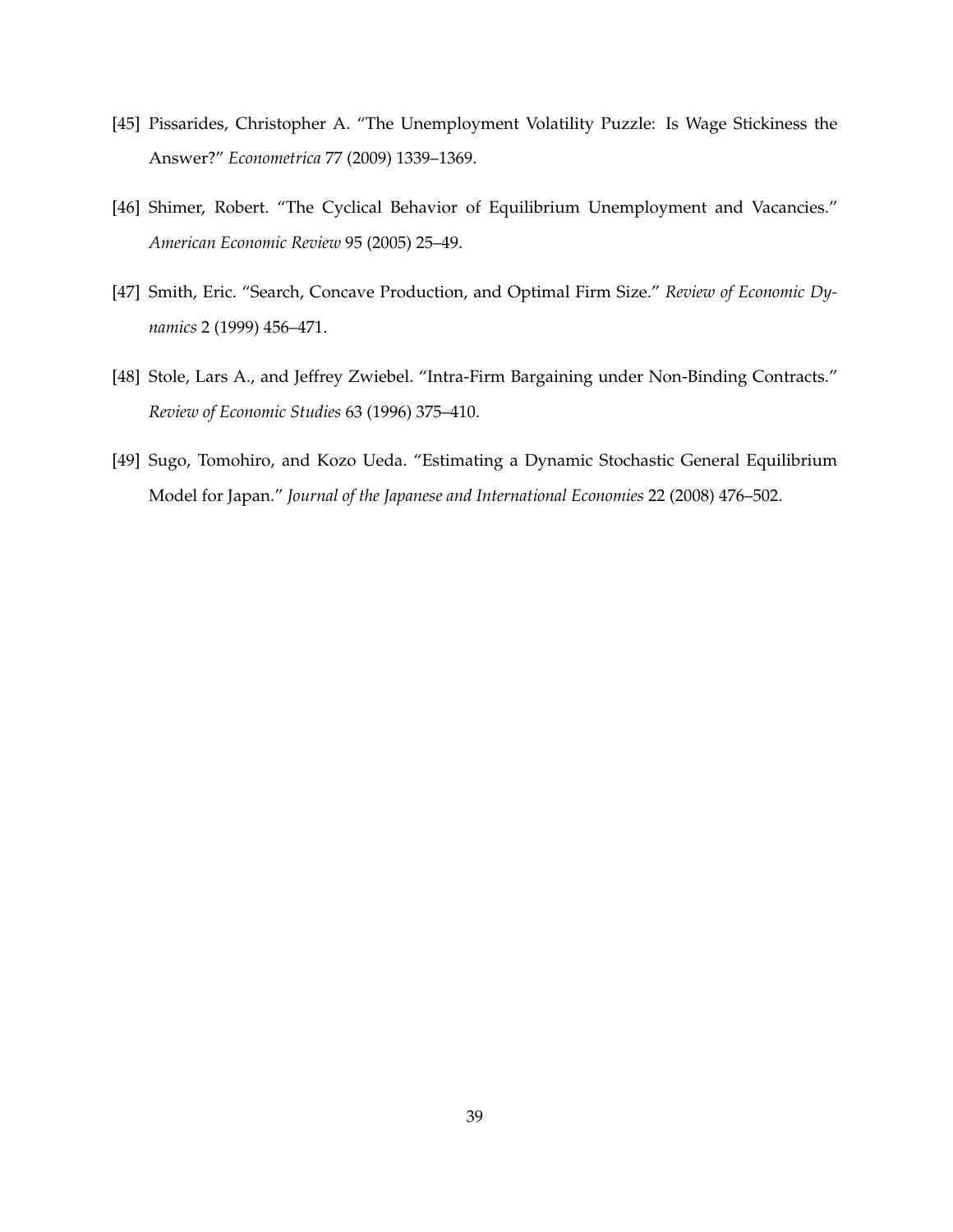

Figure 1: Total hours worked and its components over business cycles in Japan

*Note*: The solid line indicates the cyclical component of total hours worked. The dash-dotted line indicates the cyclical component of hours worked per worker. The dashed line indicates the cyclical components of employed workers. The cyclical components are obtained by using the HP filter with smoothing parameter 1600. Sample covers 1980Q2-2010Q4.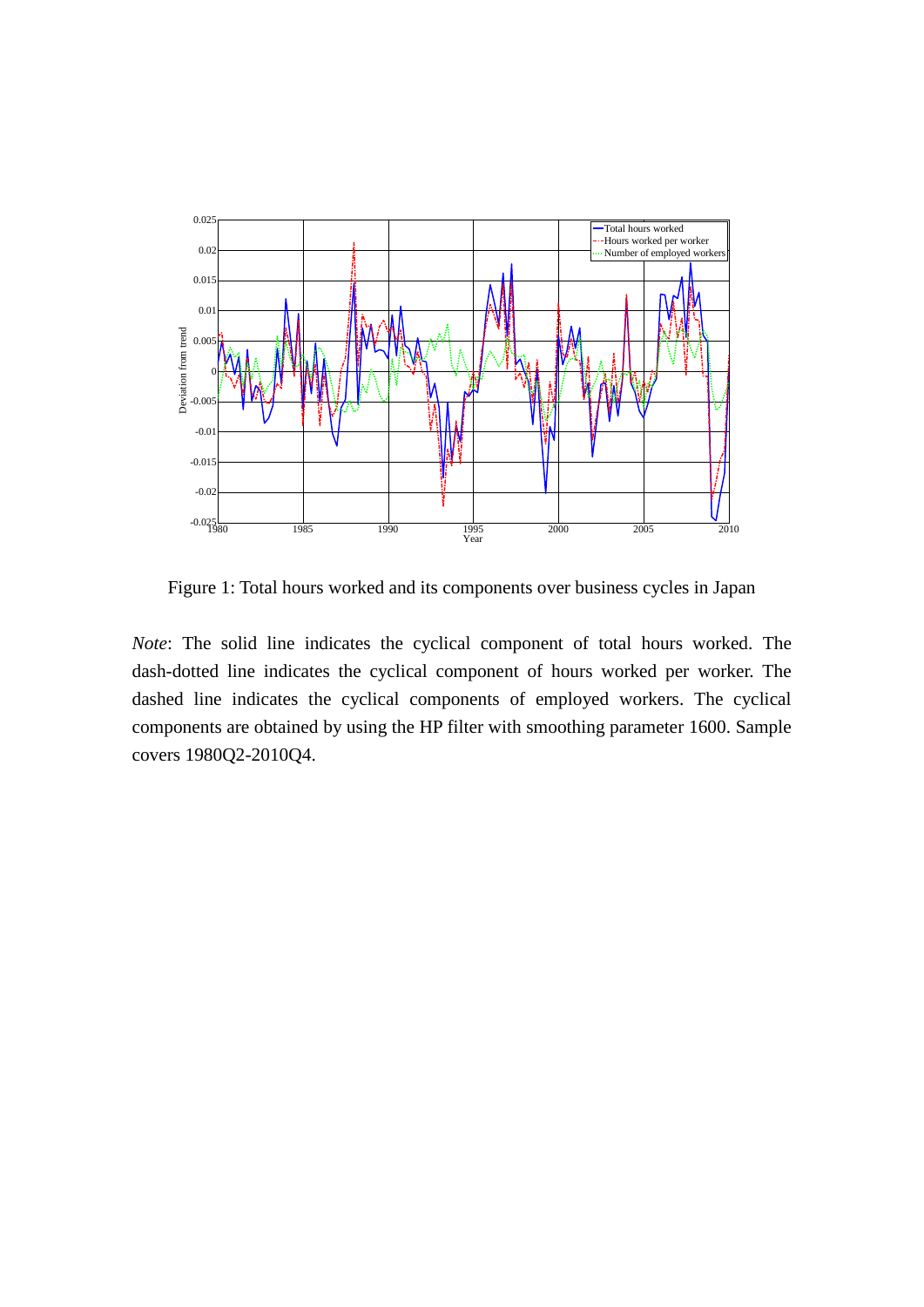

Figure 2: Total hours worked and its components over business cycles in the U.S.

*Note*: The solid line indicates the cyclical component of total hours worked. The dash-dotted line indicates the cyclical component of hours worked per worker. The dashed line indicates the cyclical components of employed workers. The cyclical components are obtained by using the HP filter with smoothing parameter 1600. Sample covers 1960Q1-2010Q4.